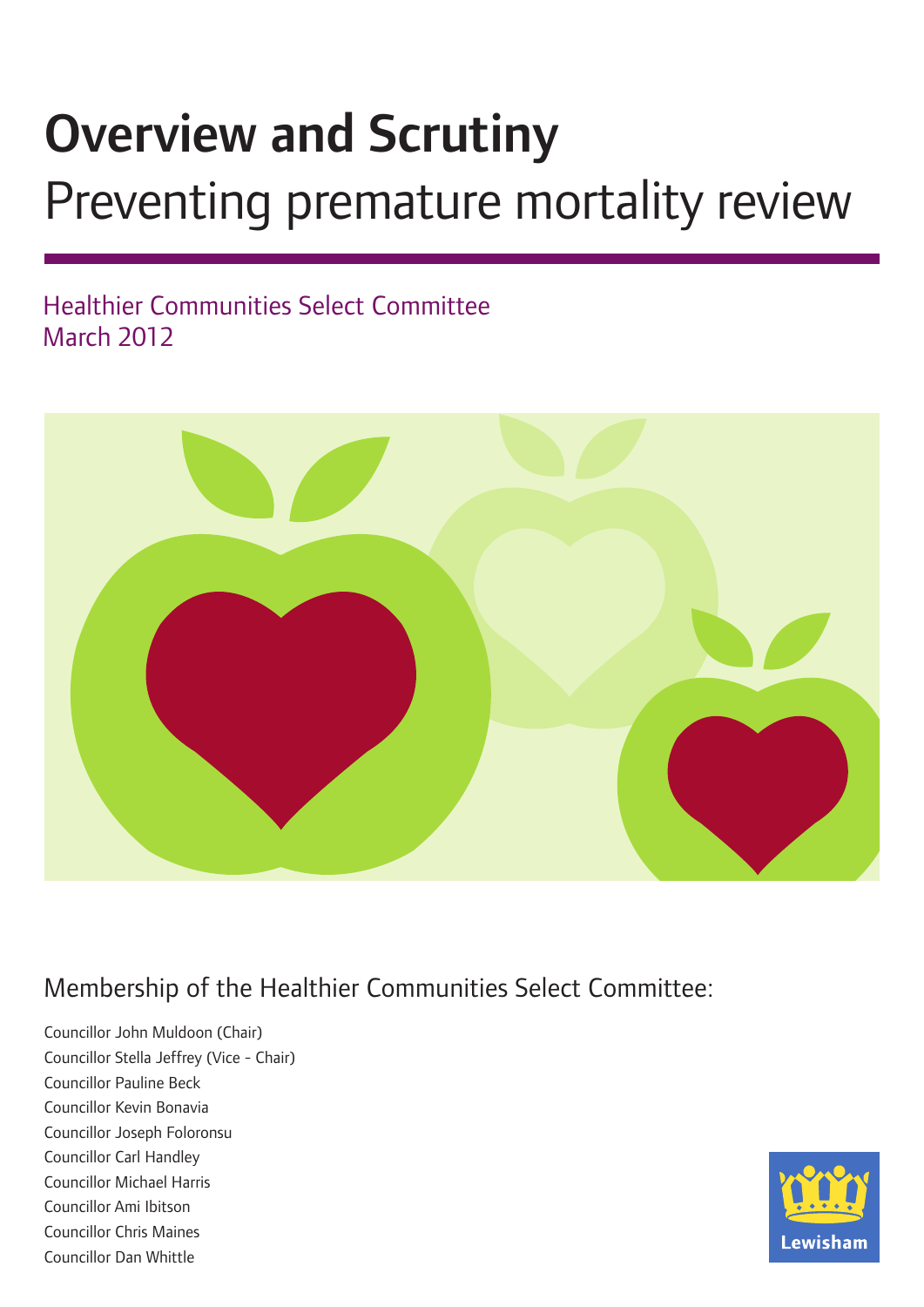# **Contents**

| 1. | <b>Chair's introduction</b>                                                           | 3                    |
|----|---------------------------------------------------------------------------------------|----------------------|
| 2. | <b>Executive summary</b>                                                              | 4                    |
| 3. | <b>Purpose and structure of review</b>                                                | 5                    |
| 4. | <b>Background</b>                                                                     | 7                    |
| 5. | <b>Findings</b>                                                                       | 11                   |
|    | <b>Smoking</b><br><b>Obesity</b><br><b>Physical Activity</b><br><b>Healthy living</b> | 11<br>18<br>28<br>35 |
| 6. | <b>Recommendations</b>                                                                | 38                   |
| 7. | <b>Appendices</b>                                                                     | 43                   |
|    |                                                                                       |                      |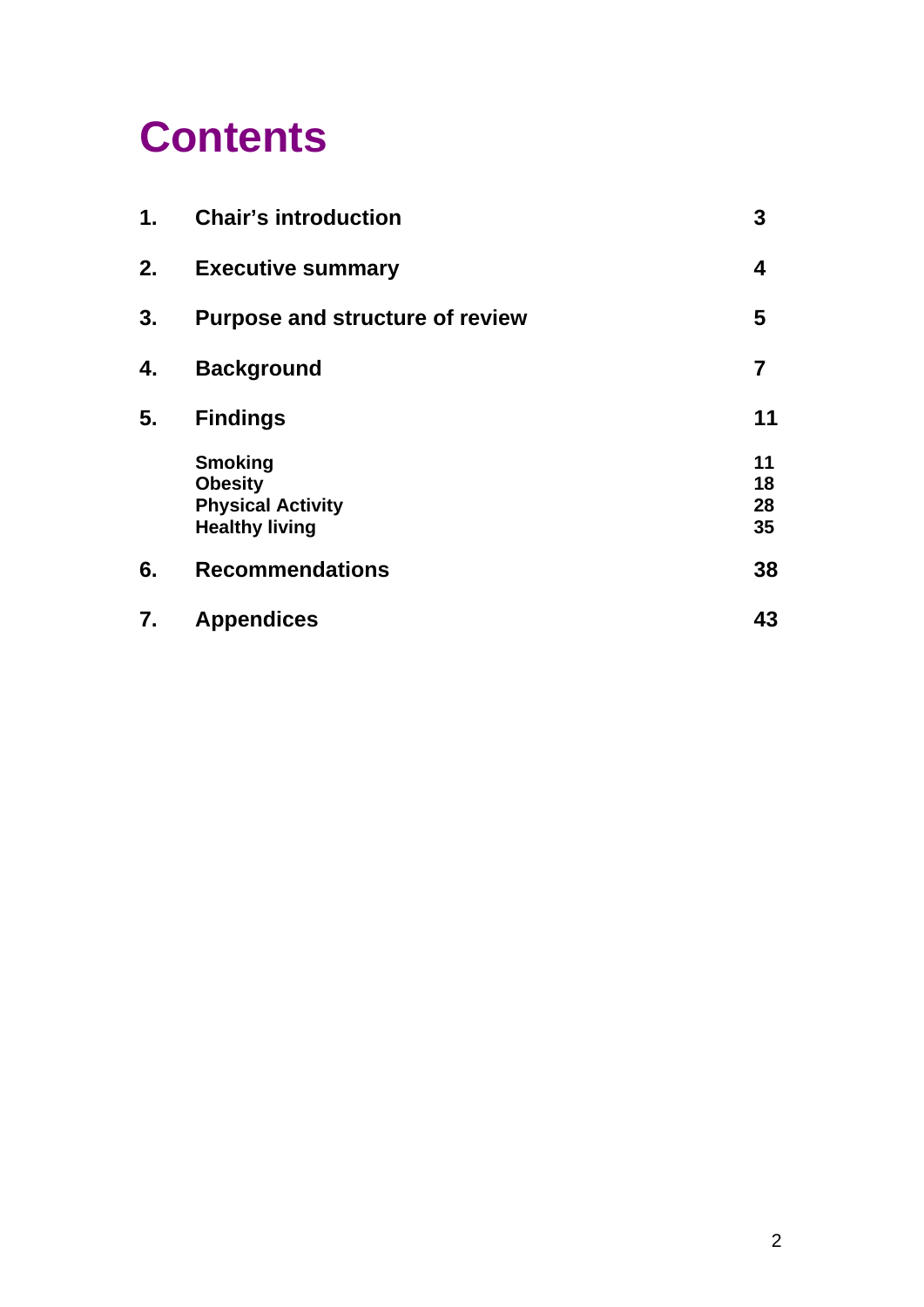# **1. Chair's Introduction**

In Lewisham, we have a saying: *"Salus populi suprema lex"* – it's the motto on our coat of arms. It can be roughly translated as "The health of the people is the first great law" and can be found as far back as the writings of Cicero. It is especially relevant today, as the transfer of the public health function to local government progresses. Once again, local government will be central to driving forward the improvement of the health of our nation. Those familiar with public administration may recall when public health responsibilities were last vested in local government; it will be different this time. Health and wellbeing boards will be the foundation for developing a



cogent and coherent system for public health, providing leadership and engagement.

Whilst London has higher life expectancy than New York, it is behind other world cities, such as Tokyo, Paris and Sydney, especially for female life expectancy. Mortality ratios show that health inequalities between areas of Britain have continued to rise this century. Although it is reported that the "North/South" divide in Britain is the widest for 40 years, this conceals the variations within geographical regions. For example, the difference in life expectancy between the most and least deprived London neighbourhoods is 7.2 years for men and 4.6 years for women. If you live in Westminster or Kensington & Chelsea, on average you will live longer than if you live in Lewisham or Greenwich.

It was against this landscape that the Healthier Communities Select Committee embarked on a major review of the causes of premature mortality in Lewisham, and how the Council could support our residents to address these issues, to create a borough where people can live longer, live healthier lives. There is, of course, a range of causes of premature mortality. The Committee, to make best use of its time, focussed on those important factors where Council influence and inputs would have the most effective outcomes.

I am extremely grateful to all those who gave oral and written evidence to the Committee and for the support provided to the review by Lewisham Council and NHS staff. I thank the Committee members for their persistent and diligent enquiry. I commend this report to the reader.

Cllr John Muldoon Chair of the Healthier Communities Select Committee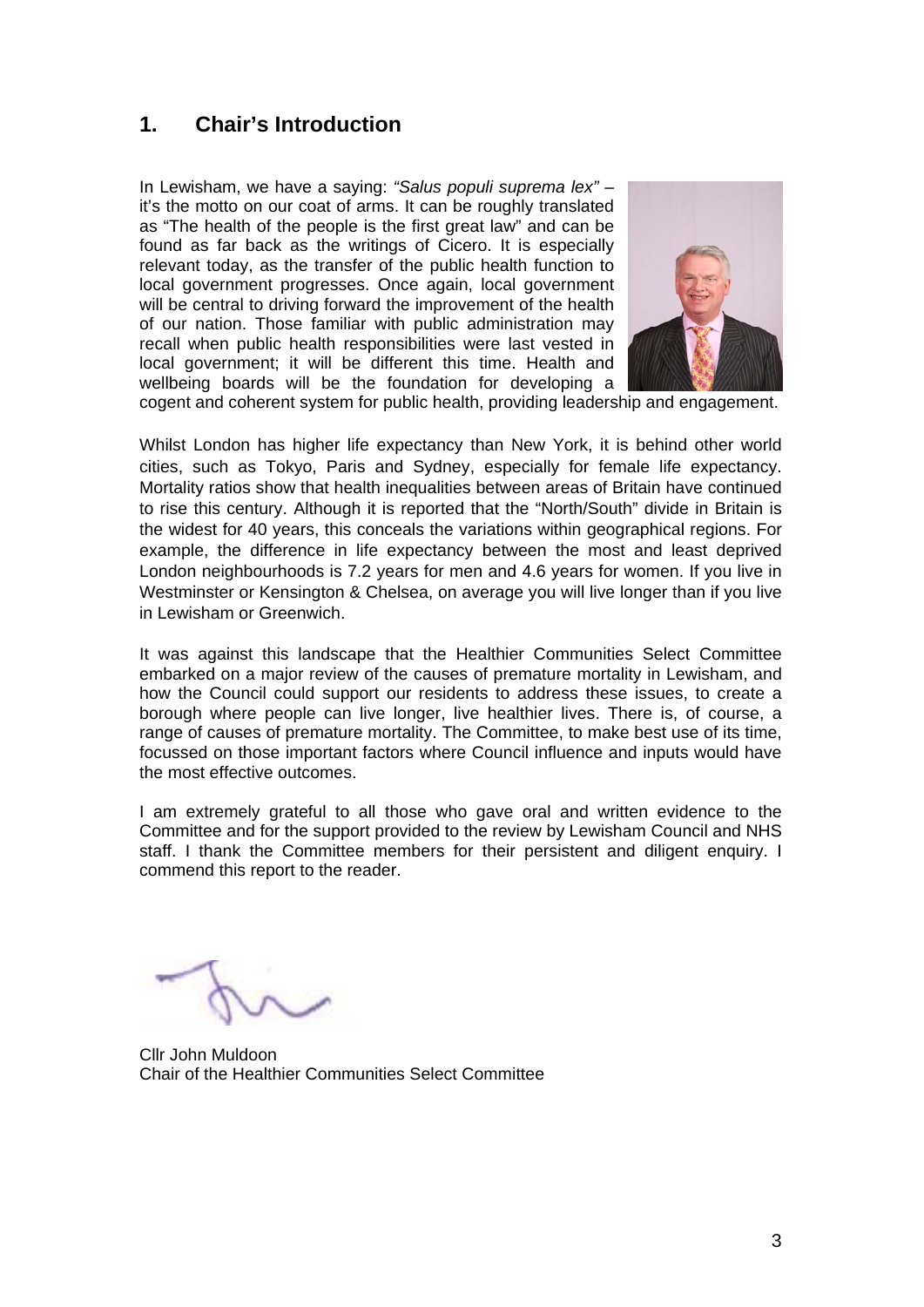# **2. Executive Summary**

- . 2.1 Although life expectancy in Lewisham has improved slightly in recent years, the gap between the national average life expectancy and life expectancy in Lewisham is not improving. People dying before the average life expectancy, premature mortality, is often a key indicator of broader health inequalities. "Health inequalities" are the differences in the quality of health and well being and health care across different populations. This specifically includes differences in the presence of disease, health outcomes, or access to health care across racial, ethnic, sexual orientation and socio-economic groups.
- 2.2 In November 2010, the Government published a White Paper "Healthy Lives, Healthy People" that sets out the Government's long term vision for the future of public health in England. Within the evidence base for the White Paper, it was found that many deaths and illnesses could be avoided by adopting healthier lifestyles. The report concluded that a substantial proportion of cancers, around 30% of circulatory diseases and a large proportion of vascular disease could be avoided. This could be done mainly through a combination of reducing smoking rates, improving diet and increasing physical activity.
- 2.3 The Healthier Communities Select Committee wanted to examine what action was being taken, and what more could be done, to help people in Lewisham live healthier, longer lives. The Committee focused on the lifestyle issues that are primarily responsible for early deaths: smoking, unhealthy diets and lack of physical activity. The Committee found evidence of a wide range of activities and programmes in Lewisham supporting people to live healthily. However, the Committee also identified areas where more could be done to support, encourage and enable people to learn about and develop healthier lifestyles. As a result the Committee has identified a number of recommendations for the Council, schools and the local NHS as to how they could better support everyone in Lewisham to enjoy a long and healthy life.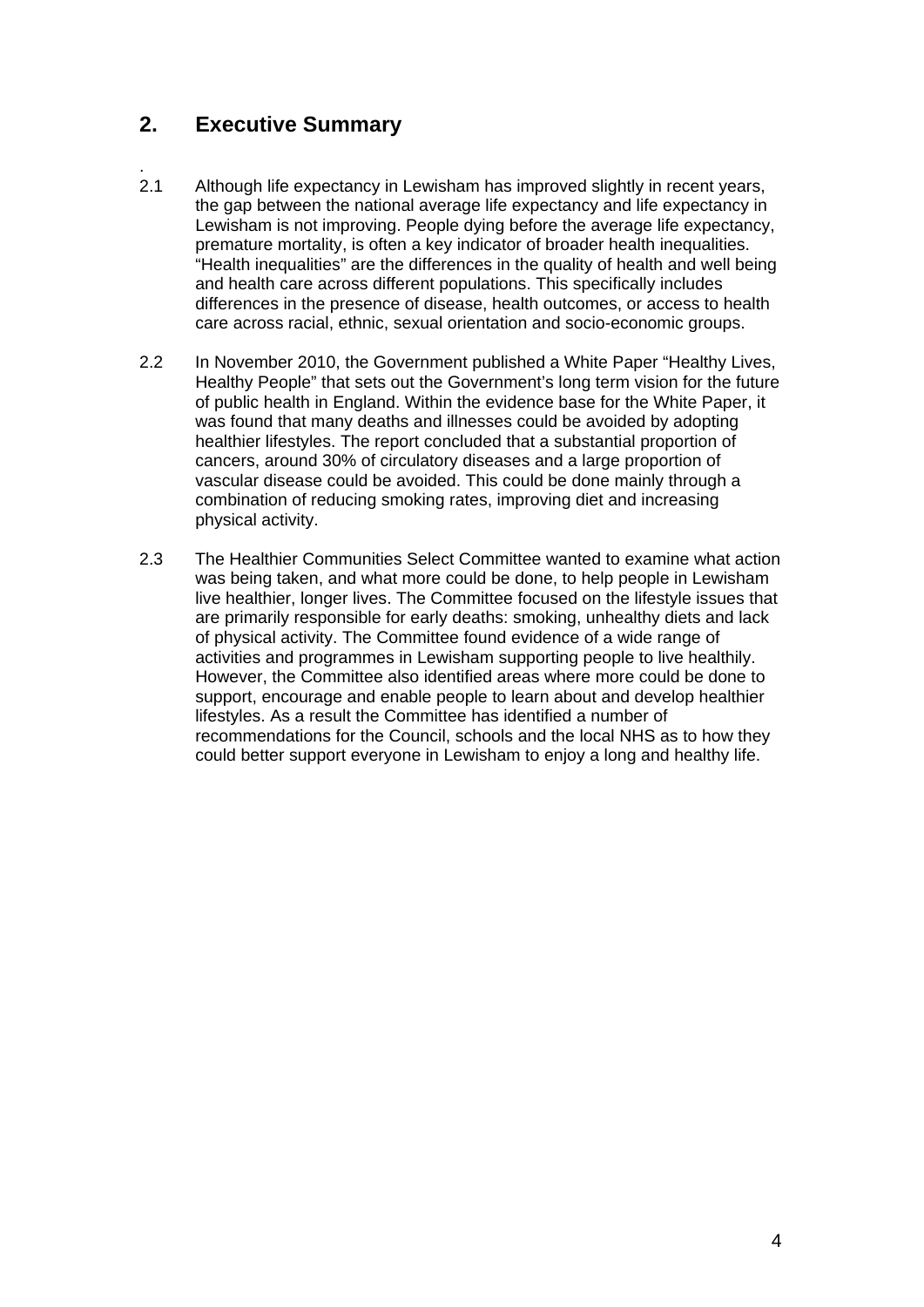# **3. Purpose and Structure of Review**

- 3.1 The aim of this review was to assess the current actions being taken to address the main causes of premature mortality in Lewisham, in order to asses the effectiveness of current interventions in improving outcomes and reducing the rates of premature mortality across the Borough.
- 3.2 The review was scoped in June 2011 and the terms of reference for the review were agreed as:
	- What is the rate of premature mortality in Lewisham and how does this compare locally and nationally?
	- Are there any marked imbalances in premature mortality figures in Lewisham between localities and communities, and if so what are the causes of the imbalance?
	- What are the specific causes of premature mortality in Lewisham?
	- What are the "underlying" causes of premature mortality in Lewisham?
	- What is being done to tackle premature mortality in Lewisham?
	- Is there a strategic approach to tackling premature mortality across the borough?
	- Is the strategic approach taken demonstrating success in meeting its objectives?
	- Are there evidence-based targeted actions being taken to reduce mortality?
	- Are the targeted actions being taken effective?
	- Is there best practice that can be shared within Lewisham and beyond?
	- Is there best practice locally or nationally in preventing premature mortality that we could learn from?
	- Is there more that can be done to prevent premature mortality in Lewisham?
- 3.3 Four evidence sessions were held in July, September and December 2011 and February 2012. The first session focussed on smoking, the second on obesity, the third on physical activity and the fourth on the role of primary care and wider best practice in reducing health inequalities.
- 3.4 The committee heard from the following expert witnesses:
	- Dr Helen Tattersfield, Lewisham GP and Vice Chair of Shadow Health and Wellbeing Board
	- Dr Danny Ruta, Director of Public Health
	- Katrina McCormick, Deputy Director of Public Health
	- Jane Miller, Deputy Director of Public Health
	- Lyn Burton, Tobacco Control Strategy and Commissioning Manager
	- Jo Edun, Joint Service Manager for Lewisham Stop Smoking Service
	- Gwenda Scott, Healthy Weight Strategy Manager, Public Health, NHS Lewisham
	- Sally Brothers, Head of Nutrition and Dietetics, Lewisham Healthcare NHS Trust
	- Annette Stead, Service Manager, Sport and Leisure Services, LBL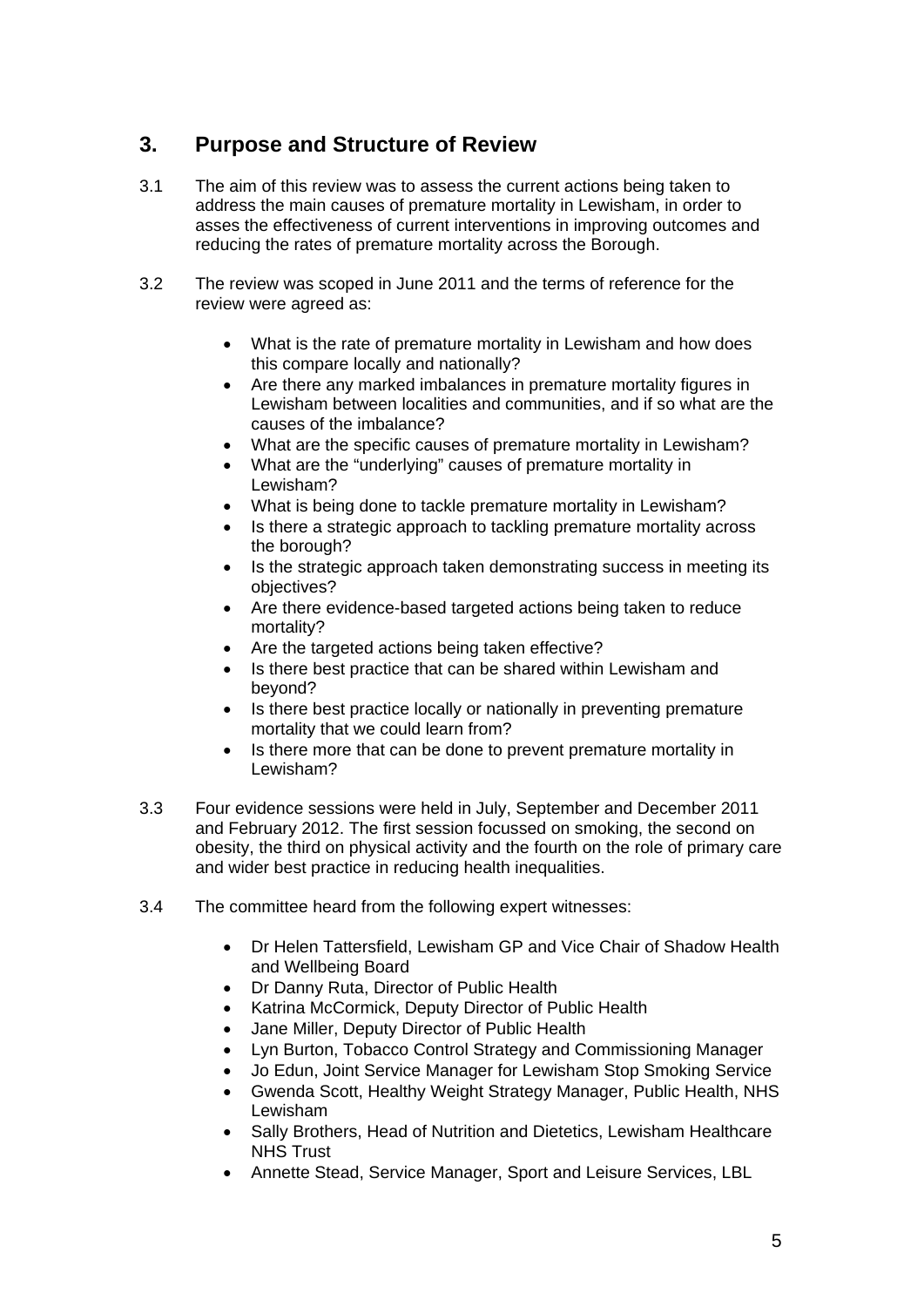- John Pye, Trading Standards and Markets Manager, LBL
- Mervyn Kaye, Commissioner, CYP, LBL
- Sam Kirk, Strategic Waste and Environment Manager, LBL
- Sara Nelson, South London Cardiac and Stroke Network
- Lyn Wheeler, Patient Representative, South London Cardiac and Stroke Network
- Jenny Budd, Lewisham Healthy Walks Co-ordinator, Lewisham Healthcare NHS Trust
- Lucreta LaPierre, Healthy Walks Leader (volunteer)
- Joni Blackwood, Fitness Instructor "Get Active" and "Check and Change" Programmes
- Gail Findlay, Director of Health Improvement, University of East London
- Alison Pearce, Well London Programme Manager
- 3.5 The Committee visited health & leisure facilities and activities across the borough where Members spoke to people working at the different centres, and to members of the public taking part in the range of activities. The Committee also met with the Young Mayor and Young Advisors.
- 3.6 The Committee concluded its review and agreed its recommendations in March 2012.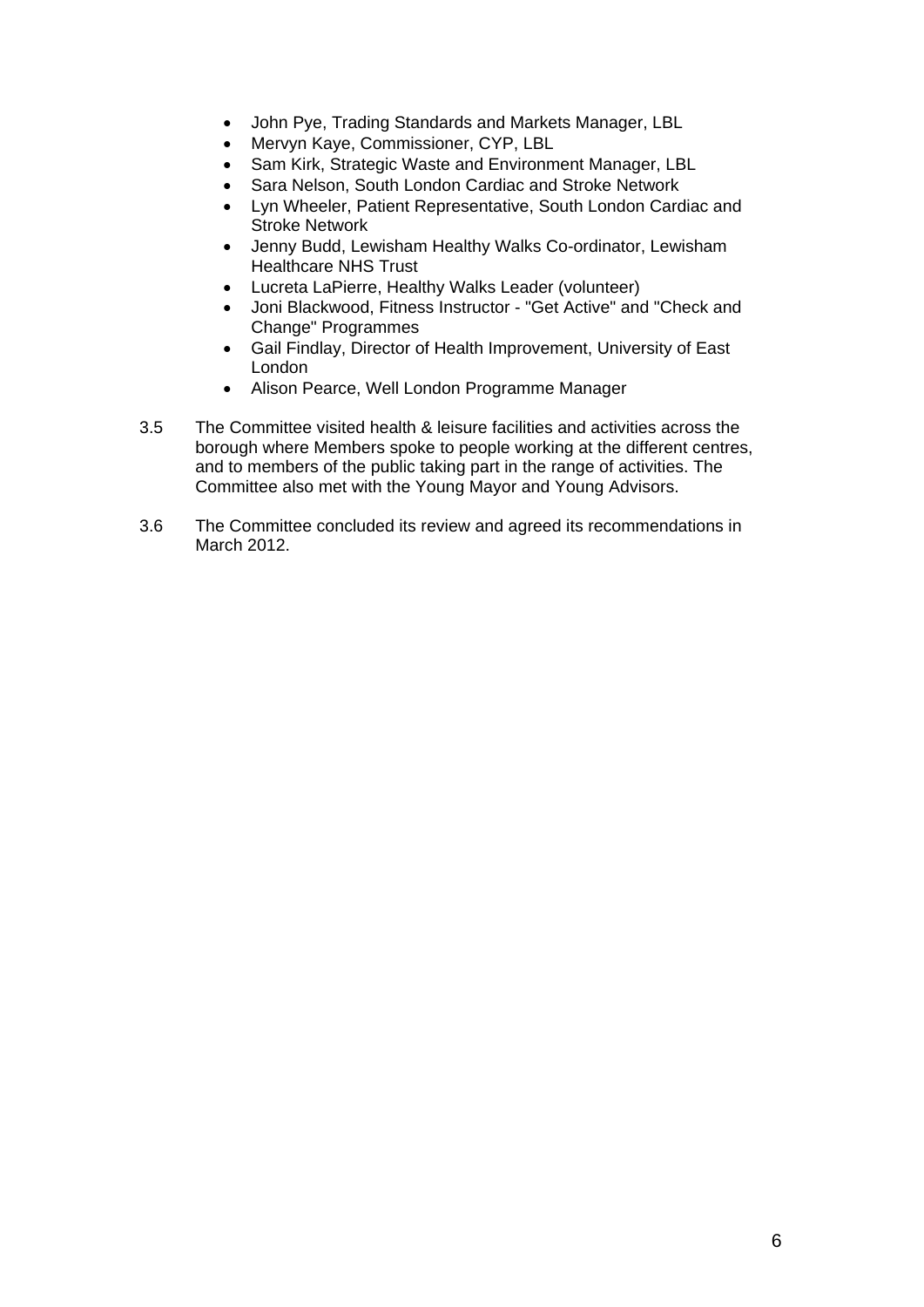# **4. Background**

- 4.1 At the meeting of the Healthier Communities Select Committee on 27 April 2011, the Committee resolved to undertake an in-depth review looking at premature mortality in Lewisham
- 4.2 Premature mortality is often a key indicator of broader health inequalities. "Health inequalities" refers to the differences in the quality of health and well being and health care across different populations. This specifically includes differences in the presence of disease, health outcomes, or access to health care across racial, ethnic, sexual orientation and socio-economic groups
- 4.3 In 2010 the Marmot Review: "Fairer Society, Healthy Lives" was published. This was the culmination of a year long independent review into the most effective, evidence-based, strategies for reducing health inequalities in England. The review found that, in England, people living in the poorest neighbourhoods will, on average, die seven years earlier than people living in the richest neighbourhoods.<sup>1</sup>
- 4.4 The review further concluded that, "not only are there dramatic differences between best-off and worst-off in England, but the relationship between social circumstances and health is also a graded one. This is the social gradient in health. Put simply, the higher one's social position, the better one's health is likely to be."

#### Premature mortality in Lewisham

- 4.5 Life expectancy at birth for males and females in Lewisham is lower than the England average.<sup>2</sup> Between 2005 and 2007, the average life expectancy at birth for men in Lewisham was 76.0 years; this was 1.2 years less than the England average of 77.3 years.<sup>3</sup> Although life expectancy for women in Lewisham is lower than that for England, it is improving. Since 1995-1997 it has increased by 2.4 years. In the period 2005-2007, life expectancy in women in Lewisham was 80.8 years, 0.74 years less than the England average of 81.5 years.<sup>4</sup>
- 4.6 There are inequalities in premature mortality across Lewisham. In the period 2003 - 2007, nine wards in Lewisham experienced higher premature mortality than that of England. For this period, the wards that experienced the highest rates were found in Lewisham Central, Evelyn, Rushey Green, Downham and New Cross.
- 4.7 In addition, Bellingham, Grove Park, Perry Vale, Rushey Green, Sydenham and Whitefoot experienced higher premature mortalities from circulatory diseases compared to England. The average for Lewisham was 128.5 per 100,000 population, significantly higher than the rates for England. (111.99 for males and 49.51 for females per 100,000 population).

<sup>3</sup> Lewisham's JSNA

 $\overline{a}$ 

 $1$  Fair Society, Healthy Lives – the report of the Marmot Review http://www.marmotreview.org/AssetLibrary/Exec%20sum%204.8MB.pdf

<sup>&</sup>lt;sup>2</sup> Lewisham's Joint Strategic Needs Assessment (JSNA)

<sup>4</sup> Lewisham's JSNA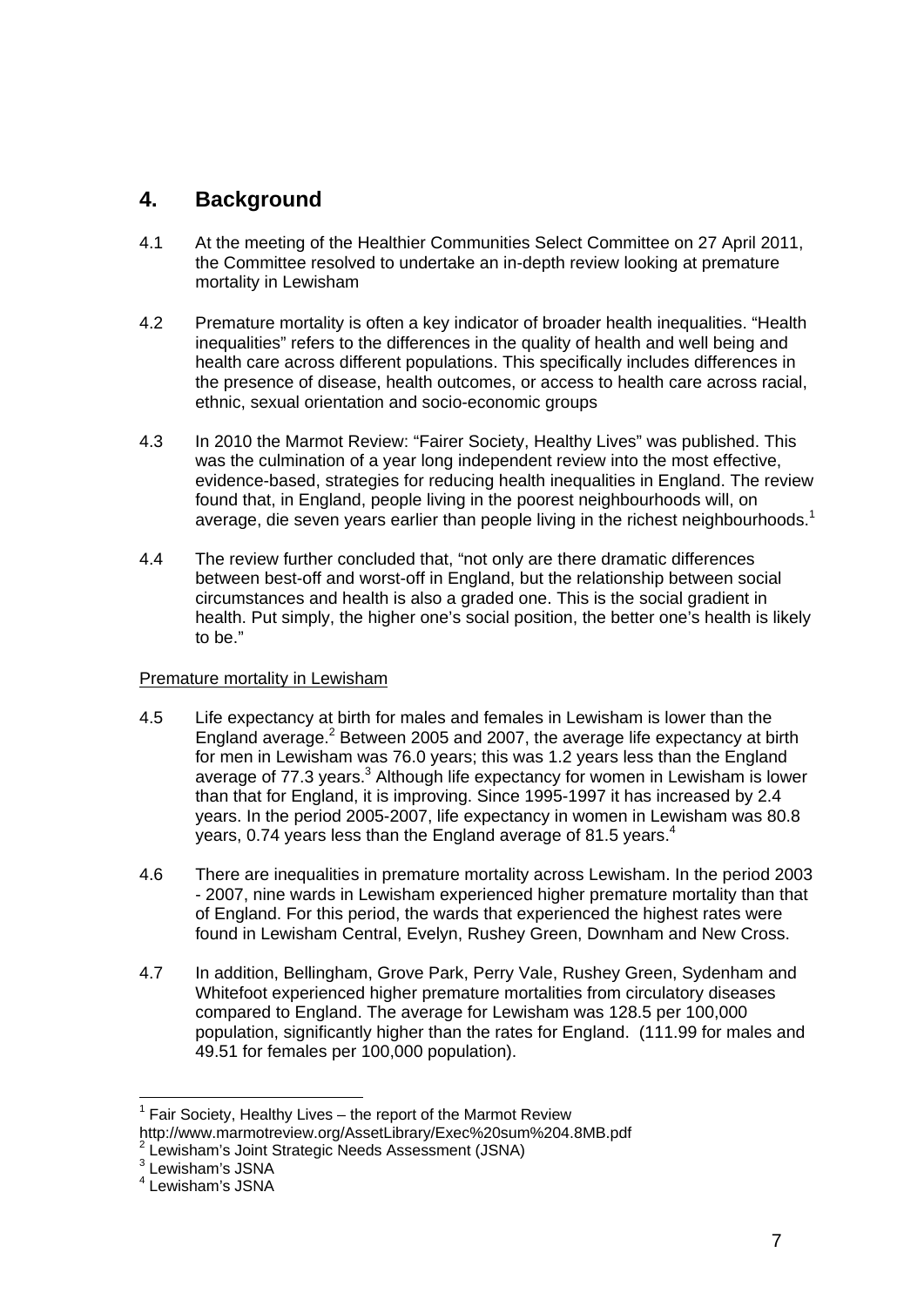4.8 Standardised Mortality Rates (SMRs) are a reliable illustrator of overall health inequalities. The directly standardised all-age all-cause mortality rate for Lewisham was 644 persons per 100,000 population in 2007, or 673 per 100,000 population for the 3-year average 2005-2007: this is significantly higher than the rates for London and England. The main underlying causes of death in Lewisham are circulatory diseases, cancer and respiratory diseases. This is similar to the main causes of death nationally.

#### Specific causes of mortality in Lewisham

4.9 The three main causes of death in Lewisham in 2008-2009 were circulatory diseases (33%), cancers (26%) and respiratory diseases (15%). The following chart illustrates the breakdown of causes of death in calendar year 2009.<sup>5</sup>

**Figure 1** 



#### Circulatory Diseases

- 4.10 Sometimes referred to as cardiovascular disease (CVD), Circulatory diseases include:
	- coronary heart disease (CHD),
	- ischemic heart disease.

 5 http://www.lewishamjsna.org.uk/a-profile-of-lewisham/demography/deaths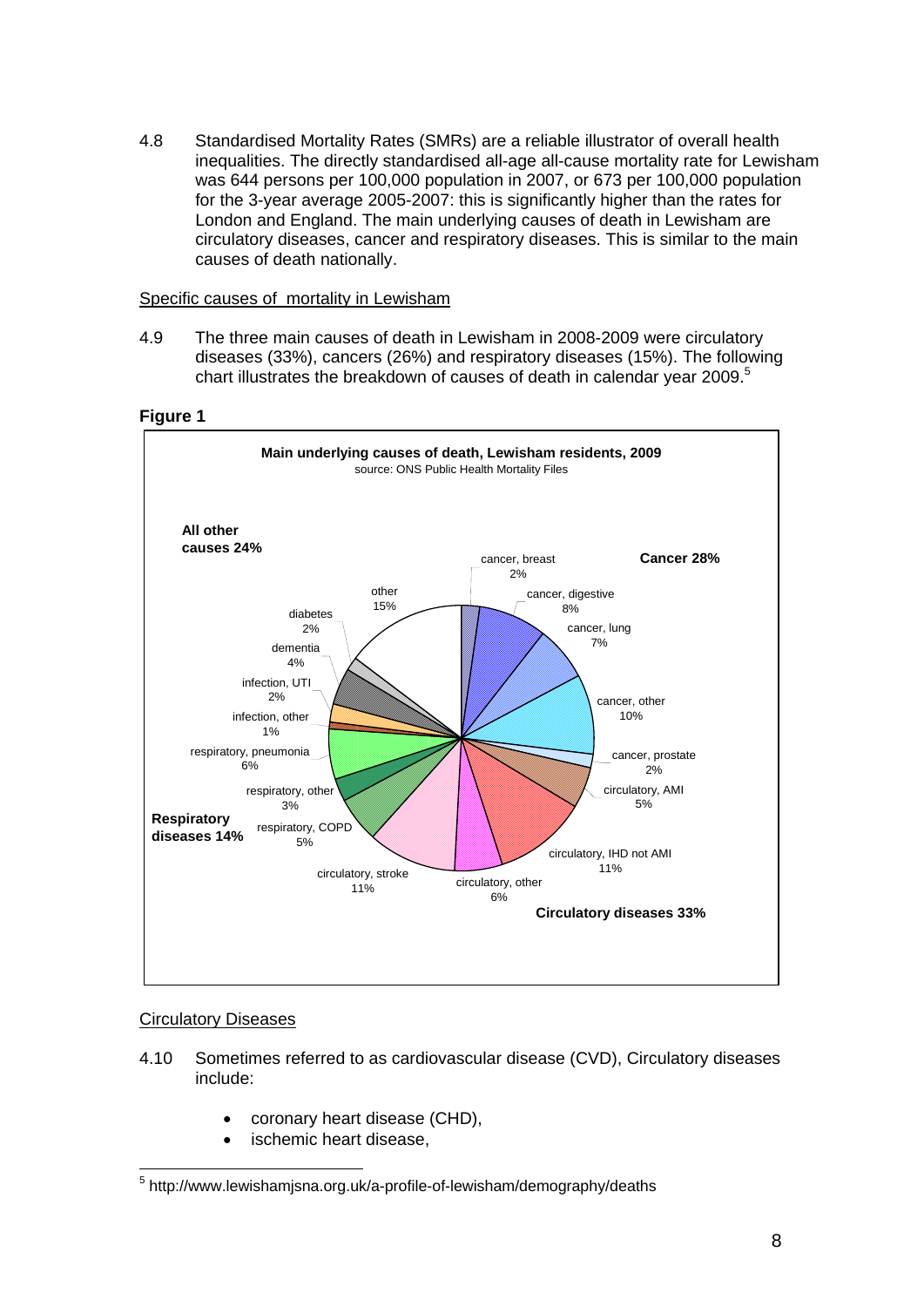- stroke and cerebro-vascular accident,
- heart failure,
- hypertensive disease (high blood pressure).
- 4.11 Coronary heart disease (CHD) develops when the artery supplying blood to the heart becomes partially or wholly blocked, and can result in a heart attack. A stroke happens when the blood supply to the brain is disturbed. Strokes are the leading cause of severe adult disability in the UK and the third most common cause of death after cancer and coronary heart disease.
- 4.12 In 2008/9 in Lewisham, there were 5,509 people with diagnosed chronic heart disease (CHD), 1,923 people with atrial fibrillation, 1,454 people with heart failure, and 3,033 people with diagnosed transient ischemic attack (TIA) or stroke. Hypertension is the most common long term health condition both in Lewisham and nationally. It is a highly modifiable risk factor for stroke, heart disease, and kidney failure. There is a strong association between undetected and uncontrolled hypertension and deprivation and inequalities. In Lewisham there are 30,321 people with diagnosed hypertension. It is estimated that only half of the expected number of people with hypertension in Lewisham are diagnosed.
- 4.13 Between 2005-2007, the premature mortality rate from all circulatory diseases (diseases of the heart and blood vessels) for men and women in Lewisham was 148.33 and 61.99 per 100,000 population respectively .This is above the rates for England (111.99 for males and 49.51 for females per 100,000 population). In the period 2004-06 there were 33% more deaths in men and 26% more deaths in women from circulatory diseases in Lewisham compared to England.<sup>6</sup>
- 4.14 In females aged 65-74, Lewisham's death rate from circulatory disease is 22% higher than England's. In females aged 75 and over, Lewisham's death rate from circulatory disease is 11% higher than the national rate.

#### **Cancer**

 $\overline{a}$ 

- 4.15 Mortality from cancer accounts for 19% of the male life expectancy gap and 13% of the female life expectancy gap between Lewisham and England. There is a clear downward trend in premature mortality from cancer in Lewisham but the relative gap between Lewisham and England has increased from 9.35 in 1995-97 to 11.6% in 2006-08.
- 4.16 The total number of deaths from cancer in Lewisham in 2008-09 was 469. Lung cancer is the main cause of cancer deaths in Lewisham, followed by Breast, Colon and Prostate Cancer.<sup>7</sup>
- 4.17 Directly standardised rates of incidence of cancer for males in Lewisham is significantly higher than those for London and England. Rates for females in Lewisham are lower than England but not for London. The premature mortality rate of cancer for men in Lewisham for the period, 2005-2007, was significantly higher than the London and England rates. There were 18% more deaths in men from cancer in Lewisham compared to England.

<sup>&</sup>lt;sup>6</sup> http://www.lewishamjsna.org.uk/health-inequalities/cvd-prevention/what-do-we-know/factsand-figures

<sup>7</sup> http://www.lewishamjsna.org.uk/adults/cancer-prevention-screening-and-treatment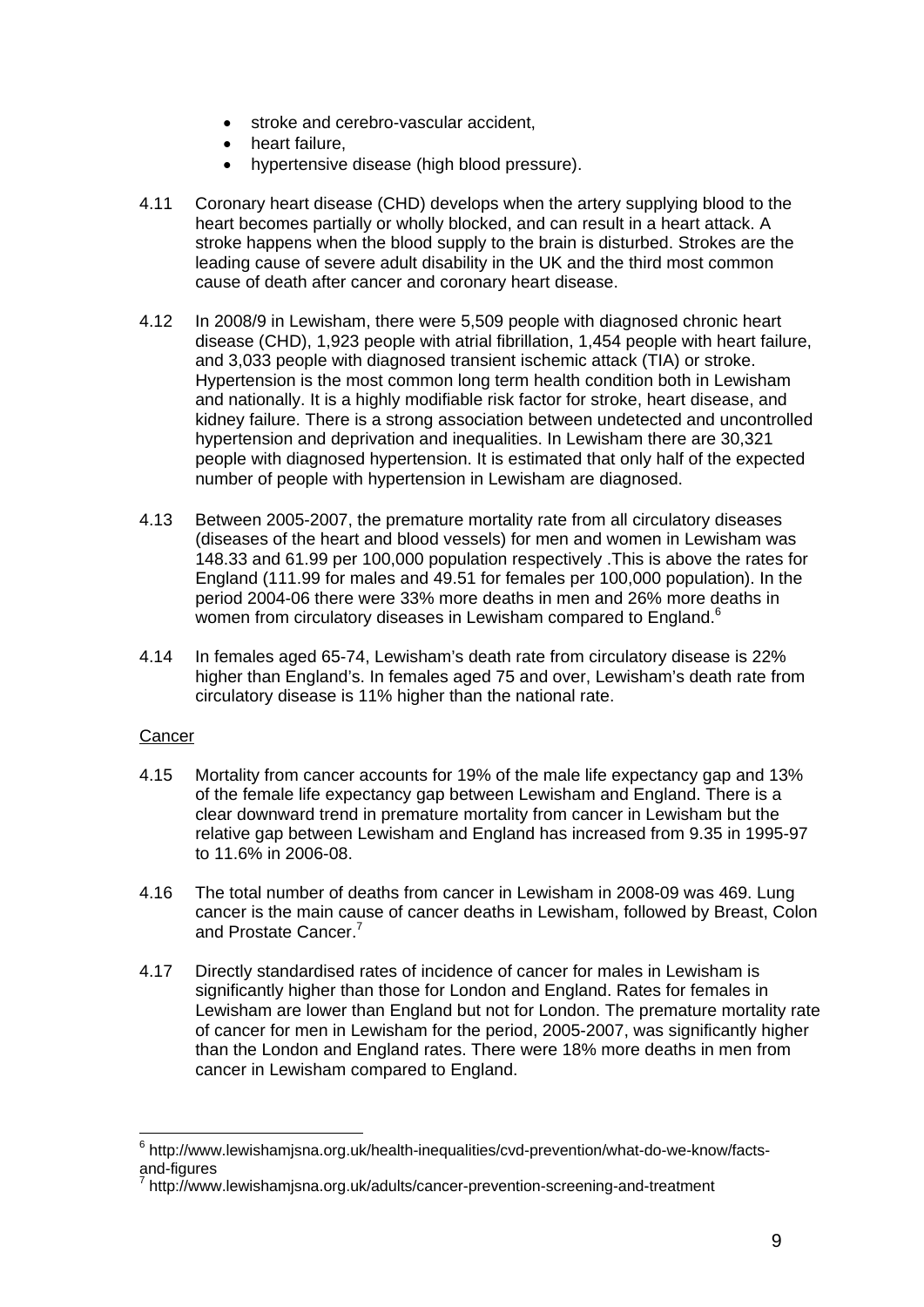4.18 The premature mortality rate of female cancer in Lewisham has generally been above the rate for England. However the most recent data (2005-2007) shows that this rate was not significantly different from that of England or London:

| Cancer | Luna  |      |      |      |      | Breast   Colon   Prostrate   Oesph   Pancreas   Stomach |      | <b>Other</b> |
|--------|-------|------|------|------|------|---------------------------------------------------------|------|--------------|
| tvpe   |       |      |      |      |      |                                                         |      |              |
|        | 23.9% | 6.6% | 5.8% | 5.1% | 4.9% | 4.9%                                                    | 4.7% | 44.6%        |
|        | (110) | (31) | (27) | (24) | (23) | (23)                                                    | (22) | (209)        |
|        |       |      |      |      |      |                                                         |      |              |
|        |       |      |      |      |      |                                                         |      |              |

#### **Table 1: Deaths from cancer type 2008-09**

Source: PH Mortality Files

#### Respiratory Diseases

- 4.19 Chronic obstructive pulmonary disease (COPD) is the name for a collection of lung diseases including chronic bronchitis, emphysema and chronic obstructive airways disease. The main symptom of COPD is an inability to breathe in and out properly. This is also referred to as airflow obstruction.
- 4.20 Airflow obstruction is caused by long-term damage to the lungs, usually as a result of smoking, which is the main cause of COPD. As the condition progresses, breathing in and out becomes increasingly difficult, and the patient's physical ability to carry out normal tasks may be diminished. Symptoms can be exacerbated by air pollution, extremes of temperature, and viral or bacterial infections. There is no cure for COPD, and treatment concentrates on relieving the symptoms.
- 4.21 COPD is the third leading cause of death among males in Lewisham and the eighth among females. COPD contributes to the gap in life expectancy between England and Lewisham, as smoking rates are highest in lower socio-economic groups and the number of cigarettes smoked per day is also higher in this group. COPD is the second highest contributor to the gap in life expectancy in men (11.3%) and fourth highest contributor in females (9.1%), with pneumonia the second highest. The recorded prevalence of COPD in Lewisham is higher than that of London, and the admission rate for COPD is also higher.
- 4.22 The three main causes of premature mortality in Lewisham are Cardiovascular Disease (CVD) , Cancer and COPD. The predominant causes of these illnesses are Smoking, Obesity and lack of Physical Activity.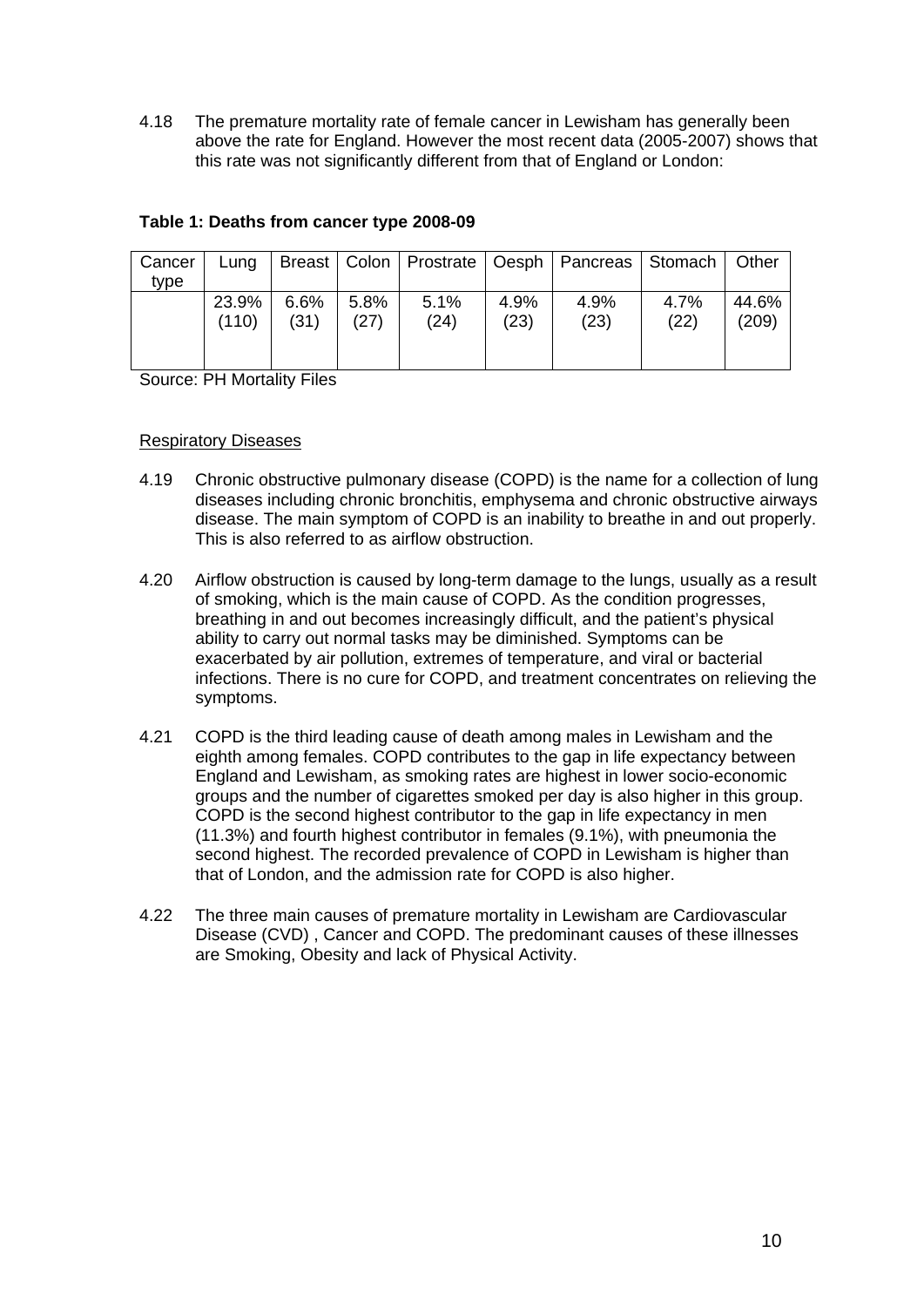# **5. Findings**

#### **SMOKING**

- 5.1 Smoking is the single greatest cause of preventable illness and premature death in the UK, and is one of the main determinants of health inequalities. It is the major contributing factor to the mortality divide between the most deprived areas in England and England as a whole. It is estimated to cost the NHS in the UK £5.2 billion a year. It is a major contributor to ill health, including circulatory disease, cancer and COPD.
- 5.2 Nationally, one fifth of all UK deaths, 112,000 per year, are caused by smoking. One in two regular smokers is killed by tobacco, half dying before the age of 70, losing an average of 21 years of life. Around 84% of deaths from COPD, and 90% of all deaths from lung cancer are caused by smoking. It is estimated that around 5% of all hospital admissions in 2008/09 were attributable to smoking.
- 5.3 There are a number of different sources of information about smoking prevalence. The key sources are the General Lifestyle Survey, the Integrated Household Survey, the Health Survey for England, the 'Smoking Epidemic in England' paper, produced by the Institute for the Geography of Health at The University of Portsmouth in 2004, and the GP Quality and Outcomes Framework data.<sup>8</sup>
- 5.4 Smoking prevalence for England was estimated to be 21% from the Integrated Household Survey for the period October 2009 to September 2010. This is the same as the 2009 General Lifestyle Survey, which estimated that 21% of the adult population were cigarette smokers, in Great Britain, in 2009.

#### Smoking in Lewisham

- 5.5 Tobacco use is the biggest single factor in the gap in healthy life expectancy between Lewisham and England. Lewisham performed significantly worse on 9 out of 15 smoking indicators in the local tobacco control profiles from the London Health Observatory 2010. In 2006-08, there was a rate of 267 per 100,000 smoking attributable deaths compared with a 206.8 average in England as a whole<sup>9</sup>. Some of the other indicators for which Lewisham performed worse than England included deaths from lung cancer, numbers of hospital admissions, adult smoking prevalence, and numbers of successful quitters. Lewisham had the sixth highest estimated smoking prevalence in London, using the Integrated Household Survey (IHS) data.
- 5.6 There is no precise measure of smoking prevalence in Lewisham. Using IHS data for Lewisham there was an estimated 19.9% (17.7% to 22.6%) smoking rate in Lewisham for the period September 2009 to October 2010 from a survey sample of 875 responders. The difference from England at 21% was not statistically significant.
- 5.7 However the estimated prevalence data that is available from Local Tobacco Control Profiles,<sup>10</sup> states a smoking prevalence of 27.1% for the three year period 2006-2008, higher than the England prevalence of 22.2% and London prevalence of 20.8%.

<sup>1</sup> <sup>8</sup> See appendix B for different measures of smoking prevalence

<sup>&</sup>lt;sup>9</sup> Association of Public Health Observatories: Local Tobacco Control profiles 2010<br><sup>10</sup> ibid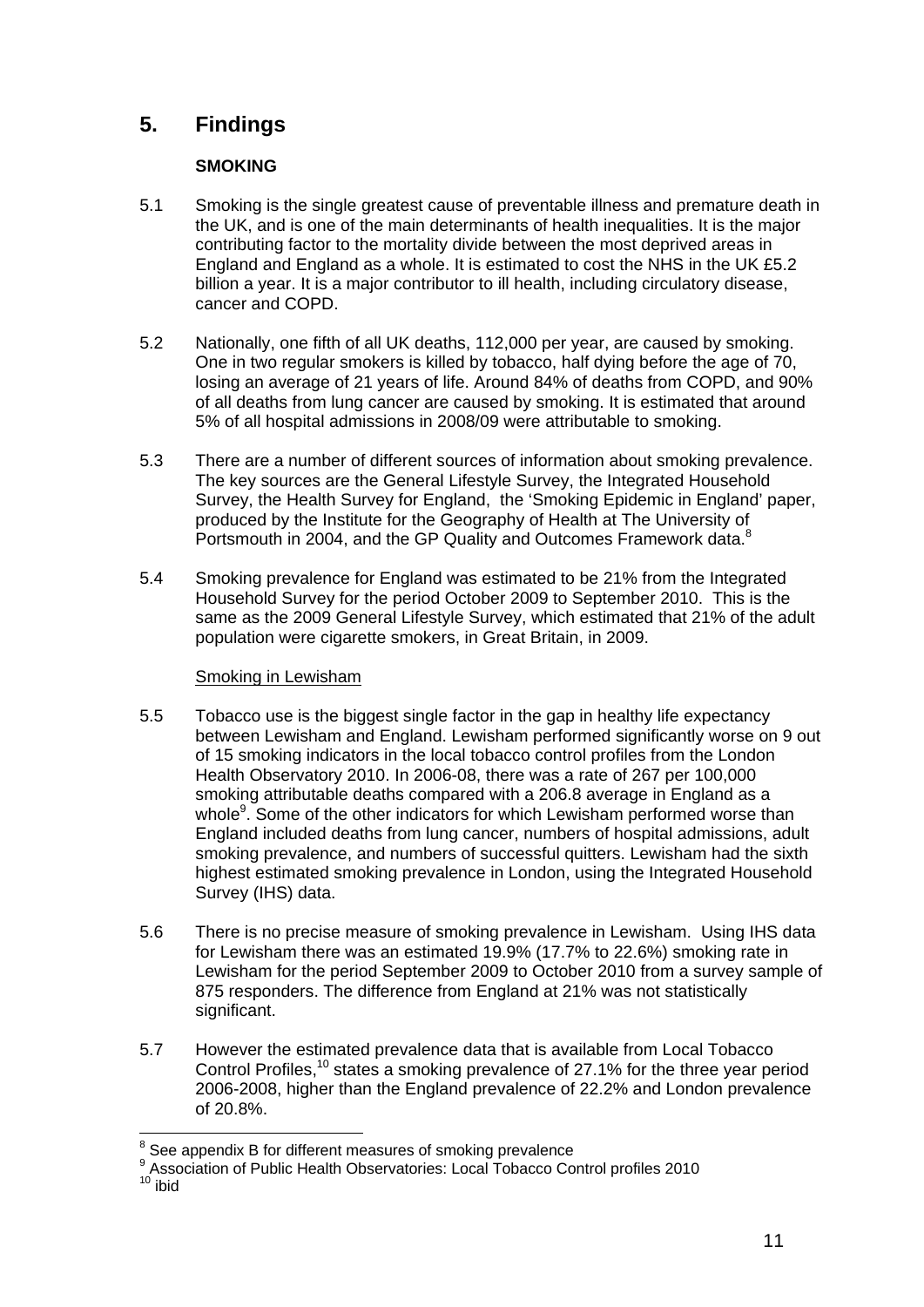- 5.8 Smoking prevalence from the 'GP recorded smoking prevalence' data in 2009 ranged from 17% in some Lewisham practice populations to 24% in others for patients aged 16 and above. It is unlikely that the range between practices would be as large as 7%. Despite the fact that it provides a measure of smoking prevalence, it does not give an accurate picture due to incomplete data in some practices and some smokers being reluctant to inform their GPs if they continue to smoke.
- 5.9 The number of smokers in Lewisham is estimated to lie somewhere between 45,000 and 50,000 (with 58,253 at 27.1% and 37,325 at 17%). With the exception of pregnant women and practice populations there is no data available on smoking prevalence in different population groups in Lewisham, therefore prevalence data for different population groups has to be extrapolated from national data (as described above).
- 5.10 Using the GP smoking prevalence data, it is possible to plot smoking prevalence for each practice, which can then be considered in terms of deprivation. As would be expected, a high Index of Multiple Deprivation (IMD) score correlates with high smoking prevalence. Table 2 shows the ratio of smoking indicators for the most and least deprived practices compared with Lewisham. A ratio of 1.00 indicates a similar profile to Lewisham, above 1 is higher than Lewisham and below 1 is lower than the Lewisham average.

|                        |                  | $% 0-24$ yrs | $% 75 +$ | <b>Smoking Prevalence</b> | <b>Smoking recorded</b> |
|------------------------|------------------|--------------|----------|---------------------------|-------------------------|
| <b>Practice Name</b>   | <b>IMD Ratio</b> | ratio        | ratio    | ratio                     | in last 15 months ratio |
| Lee Road               | 0.66             | 0.74         | 1.05     | 0.84                      | 1.02                    |
| <b>Torridon Road</b>   | 0.75             | 1.00         | 0.71     | 0.90                      | 1.00                    |
| <b>Brockley</b>        | 0.76             | 0.97         | 0.66     | 0.87                      | 1.03                    |
| MacDonagh              | 0.78             | 0.81         | 1.42     | 0.91                      | 0.98                    |
| <b>Hilly Fields</b>    | 0.81             | 0.95         | 0.58     | 0.91                      | 0.98                    |
|                        |                  |              |          |                           |                         |
| Lewisham               |                  |              |          |                           | 1                       |
| Amersham Vale          | 1.19             | 1.14         | 0.3      | 1.01                      | 1.03                    |
| Batra (Waldon)         | 1.17             | 1.12         | 0.33     | 1.01                      | 1.00                    |
| Jamil (Waldron)        | 1.17             | 1.07         | 0.49     | 1.01                      | 1.03                    |
| <b>Boundfield Road</b> | 1.26             | 1.24         | 0.5      | 1.11                      | 1.04                    |
| Bellingham Green       | 1.31             | 1.17         | 0.57     | 1.24                      | 1.02                    |

#### **Table 2: Ratio of smoking indicators comparing most deprived practices with least deprived by IMD score**

Source: Lewisham PCT Public Health Department, Annual Public Health Report 2009

#### Stopping Smoking in Lewisham

- 5.11 The Committee heard from the manager of the Lewisham-wide Stop Smoking Service, and the Tobacco Control Strategy Commissioning manager from the Department of Public Health.
- 5.12 Lewisham Stop Smoking Service (SSS) supports a large network of advisors based in primary care, pharmacy and the community. There is a core team of 9 which train others to become advisors, and then mentors all advisors across the borough. The team also monitors performance across the borough, provides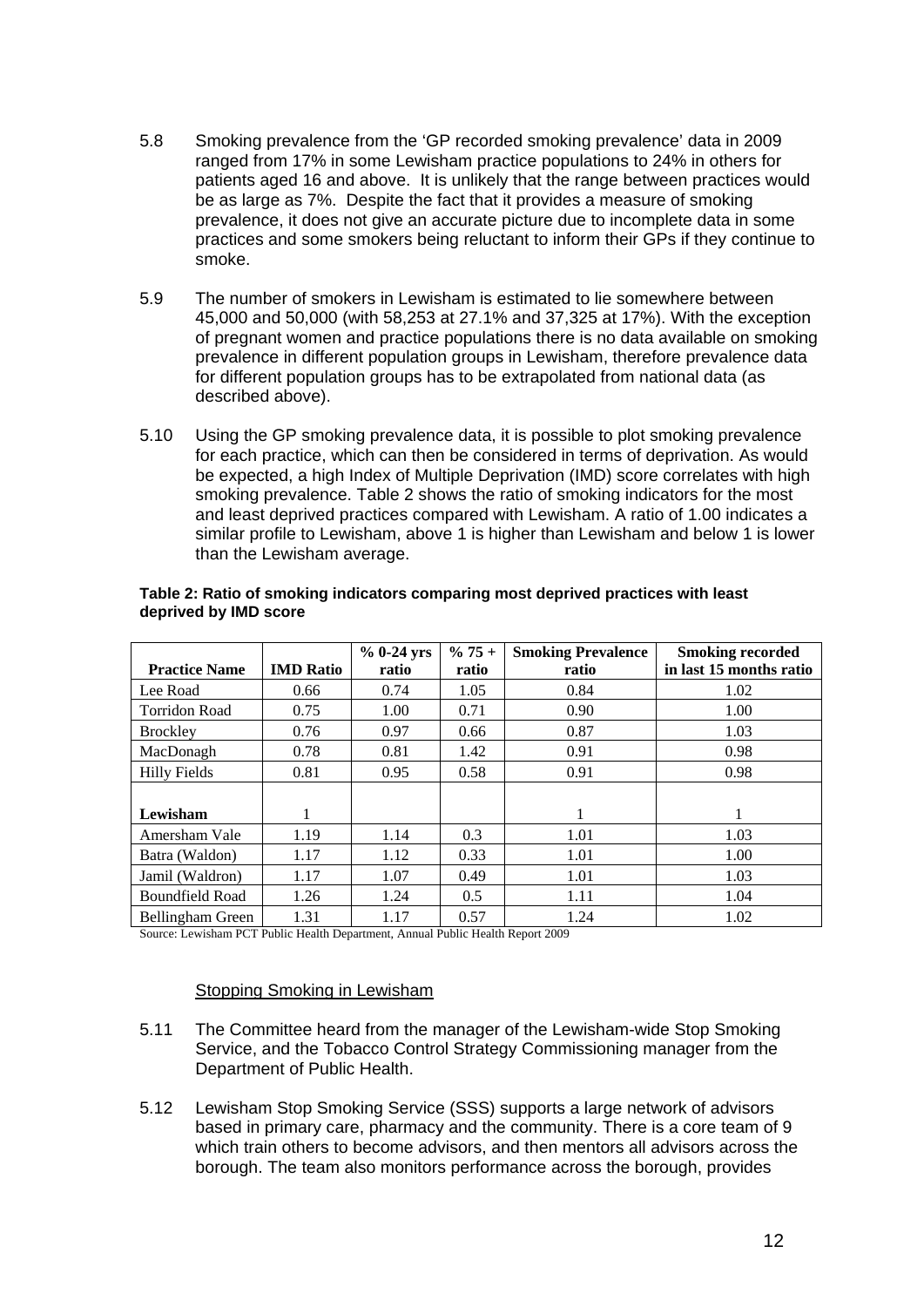materials to all advisors and runs numerous clinics and drop ins. Lewisham SSS is part of a London network of all London SSS that meet regularly to share best practice. The service implements and promotes best practice.

- 5.13 The service is funded as an adult treatment service for people who want to stop smoking and offers help for those who live, work or study in Lewisham. Support is provided in the form of 1-2-1 advice and support and offers a combination of medication and behavioural support.
- 5.14 The service provides a full range of medications for up to 12 weeks to help people when they are withdrawing from Nicotine such as: Patches, Gum, Inhalator, Mouth and Nasal Sprays and Lozenges. Champix is the most effective single treatment which is a prescription only medication available through GP surgeries.
- 5.15 Champix works by slowly blocking the brain's receptors so they no longer crave nicotine. Patients take it whilst continuing to smoke and slowly cut down the number of cigarettes smoked between the  $8<sup>th</sup>$  and 14<sup>th</sup> day. The effects of Champix make smoking less enjoyable as it tastes unpleasant to smoke. It is not used for pregnant women or those aged under 18. The service has now made Champix more available through 18 Pharmacists with Patient Group Direction.
- 5.16 The Stop Smoking Service is currently delivered at 33 of the 55 GP practices in Lewisham, 32 pharmacies, 4 Community Clinics and a range of work places. There is also a specialist hospital based service and specialist services for people with mental health condition and pregnant women. The pregnancy advisers promote smoke-free homes for those who cannot or will not stop smoking.
- 5.17 The Committee was advised that some of the smaller GP practices considered that that they did not have the capacity to offer a Stop Smoking Service, and that the team was working with them to explore ways of joining up with neighbouring practices to deliver a Stop Smoking Service for their patients.

**Recommendation 1: All GP practices should be encouraged to offer a Stop Smoking Service, either alone or in partnership with neighbouring practices. If this is not possible, for an individual practice, the GP should actively refer patients who smoke to the Stop Smoking Service.** 

#### Using the Stop Smoking Service

5.18 The majority of Lewisham residents currently access the Stop Smoking Service through their GP practice, while those who work and study in Lewisham are most likely to use local pharmacies and other community drop-in clinics spread across the borough.

**Recommendation 2: The Stop Smoking Service should continue to extend its services to reach more people in more non-medical venues.** 

5.19 The profile of service users for the last year was: 47% male, 53% female, 40% from BME groups, 52% over 40, 2% under 18. The Stop Smoking Service manager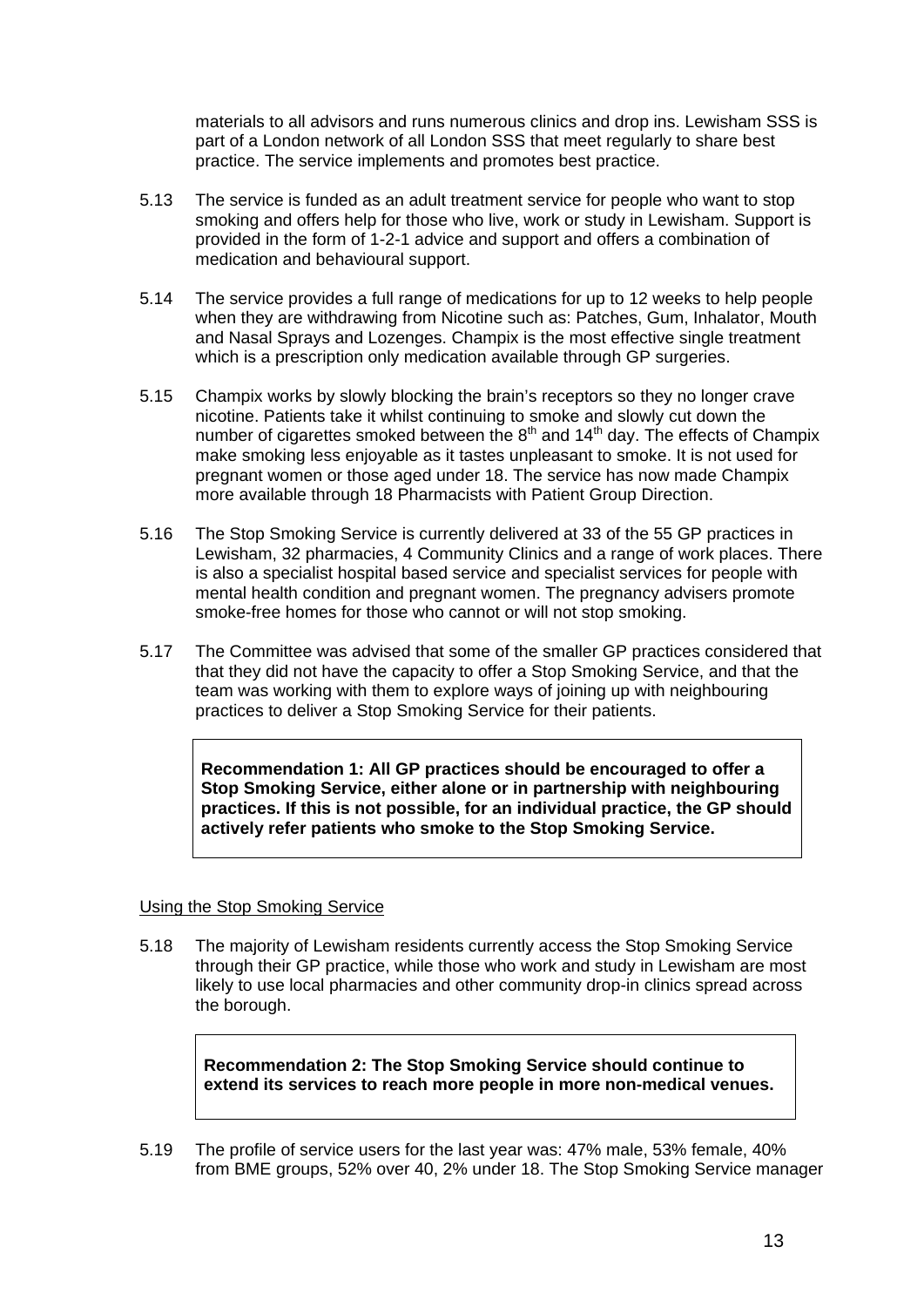advised that the service works to increase uptake in under-represented groups (Asian people make up 6% of the LBL population but 2% of service users) and hopes that the uptake will increase over the next 12 months.

**Recommendation 3: The Stop Smoking Service should undertake more targeted work focusing on community groups, particularly those that are currently under-represented in the service's usage figures, such as South-East Asian communities and Eastern & Central European communities.** 

**Recommendation 4: The Stop Smoking Service should look at developing its promotion and outreach work, to include publicising the service with posters and leaflets in relevant languages, in a wider range of locations, such as specialist food shops, betting shops, pubs and mini-cab offices.** 

- 5.20 However, the demographic of smokers in Lewisham is not known: as the smoker profile of Lewisham is an estimate, it is not clear how the percentage of SSS users match the profile of smokers in Lewisham. Only 6-8% of all smokers in Lewisham are estimated to use the service, and people are more likely to quit when using the service than without it.
- 5.21 The Department of Health (DH) measure of a successful "quit" attempt is when the service user is not smoking 4 weeks after their quit date. In 2010-11, the Lewisham SSS exceeded its set target, and recorded that a total of: 3,600 people set a "quit date", 1,671 successfully quit, but 1,929 did not return to follow up appointments, or not did not succeed in their quit attempt.



#### **Figure 2**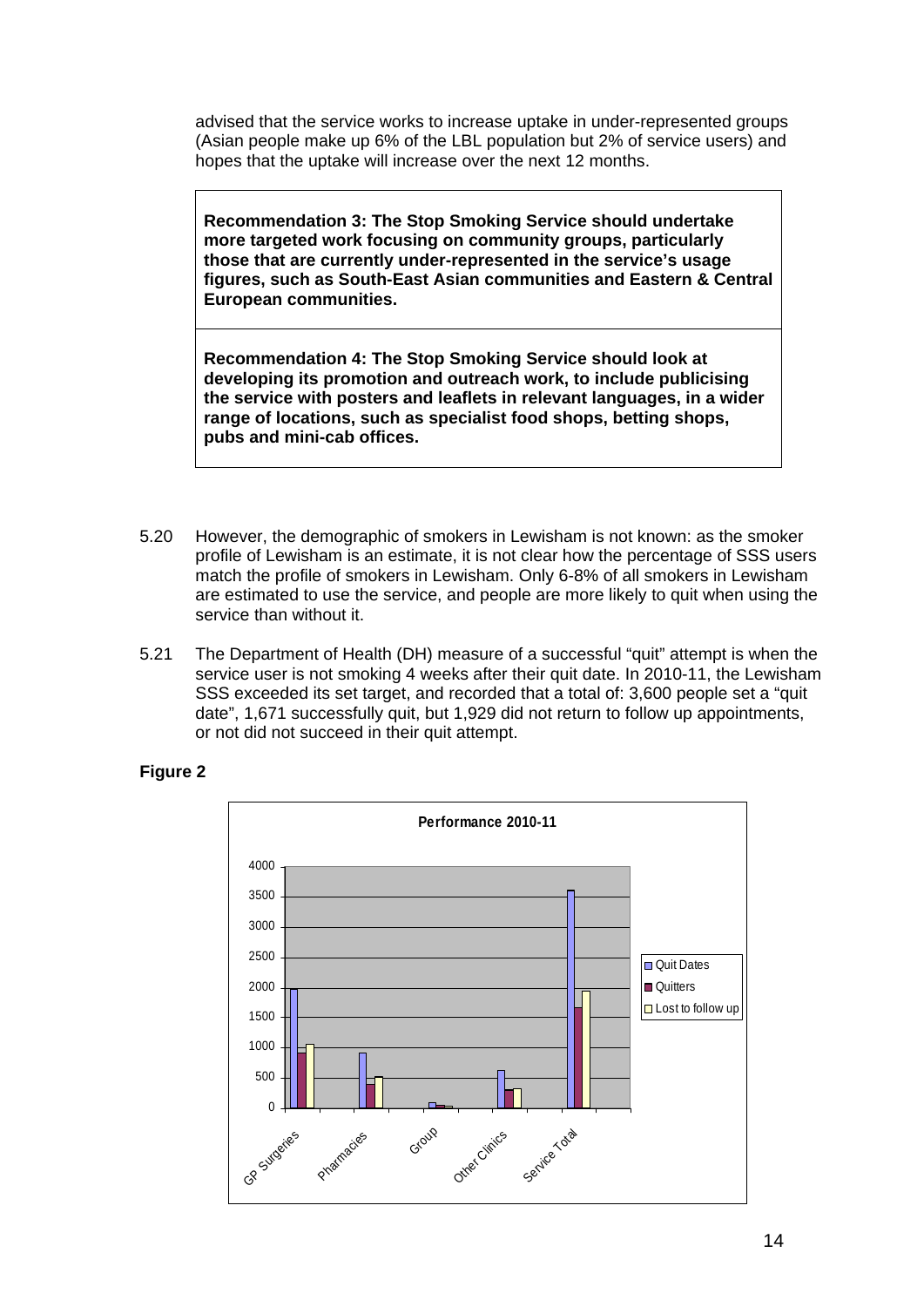5.22 The DH target for the Lewisham Stop Smoking Service for 2011-12 is to achieve 1,725 successful quits; the service is aiming for over 2,000. To get this number of successful quits, the figures suggest that 8,000 people would need to be supported by the service. In Lewisham, 12 weeks of support is provided, to attempt to address those that find it difficult to quit, and people are able to access the service again in the future if they are unsuccessful. The Committee commends the good work done by the service to date, with its ambitious targets and attempts to take the service out to a number of workplaces in the borough.

#### Strategic leadership

5.23 Lewisham's Smoke Free Future Action Plan is the responsibility of an "action group" that includes Lyn Burton, Jo Edun, SLaM, Council representatives and voluntary sector representatives. The Director of Public Health suggested to the Committee that the effective delivery of the plan should be the responsibility of the Lewisham Strategic Partnership Board, or, when planned legislative changes come into effect, the Health and Wellbeing Board. The Director of Public Health advised the Committee that the action plan is not currently monitored outside of the action group.

**Recommendation 40: The numerous relevant plans and strategies overseen by various working groups and action groups should be better co-ordinated and brought together clearly under the direct stewardship of the Shadow Health and Wellbeing Board and the successor Health and Wellbeing Board, and co-ordinated into a clear "Healthy Lewisham plan". The targets, planned actions, outcomes and responsibility should be clear to, and easily accessible by, the public.** 

#### Motivation to quit

- 5.24 People's motivations for trying to quit are very varied, some report it is for health reasons and others for financial reasons. The level of motivation is a higher factor in success than the number of cigarettes smoked a day – some people who smoke 3 cigarettes a day find it impossible to stop where others who smoke 60 a day manage to quit completely. Younger children can help influence parents to stop smoking as, when they learn a lot about the dangers of smoking at school, they then discuss this and apply pressure on their parents at home to stop. This is reported as a factor in a number of parents contacting the Stop Smoking Service.
- 5.25 Legislation changes in recent years, in relation to smoking, have made a huge difference to the numbers of smokers and the numbers trying to quit. Public health professionals believe that the key way to continue to reduce smoking over time is to reduce the numbers that take it up in the first place, to ensure the messages about smoking to young people are clear, that it is not seen as a good choice to make and that smoking is not seen as "the norm".

#### Trading standards

5.26 The Council's Trading Standards team organise operations with police cadets to attempt to purchase cigarettes from shops by children that are obviously under-age (at least 2 years away from the legal age). The Trading Standards team advised the Committee that in 2008/2009 they made 26 attempts to purchase cigarettes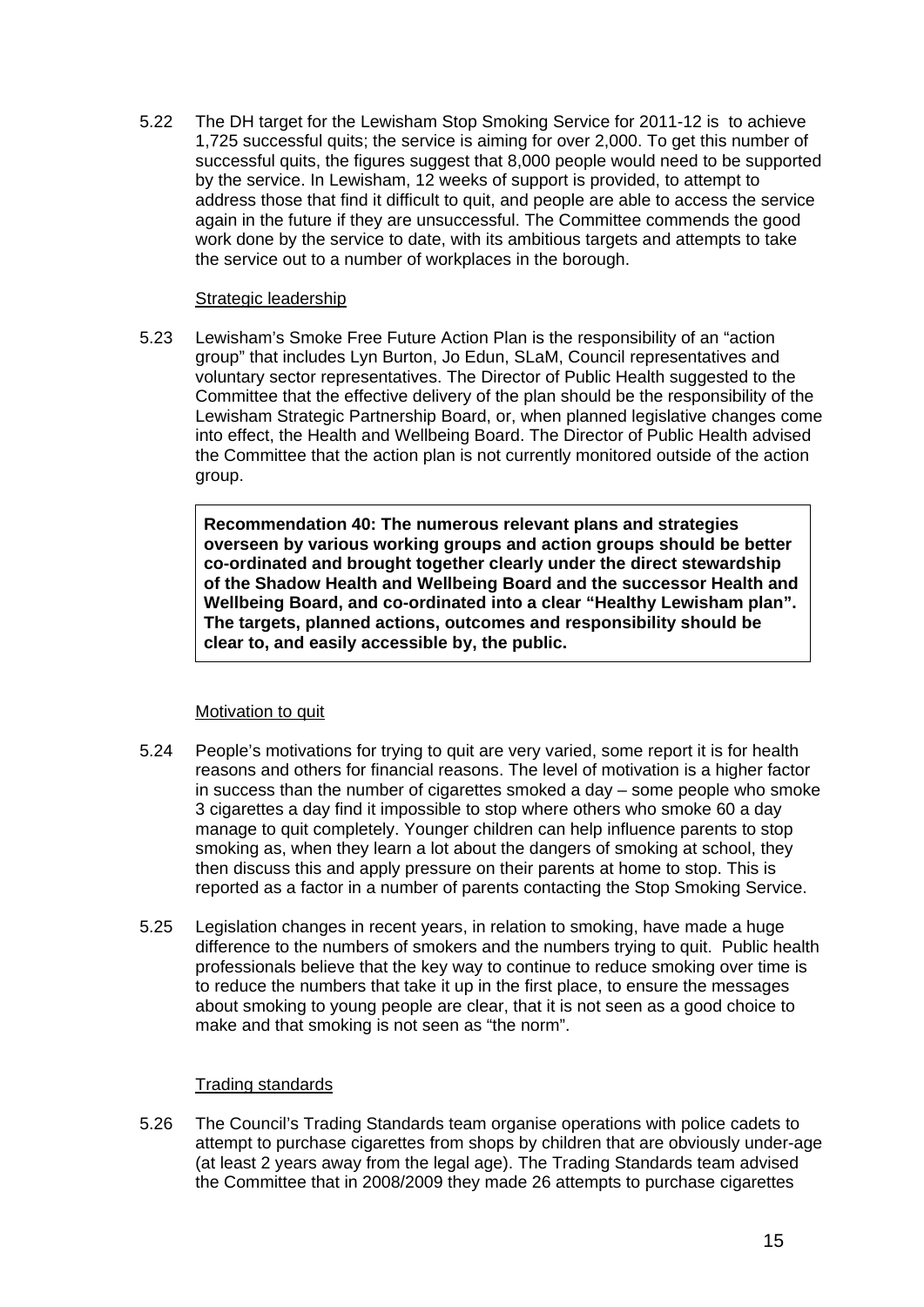and were sold cigarettes by 3 shops, in 2009/2010 there were 32 attempts and 1 sale, and in 2010/2011 30 attempts and 3 sales – most sellers were "repeat offenders". The London average is 1 sale per 6 attempts so figures in Lewisham were better than average.

- 5.27 When the Young Mayor and Young Advisors spoke to the Committee about underage smoking, they advised that they felt that it was easy to purchase cigarettes in Lewisham if under-age and that a number of shops regularly sold cigarettes to under-age young people.
- 5.28 Under the 'Tobacco Advertising and Promotion (Display and Specialist Tobacconists) (England) (Amendment) Regulations 2011, and the 'Protection from Tobacco (Sales from Vending Machines) England Regulations 2010'; cigarette advertising at retail premises in England will be banned from April 2012 for "large" retail premises, with smaller shops following suit in 2015. From 1<sup>st</sup> of October 2011 sales from vending machines in England have been banned.
- 5.29 A licence from the Council is not required to sell cigarettes from garages, shops etc, but, if shop owners are prosecuted for under-age sales, they can be banned for a year from selling tobacco products. There is not much evidence of widespread re-sale of duty free or counterfeit tobacco products in Lewisham; officers work with HMRC to help detect counterfeit production and sale.

**Recommendation 5: The Council and Public Health in Lewisham should ensure they monitor the impact of the Tobacco Advertising and Promotion (Display and Specialist Tobacconists) (England) (Amendment) Regulations 2011 and the 'Protection from Tobacco (Sales from Vending Machines) England Regulations 2010'.** 

**Recommendation 6: The Council should ensure that Trading Standards continues its work to monitor and address all illegal sales of tobacco, including under-age sales, and any breach of the new regulations.** 

#### Young People

1

- 5.30 Most long term smokers start smoking in their teens. Experimentation is an important predictor of future use. Children who experiment with cigarettes can quickly become addicted to the nicotine in tobacco. Children may show signs of addiction within four weeks of starting to smoke and before they commence daily smoking.<sup>11</sup>
- 5.31 Children who live with parents or siblings who smoke are 2 3 times more likely to become smokers themselves than children of non-smoking households. Every year, around 200,000 children and young people start smoking in England. In 2009, 6% of school pupils said that they smoked at least once a week<sup>12</sup>. In 2009,

<sup>&</sup>lt;sup>11</sup> Di Franza JR et al. Initial symptoms of nicotine addiction in adolescents. Tobacco Control 2000

<sup>&</sup>lt;sup>12</sup> Passive Smoking and Children: A Report by the Tobacco Advisory Group of the Royal College of Physicians March 2010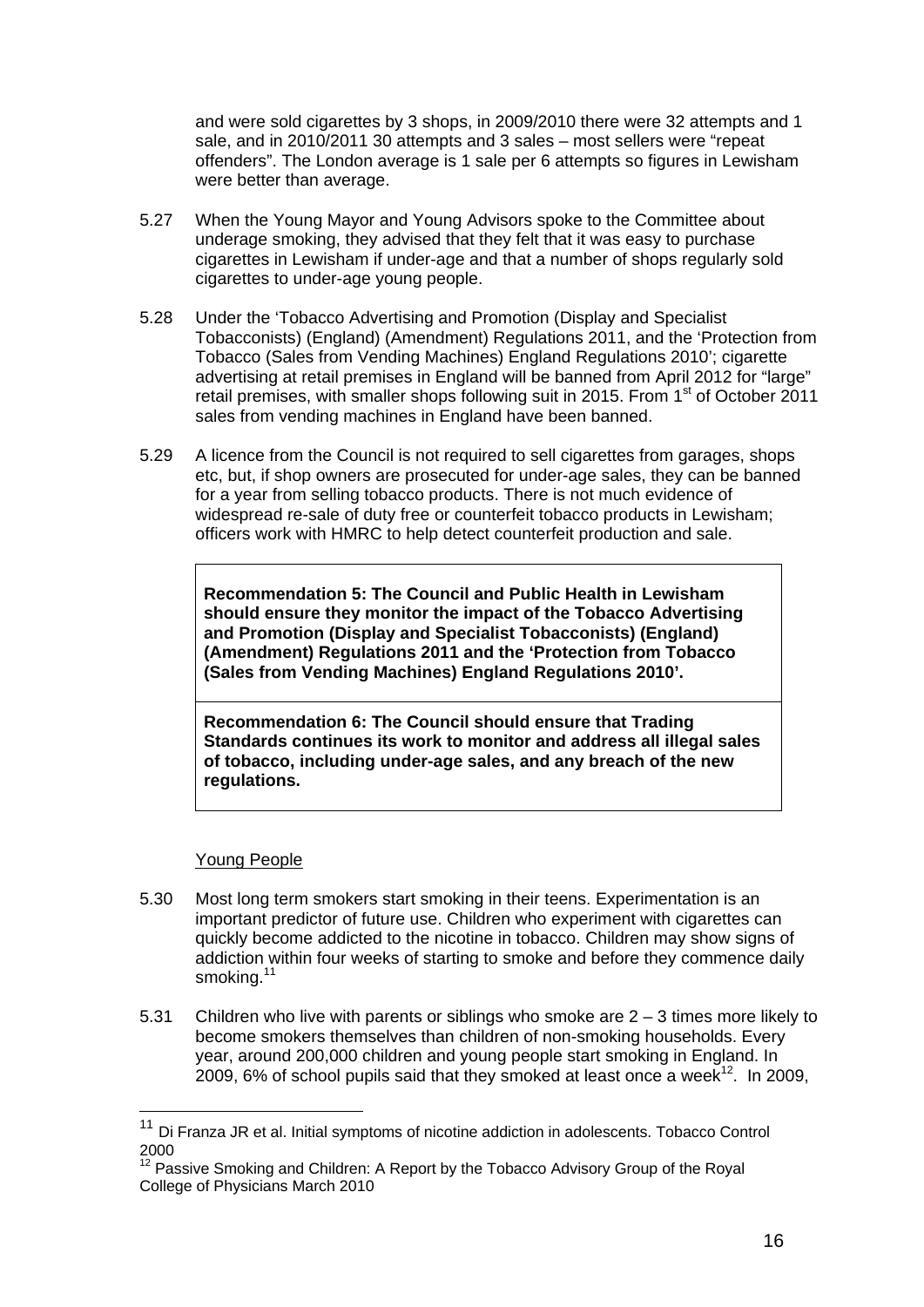29% of pupils aged 11-15 said they had tried smoking at least once. This is lower than at any time since the young people's smoking survey began in 1982. The proportion of pupils who had tried smoking at least once represents a long term decline since 1982, when 53% had tried smoking. Girls are more likely than boys to have ever smoked or be regular smokers.

- 5.32 The prevalence of regular smoking increases with age, from less than 0.5% of 11 year olds to 15% of 15-year olds. The 2009 survey found that those who describe their ethnicity as mixed or black are less likely to smoke than white pupils.
- 5.33 In 2010, the Schools Health Education Survey of 3,000 Lewisham pupils found a decrease in the number of pupils who said they had ever smoked or expected to smoke when they were older, in comparison with 2008. 74% said they had never smoked at all. 74% of primary pupils said they will not smoke when they are older. 4% of Year 8 boys and 4% of Year 10 boys said they smoked 'regularly' or 'occasionally'. 5% of Year 8 girls and 5% of Year 10 girls said they smoked 'regularly' or 'occasionally'. However, 48% of pupils said that someone in their family smoked. 20% of pupils said that their mother smoked on most days, 30% of pupils said that their father did. 21% percent said that they had a close friend that smoked on most days. It is likely that pupils have under-reported smoking as they may not wish to divulge their smoking status.
- 5.34 The Young Mayor and Young Advisors advised the Committee that they felt young people needed to be taught about the consequences of smoking at an earlier age, rather than when they were at secondary school, and the message needed to be repeated regularly. They advised the Committee that those of them that knew people who had smoked, and who are suffering ill-health as a result, were more likely not to smoke and to encourage friends not to smoke. By contrast, young people who did not know people who had suffered any consequences of smoking and did not know the effects were more likely to take it up when they reached their teenage years. Therefore, they felt that quite a graphic and shocking approach, making the medical consequences of smoking clear to young people, should be used, as they felt that shocking images would make young people think twice before smoking.
- 5.35 The Committee was informed by the Director of Public Health, that the Young Mayor and Young Advisors had previously advised him that they felt that peer educator models of intervention would be a useful way to discourage smoking in teenagers, and they had also advised him that smoke free role models from across generational boundaries would be a good way to encourage young people not to take up smoking in the first place.
- 5.36 The Young Mayor and Young Advisors also spoke to the Committee about boredom and stress being a factor in taking up smoking for some young people. They advised the Committee that some schools offered support to young people in accessing Stop Smoking Services. The young people felt that information about the effects of smoking needed to be clearer and more graphic to help make teenagers think twice before taking up smoking.

**Recommendation 7: Children should be taught about the consequences of smoking from a suitable age in primary school.**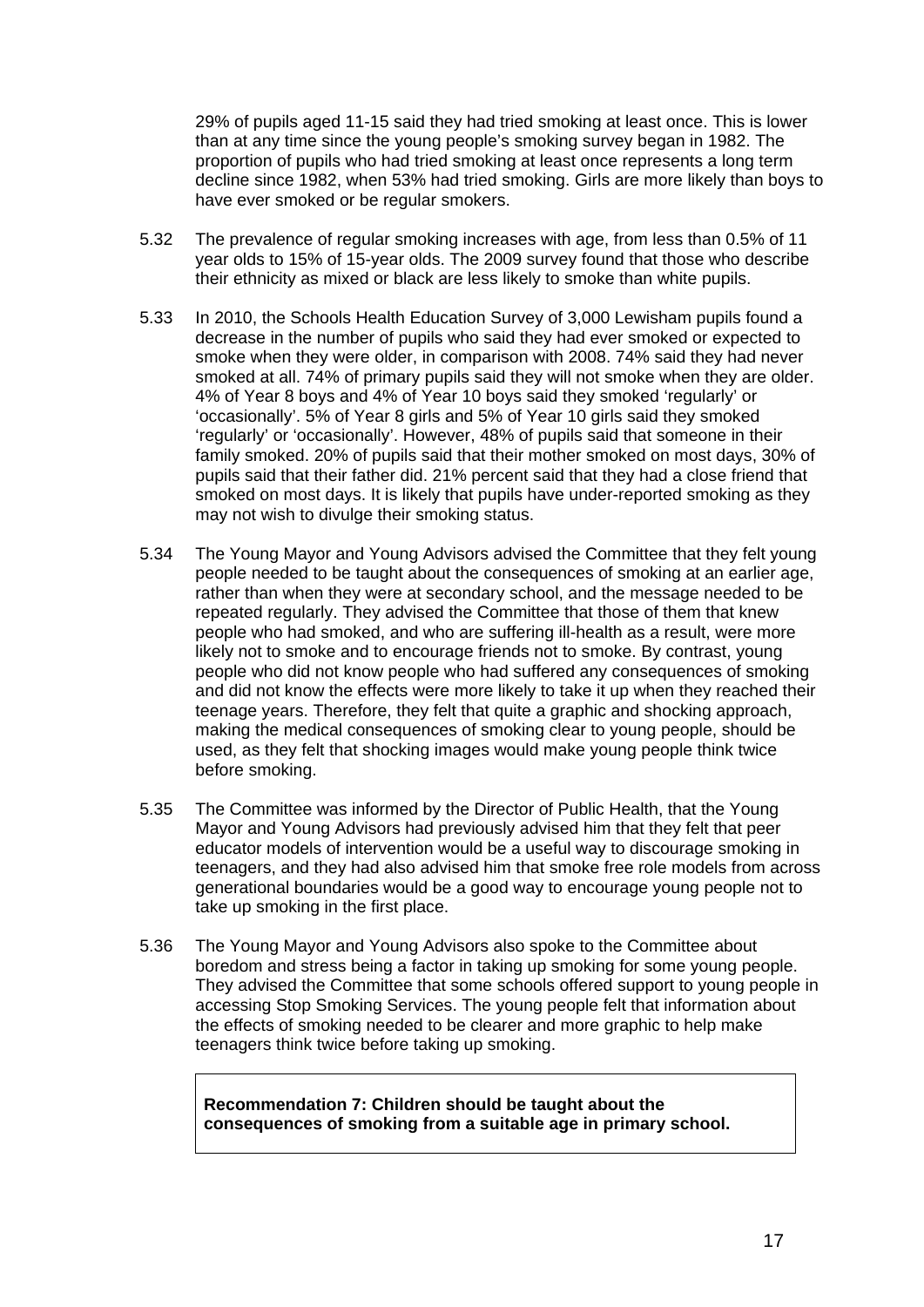**Recommendation 8: Teaching children about the dangers of smoking should not be done just once, but repeated at appropriate times throughout their school life, with age-appropriate levels of information about the consequences given, so that the message is re-iterated regularly and appropriately.** 

**Recommendation 9: With older children, the messages about smoking should be delivered in the same way as those about illegal drugs; to ensure that the addictive nature and harmful effects of smoking are clear, and graphically and shockingly laid out to young people. Any anti-smoking campaign targeted at young people should also use modern technology and social media to consolidate the message and increase the reach of the campaign.** 

#### **OBESITY**

1

- 5.37 Obesity in adults and children is a growing public health issue in the UK. The prevalence of obesity in children and adults in England has more than doubled in last twenty-five years. Obesity has serious health effects; it is a risk factor for diseases such as diabetes, cardiovascular diseases and many cancers. It has been projected that if there is a continued rise in obesity in the UK over the next two decades, there will be 11 million more obese adults in the UK by  $2030^{13}$ .
- 5.38 Obesity reduces life expectancy by an average of three years, or eight to ten years in the case of severe obesity (BMI over 40). Around 10% of all cancer deaths among non-smokers are related to obesity. The risk of Coronary Artery Disease increases 3.6 times for each unit increase in BMI and the risk of developing Type 2 diabetes is about 20 times greater for people who are very obese (BMI over 35), compared to individuals with a BMI of between 18 and 25. For some cancers every additional 5kg/m<sup>2</sup> in BMI increases a man's risk of, for example, colon cancer by 24% and in women endometrial cancer by  $59\%^{14}$ .
- 5.39 Obesity increases the risk of developing a range of health problems leading to chronic and severe medical problems, shown overleaf in Table 3. As the incidence of obesity is greater at an early age it is expected that, in the future, a higher proportion of the population will live with chronic disabilities.

 $13$  Swinburn B.A. et al. The global obesity pandemic: shaped by global drivers and local environments. The Lancet: 378, issue 9793, p804-814. Aug 2011.

Wang YC et al. health and economic burden of the projected obesity trends in the USA and the UK. The Lancet: 378, Issue 9793, p 815-825. Aug 2011.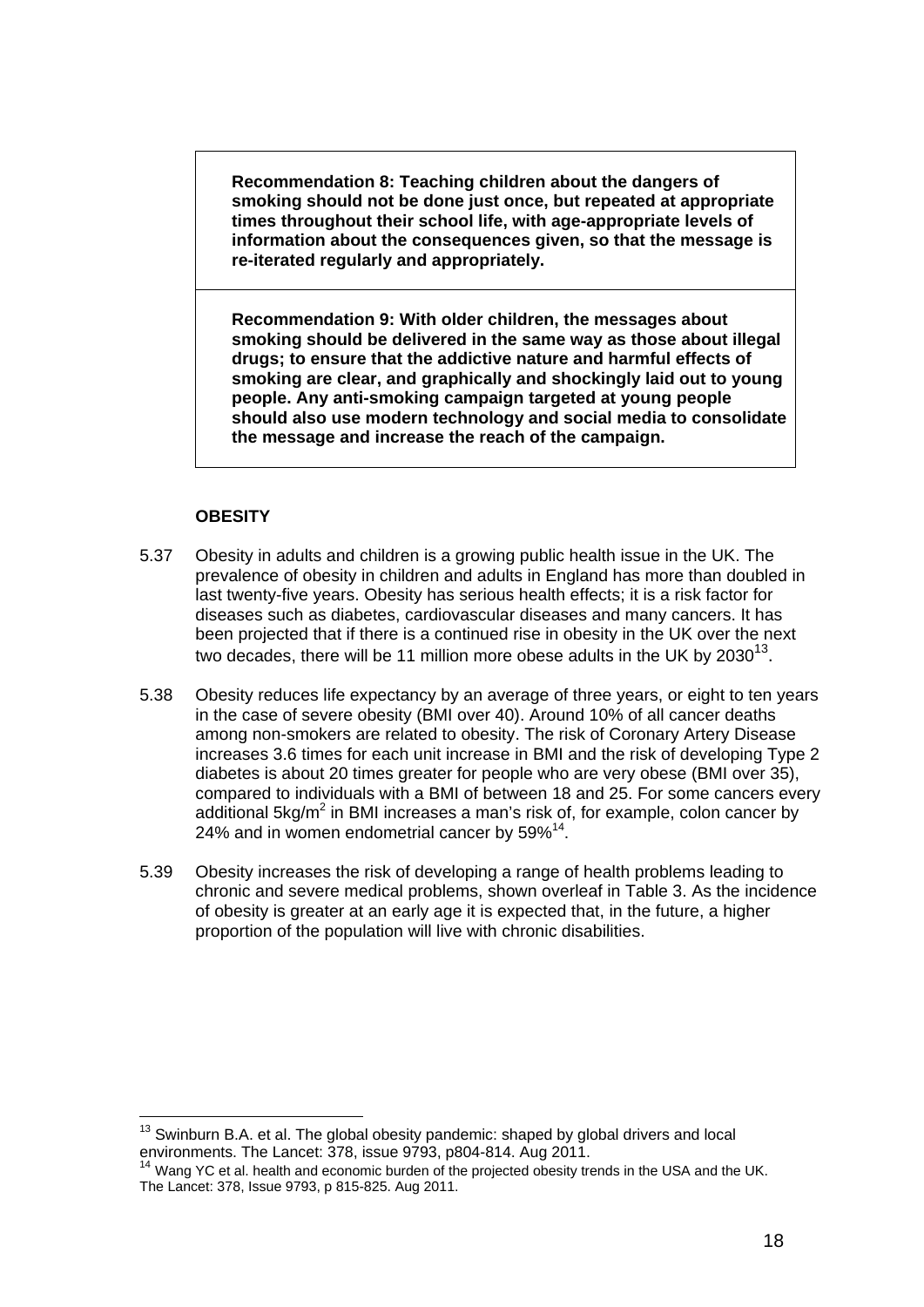| <b>Greatly increased risk</b><br>(Relative risk much greater than<br>3)                                                                                                                                                        | <b>Moderately increased</b><br>risk (Relative risk 2-3)                                                                                                                                                                             | <b>Slightly increased risk (Relative</b><br>risk $1-2$                                                                                                                                                                                                                                                                                                                          |
|--------------------------------------------------------------------------------------------------------------------------------------------------------------------------------------------------------------------------------|-------------------------------------------------------------------------------------------------------------------------------------------------------------------------------------------------------------------------------------|---------------------------------------------------------------------------------------------------------------------------------------------------------------------------------------------------------------------------------------------------------------------------------------------------------------------------------------------------------------------------------|
| Type 2 diabetes<br>Insulin resistance<br>Gallbladder disease<br>Dyslipidaemia (imbalance<br>of fatty substances in the<br>blood, e.g. high cholesterol)<br><b>Breathlessness</b><br>Sleep apnoea (disturbance<br>of breathing) | Coronary heart disease<br>Hypertension (high blood<br>pressure)<br>Stroke<br>Osteoarthritis (knees)<br>$\bullet$<br>Hyperuricaemia (high<br>levels of uric acid in the<br>blood) and gout<br>PsychologicalPsychologi<br>cal factors | Cancer (colon cancer, breast<br>$\bullet$<br>cancer in postmenopausal women,<br>endometrial [womb] cancer)<br>Reproductive hormone<br>$\bullet$<br>abnormalities<br>Polycystic ovary syndrome<br>$\bullet$<br>Impaired fertility<br>$\bullet$<br>Low back pain<br>$\bullet$<br>Anaesthetic risk<br>$\bullet$<br>Foetal defects associated with<br>$\bullet$<br>maternal obesity |

#### **Table 3. Relative risks of health problems associated with obesity15**

5.40 The National Institute for Health and Clinical Excellence (NICE)<sup>16</sup> recommends that overweight and obesity are assessed using Body Mass Index (BMI). BMI is calculated by dividing a person's weight (in kilograms) by the square of their height (in metres). The calculated BMI can be compared to the thresholds recommended by the World Health Organization shown in Table 4.

#### **Table 4. Classification of overweight and obesity among adults**<sup>17</sup>

| <b>Classification</b>                                  | BMI ( $\text{kg/m}^2$ ) | <b>Risk of</b><br>co-morbidities                          | <b>Co-morbidities</b>                  |
|--------------------------------------------------------|-------------------------|-----------------------------------------------------------|----------------------------------------|
| Underweight                                            | Less than 18.5          | Low (but risk of other<br>clinical problems<br>increased) | Type 2 diabetes<br><b>Hypertension</b> |
| Healthy weight                                         | $18.5 - 24.9$           | Average                                                   | <b>Stroke</b>                          |
| Overweight                                             | $25 - 29.9$             | Increased                                                 | <b>Coronary heart</b>                  |
| Obesity - class I                                      | $30 - 34.9$             | Moderate                                                  | disease                                |
| Obesity - class                                        | $35 - 39.9$             | Severe                                                    | Cancer<br><b>Osteoarthritis</b>        |
| Obesity - class III<br>(severely or<br>morbidly obese) | 40 or more              | Very severe                                               | <b>Dyslipidaemia</b>                   |

5.41 For adults, NICE recommends that waist circumference is used in addition to BMI to assess health risks for those with a BMI less than 35.

<sup>1</sup> <sup>15</sup> Healthy Weight, Healthy Lives A toolkit for developing local strategies. Dr Kerry Swanton for the National Heart Forum/Cross-Government Obesity Unit/Faculty of Public Health October 2008<br><sup>16</sup> NICE. Obesity: the prevention, identification, assessment and management of overweight and obesity

in adults and children. NICE clinical guidance 43. 2006.

 $17$  Healthy Weight, Healthy Lives: A toolkit for developing local strategies. 2008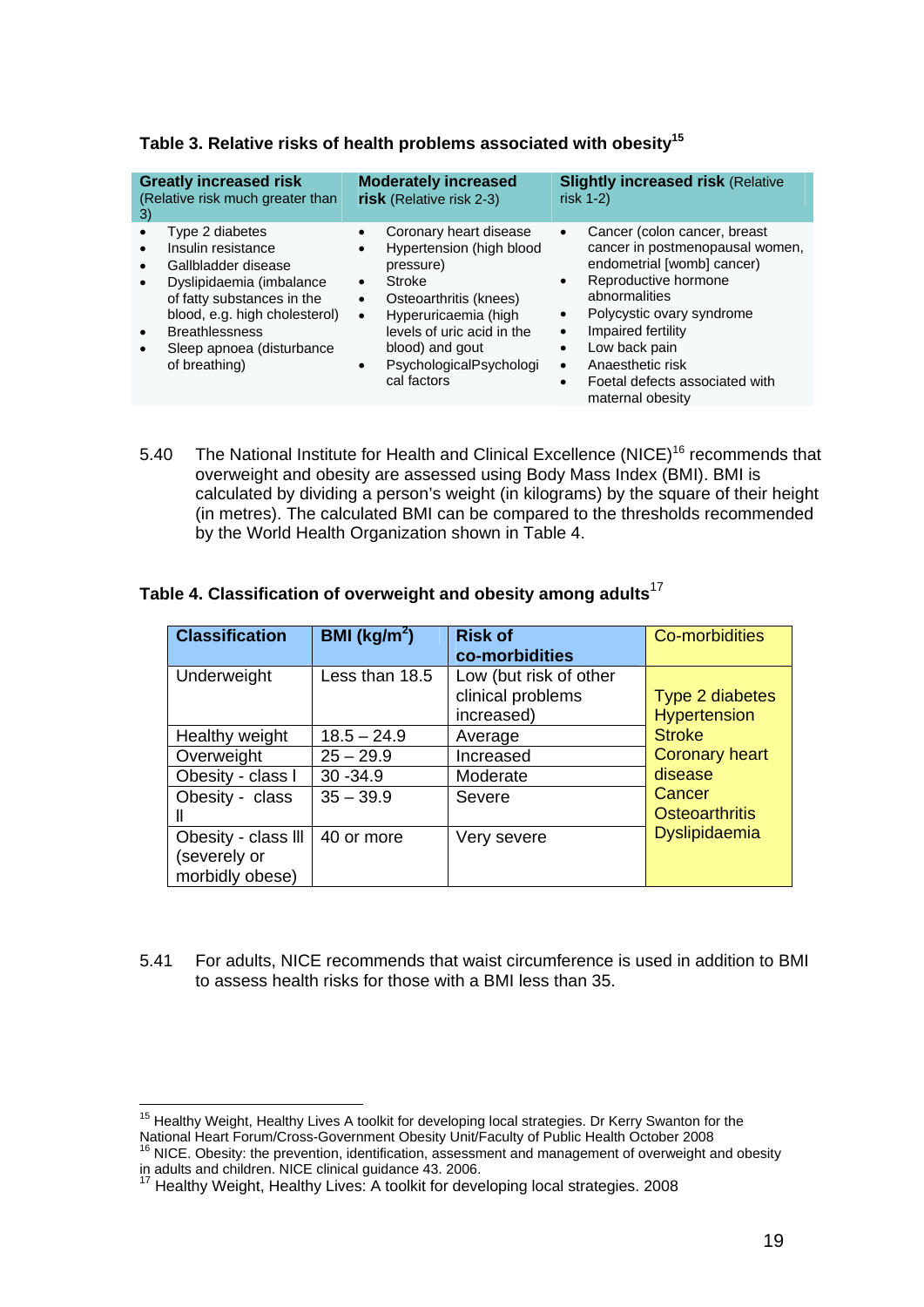**Table 5. Combining BMI and waist measurement to assess obesity and risk of type 2 diabetes and cardiovascular disease in adults** 

| <b>Classification</b> | <b>BMI</b> ( $\text{kg/m}^2$ ) | <b>Waist circumference and risk of</b><br>co-morbidities |                                 |
|-----------------------|--------------------------------|----------------------------------------------------------|---------------------------------|
|                       |                                | Men: 94-102cm                                            | Men: more than<br><b>102cm</b>  |
|                       |                                | <b>Women: 90-88cm</b>                                    | Women: more than<br><b>88cm</b> |
| Underweight           | Less than 18.5                 | -                                                        |                                 |
| Healthy<br>weight     | $18.5 - 24.9$                  |                                                          | Increased                       |
| Overweight            | $25 - 29.9$                    | Increased                                                | High                            |
| Obesity               | 30<br>or more                  | High                                                     | Very high                       |

5.42 In simple terms obesity is caused by an imbalance between energy intake and energy expenditure, where intake is greater than expenditure. The reasons for the recent worldwide increase in obesity are complex: an individual's eating and activity habits are influenced by external social and environmental factors where an abundance of food and increased sedentary behaviour is common.

#### **The national prevalence of obesity**

- 5.43 The prevalence of adult obesity in England has more than doubled in the last twenty five years. Although the incidence of obesity has increased in most countries worldwide, the rate of increase in England has been particularly high.
- 5.44 Since 1993 the proportion of men who are obese has increased from 13.2% to 24.1% in 2008 and in women from16.4% to 24.9%. The rapid increase in obesity prevalence has resulted in only 32.8% of men and 41.2% of women in 2008 with a healthy BMI.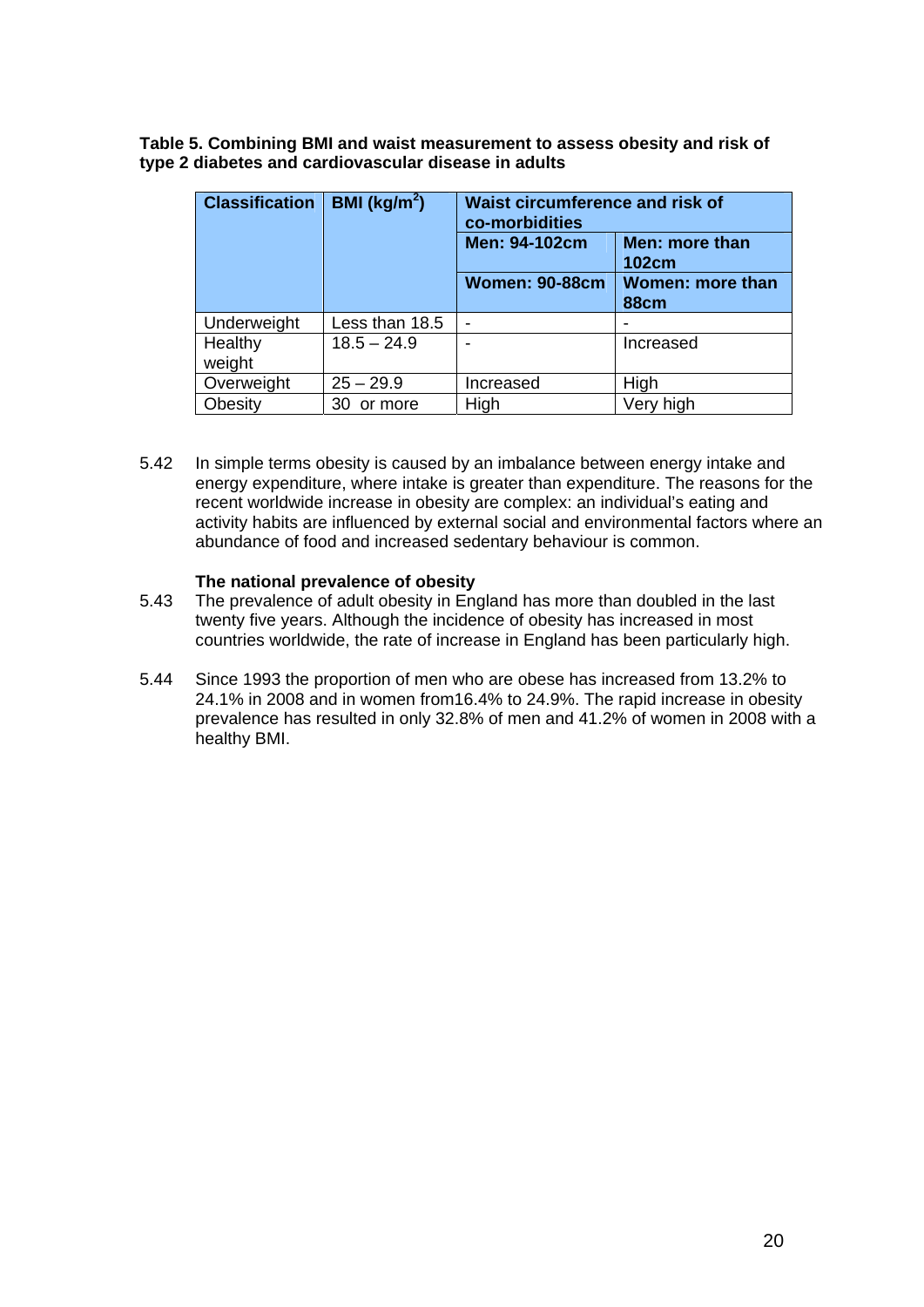

#### **Figure 3. Trends in adult obesity prevalence England 1993-2008**

- 5.45 Nearly 1 in 10 children in reception year and 1 in 5 children in year 6 were classified as obese in  $2009/10^{18}$ . A similar trend in the increase in adult obesity was observed in children, but there appears to have been a slowing in the rate of childhood obesity since 2004.
- 5.46 It is predicted that by 2050 the prevalence of obesity will increase to 60% of men, 50% of women and 25% of children<sup>19</sup>.

#### **The local prevalence of obesity**

- 5.47 Extrapolation from national data to the Lewisham adult population suggests that the prevalence of adult obesity in Lewisham (23.7%) is not significantly different to the English average<sup>20</sup>. This is a modelled estimate using the Health Survey for England 2006-2008. This is similar to our neighbouring boroughs and in the top quintile for London boroughs. Local data sources however, suggest that prevalence may be higher.
- 5.48 Local maternal obesity data shows that there are more women overweight or obese in Lewisham compared with England. Data from the vascular check programme piloted in North Lewisham indicated that for those who attended screening the incidence of obesity was higher than the English average.

**Recommendation 10: Maternal obesity is a growing problem in Lewisham, and a targeted approach with mothers-to-be and young families should be developed and delivered via midwifes and ante-natal services.** 

Source: National Obesity Observatory 2011

<sup>&</sup>lt;sup>18</sup> National Child Measurement Programme. Results 2009/10

<sup>&</sup>lt;sup>19</sup> Foresight report, 2007<br><sup>20</sup> Health Profile 2011-Lewisham , www.healthprofiles.info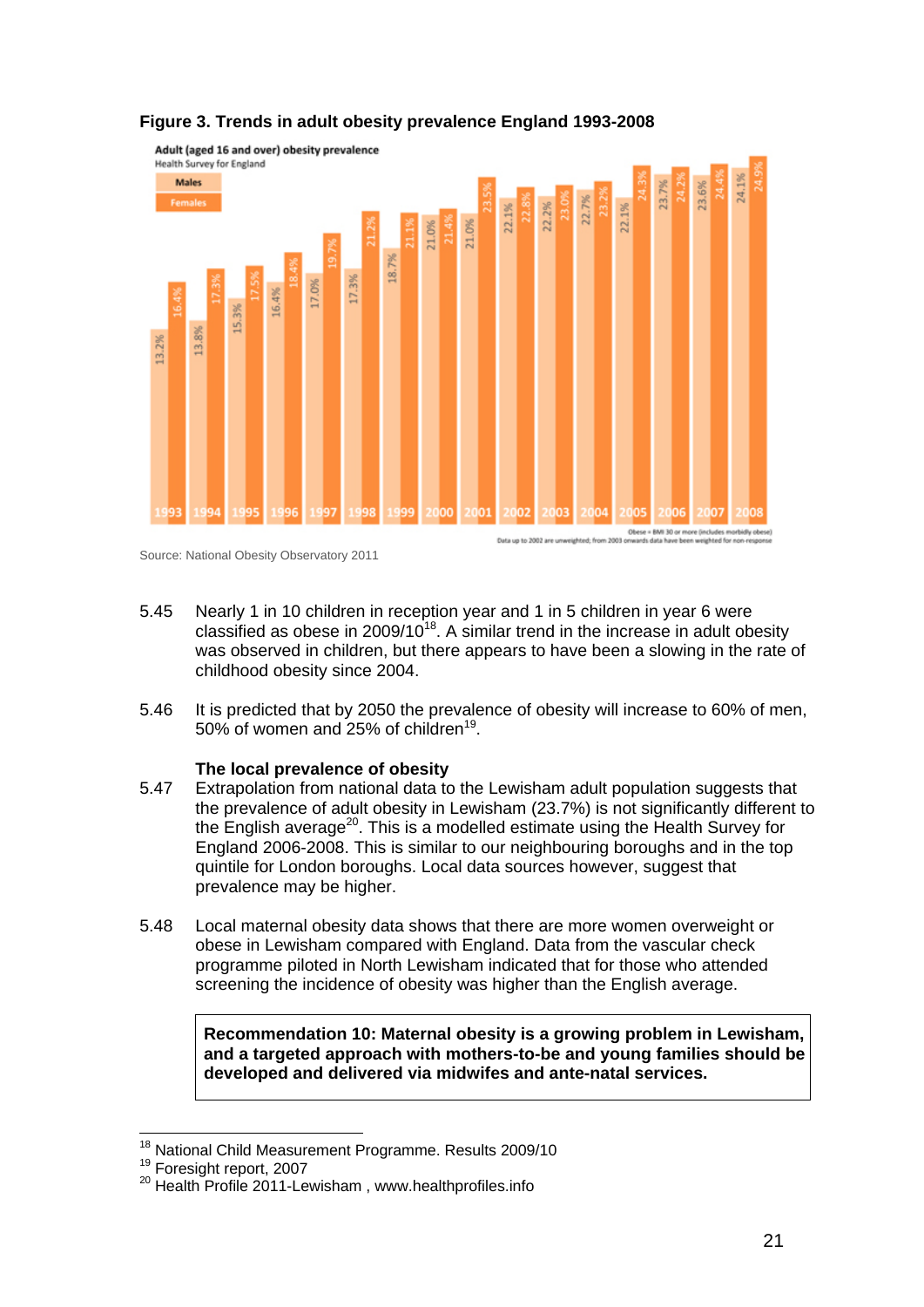| Source                                                | Lewisham             | England              |
|-------------------------------------------------------|----------------------|----------------------|
| Health profile 2011                                   | 23.7%                | 24.2%                |
| QOF (GP registers)                                    | 7.4%                 | 10.5%                |
| North Lewisham vascular checl33.4%<br>pilot (2007-09) |                      | 24.2%                |
| North Lewisham pilot-raised wa<br>circumference       | 61% women<br>38% men | 44% women<br>32% men |
| Maternal obesity (UHL) 2010                           | 24%                  | 17%                  |

#### **Table 6: Prevalence of Adult Obesity in Lewisham: Estimates and Local Data**

5.49 Data from the National Child Measurement Programme shows that the prevalence of obesity for children in both reception and year 6 is significantly higher than the English average.

| <b>School year Region</b> |                 | Overweight | <b>Obese</b> | Overweight &<br><b>Obese</b> |
|---------------------------|-----------------|------------|--------------|------------------------------|
|                           | Lewisham        | 14.2%      | 13.6%        | 27.8%                        |
| <b>Reception</b>          | <b>London</b>   | 12.7%      | 11.6%        | 24.3%                        |
|                           | <b>England</b>  | 13.3%      | 9.8%         | 23.1%                        |
|                           | <b>Lewisham</b> | 16.3%      | 24.4%        | 40.7%                        |
| Year <sub>6</sub>         | <b>London</b>   | 15.1%      | 21.8%        | 36.9%                        |
|                           | <b>England</b>  | 14.6%      | 18.7%        | 33.3%                        |

#### **Table 7: Results of National Child Measurement Programme 2009/10**

#### **Obesity and deprivation**

5.50 For children the link between childhood obesity and deprivation is well established. For adults obesity prevalence is also associated with socioeconomic status with a higher level of obesity found among more deprived groups. This association is stronger for women regardless of the deprivation measure used. For men only some measures e.g. occupation-based and qualification-based show a clear relationship between obesity and deprivation

#### **Obesity and ethnicity**

5.51 Obesity prevalence varies between ethnic groups. When using BMI as a measure, the prevalence of obesity is higher in females in Black Caribbean, Black African and Pakistani groups compared to other ethnic groups and the general population. Prevalence of obesity is lower among men from Black African, Indian, Pakistani, Bangladeshi and Chinese communities compared to the general population (figure 4).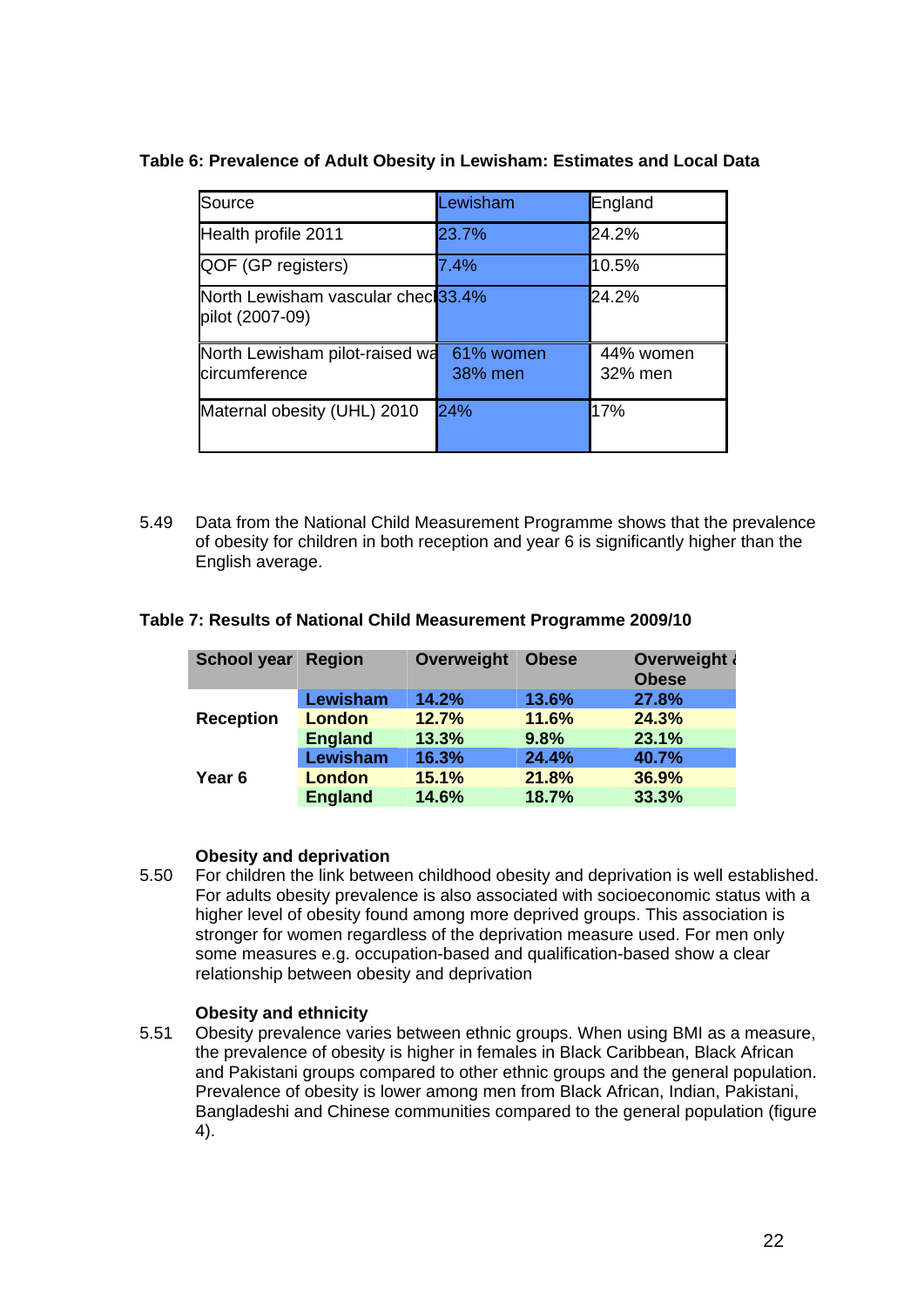

#### **Figure 4 Prevalence of obesity in adults by ethnic groups**

 $\odot$  NOO 2011  $\odot$  NOO 2011 **Adult (aged 16+)** obesity: BMI ≥ 30kg/m<sup>2</sup>

#### **Local lifestyle**

- 5.52 Several sources of information on diet and activity are available for England and these show that adults are still eating more saturated fat and sugar than the recommended levels $^{21}$  and only a third of men and women eat the recommended 5 portions of fruit and vegetables a day<sup>22</sup>. Only 40% of men and 28% of women are meeting the recommended level of physical activity of 30 minutes, 5 days a week. These measures of diet and activity levels are based on self reported data which may be overestimations and the true values lower than that recorded.
- 5.53 Limited information is available on the local lifestyle of Lewisham residents; the Lewisham Health Profile identifies that more adults in Lewisham meet the 5-a- day target for fruit and vegetables but fewer adults meet the physical activity recommendation of 30 minutes, 5 days a week than the England average.

#### **Tackling Obesity in Lewisham**

- 5.54 The Committee heard from Sally Brothers, Head of Nutrition and Dietetics at Lewisham Healthcare NHS Trust. Sally told the Committee about the range of weight loss/healthy eating support offered in Lewisham.
- 5.55 There are a range of services including community weight loss groups, primary care services and hospital based services. Patients are referred from a range of services including orthopaedics, maternity, endocrinology and cardiology. Participants are offered a choice of one-to-ones, 10-week group management and shopping tours. One-to-ones usually are a programme of monthly meetings over a 6 month period, with a target of 5% weight loss. Group weight management is held weekly over a 10 week programme, which includes a weigh in followed by discussion of a relevant topic. Over the last 3 cycles of the weight management programme, weight loss has ranged from 0.3 to 9.2 kg.

<sup>&</sup>lt;sup>21</sup> National Diet and Nutrition Survey 2008/09.

<sup>&</sup>lt;sup>22</sup> NHS information Centre. Statistics on obesity, physical activity and diet. England 2011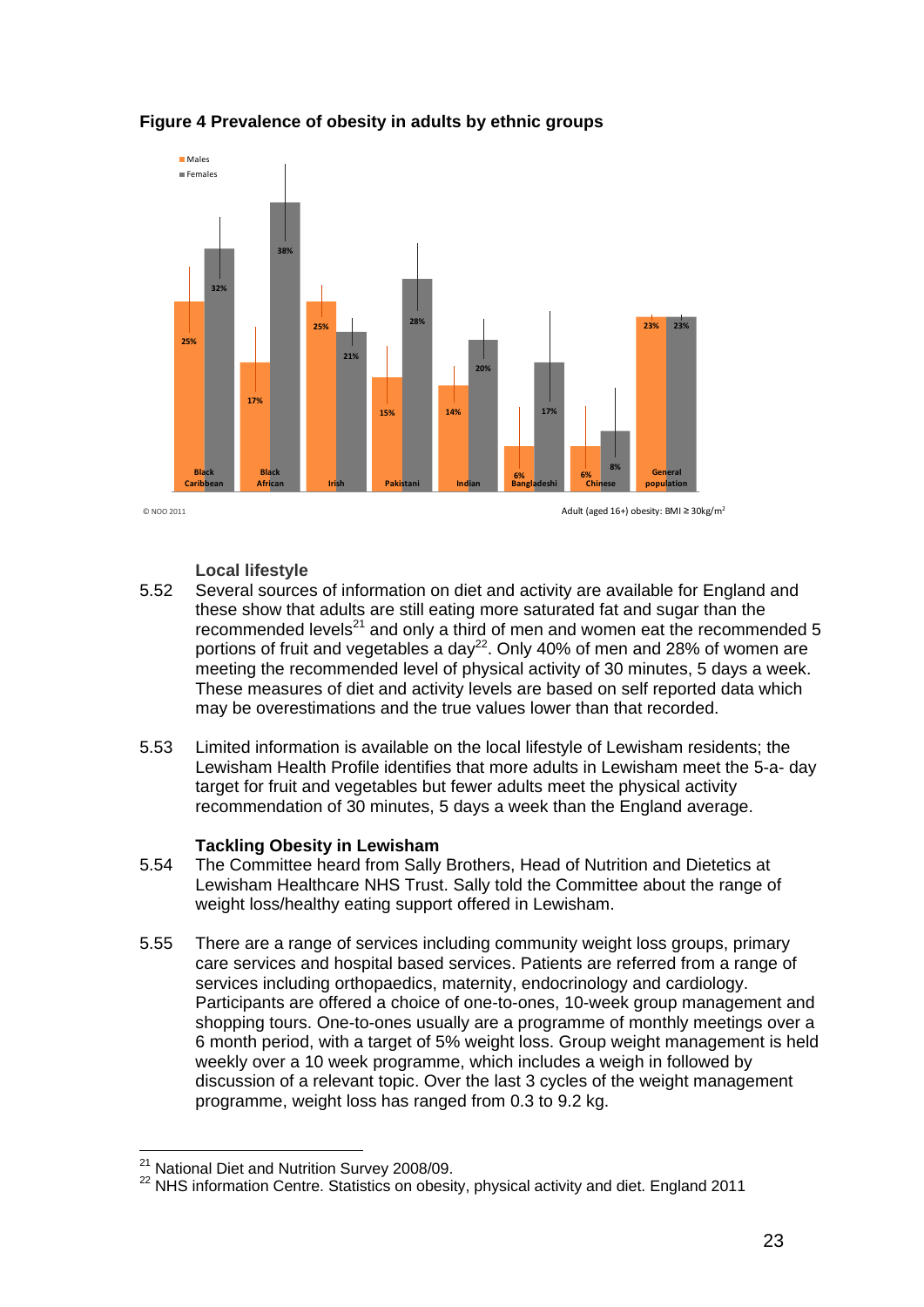- 5.56 Nutrition information is aimed at cultural diets as appropriate, and translated as required, so for example information about balanced nutrition is available in Turkish and Tamil, depicting food from the relevant food groups that are more regularly eaten by those communities.
- 5.57 The Committee also heard from Gwenda Scott, the Healthy Weight Strategy Manager from the Public Health team about the strategic approach to tackling obesity in Lewisham. Gwenda advised the Committee that there are currently two directly relevant strategies in place: The Strategy on Childhood obesity (March 2010) and the Lewisham Food Strategy, which was launched in 2006.

#### **Childhood Obesity Strategy**

- 5.58 The Children and Young People Plan for 2009-2012 has "the reduction of childhood obesity" as a key priority. The plan states that the Council and partners will:
	- Target resources and services to identified areas of the borough where need is greatest.
	- Work with families in Children's Centres and schools to promote healthy eating and physical activity.
	- Build on Healthy Schools status and extended school services activity to promote healthy weight and healthy activity and allow targeted support to children and young people at risk of obesity.
	- Increase the take up of school meals whilst delivering to the nationally set nutritional standards.
	- Work with School Sports Partnership and other sport and physical activity providers to promote sport and physical activity to children and young people and their families.
	- Promote national campaigns such as Change4Life to Lewisham residents.
	- Implement a care pathway for children with weight management issues.
	- Commission age specific and targeted weight management programmes, including programmes that support both children and their families to create sustainable lifestyle changes.
	- Ensure children are as healthy as possible at birth, including promotion of breastfeeding and preparation towards Baby Friendly status across the borough.
- 5.59 The Strategy on Reducing Childhood Obesity is a key part of meeting the priority as set out in the Children and Young People Plan. It is part of a long term plan to promote healthy lifestyles for the whole population of Lewisham. The Committee was advised that work is currently underway to develop and expand the strategy to include adults. The current strategy focuses on children and families and encompasses prevention, treatment and management of overweight and obesity in children. Action plans have been developed for the universal services to promote healthy eating, increase physical activity and reduce sedentary behaviour.
- 5.60 The Committee was advised that some of the outcomes of the strategies related action plans were: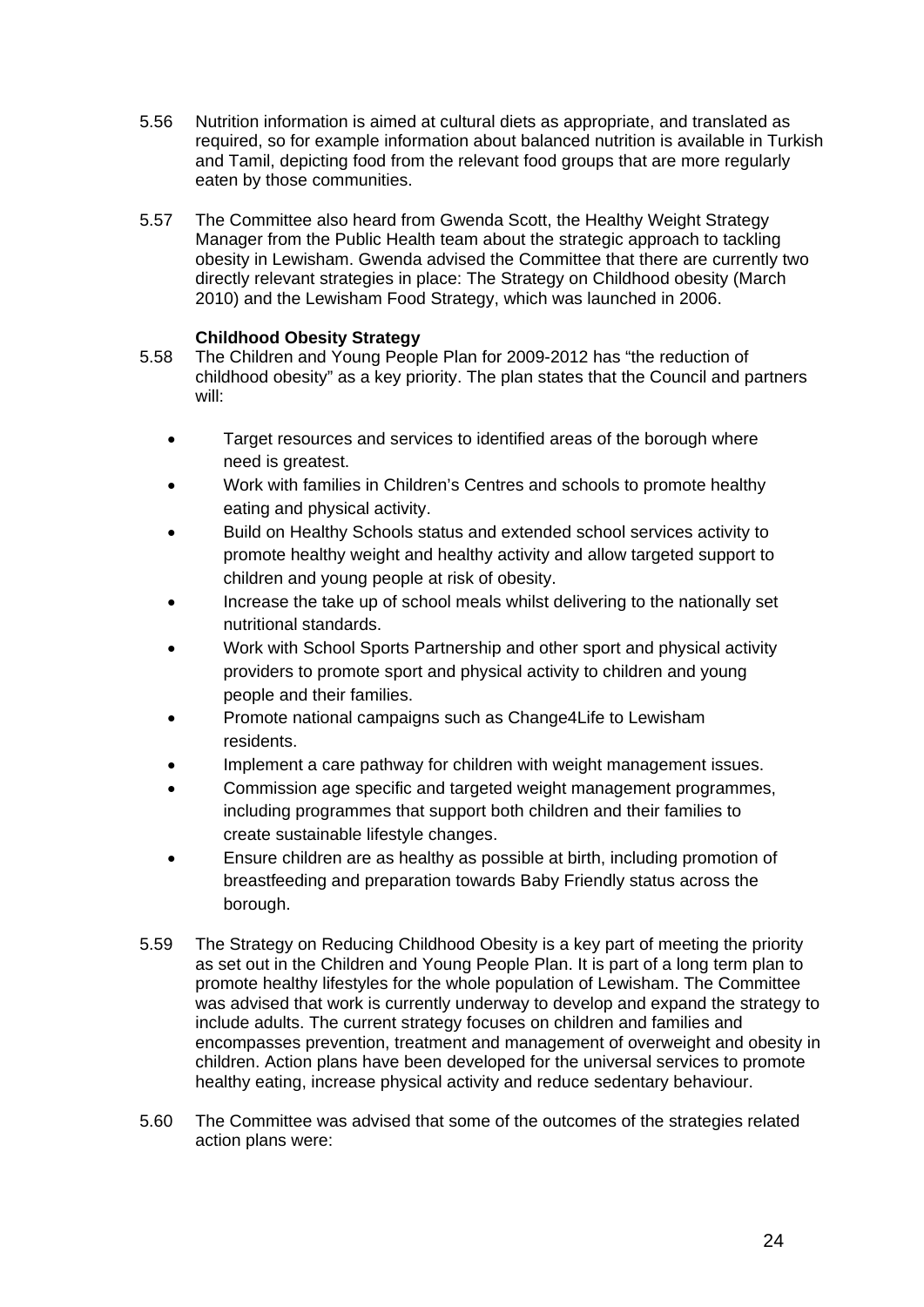- Training on promoting healthy weight in children has been commissioned for staff working with children and families so that all are aware of the role they play in promoting healthy weight in children.
- Targeted weight management services for children and their families, Mind Exercise Nutrition Do it (MEND), and a local delivery partner have been commissioned and delivery begun. The service is now able to reach a wider age group from 5-16 years.
- 5.61 The Mind Exercise Nutrition Do it (MEND) programme has been very successfully working with children in Lewisham over recent months. Over the 10 week course, the child and their parent attend local sessions which are made up of a mix of fun physical activity for children such as street dance, alongside discussions, practical cookery sessions and workshops. Teaching healthy cooking skills to children and parents is considered to be a key part of the programme in instigating lifestyle changes and giving people some practical skills to develop.

**Recommendation 11: The Downham Nutrition Partnership Model should be rolled out more widely across the Borough.** 

**Recommendation 12: The MEND programme, or similar evidence based programmes, should be rolled out as widely as possible across the Borough.** 

- 5.62 When talking to the Young Mayor and Young Advisors, the Committee was told about different experiences of healthy options being available at different Lewisham secondary schools. Some young people advised that there were an interesting range of meals and snacks made available, and often the meals were from a range of cultures. Other young people reported that there was predominately bland, uninspiring "healthy" food available at their school, and were surprised to hear from their peers that they had access to healthy versions of jerk chicken, rice and peas and other spicy and flavoursome healthy option meals.
- 5.63 Sally Brothers, Gwenda Scott and all the young people who spoke to the Committee agreed that just knowing what food was healthy and the proportion of each food group that should make up a meal (which is often taught in schools), was not enough to increase the uptake of healthy eating. Both professionals and young people reported that people having the knowledge and cookery skills to buy fresh ingredients and prepare a healthy meal was not as widespread as it used to be, and that this was a key area for further improvement. The fact that there are a wide range of processed meals sold for convenience purposes and labelled as "healthy options" added further confusion to those trying to develop a healthier diet and reduce consumption of fast foods.
- 5.64 The Committee heard that there is a high level of accessible, affordable fruit and vegetables in Lewisham, particularly across the range of markets in the borough and the numerous local food stores. However, the knowledge and skills necessary to cook healthy meals needed to be more widely distributed to younger people and their parents to improve general healthy eating levels across the borough. There appeared to be a mis-conception that healthier food was more expensive than fast food, so understanding food preparation and food cost is an important life skill that a large number of young people need assistance in developing.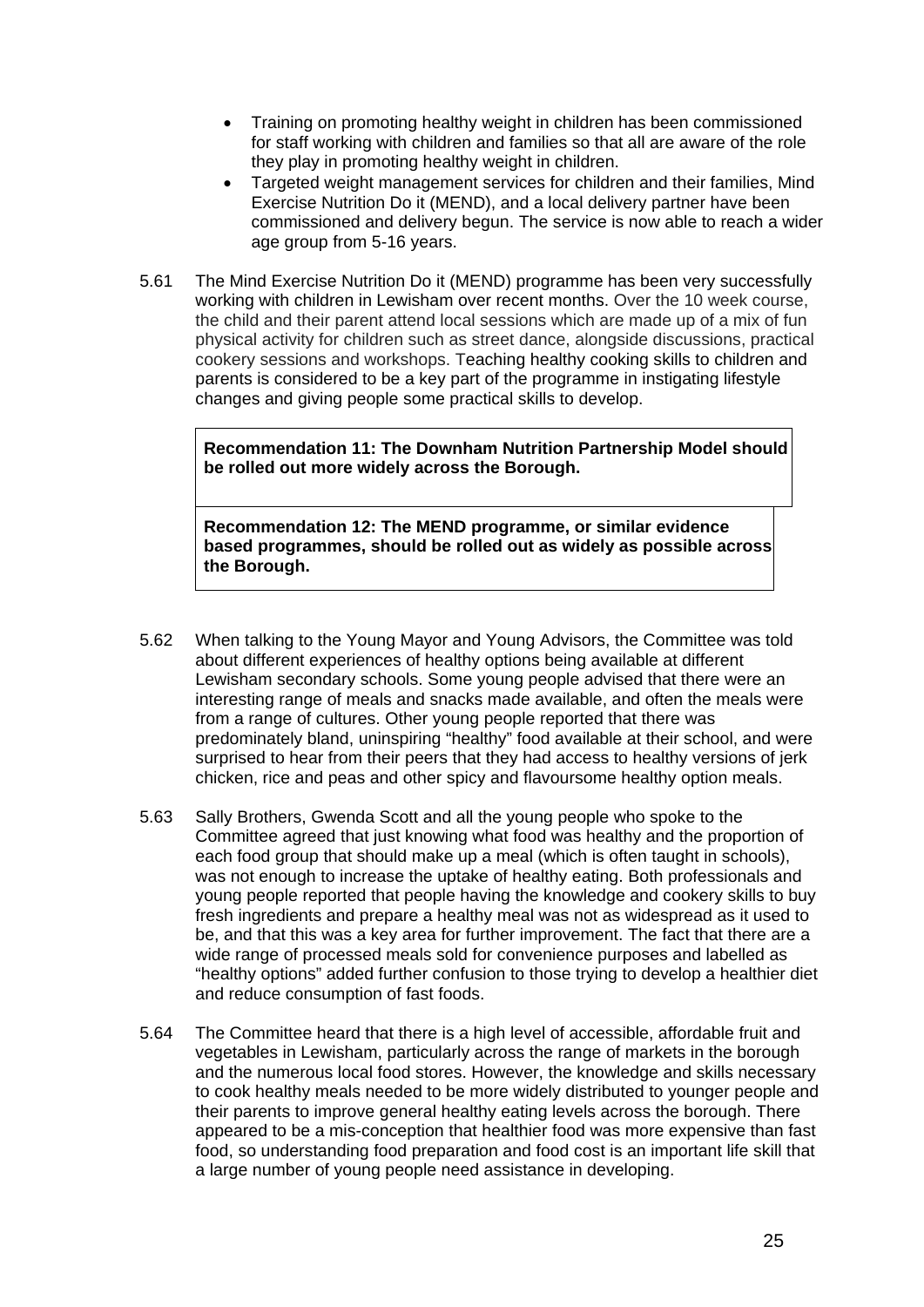5.65 The young people advised the Committee that they felt unhealthy meals were much more easily accessible, and cheaper, than healthy meals. They all reported being able to buy fried chicken and chips for £2 within a very short distance of their schools.

> **Recommendation 13: All schools should be encouraged to promote a healthy relationship with food to all pupils in all appropriate ways, through personal, social and health education (PSHE) and all other interactions with pupils, such as school dinners and vending machines.**

**Recommendation 14: All schools should incorporate into the curriculum opportunities for their pupils to prepare and cook healthy meals, and at after school provision and extra-curricular activities where practicable. This should occur at all key stages.** 

**Recommendation 15: Healthy school dinners in all schools should be varied and flavoursome. All schools should follow the good example set by some Lewisham schools and ensure that a culturally diverse range of hearty, healthy meals are provided.** 

**Recommendation 16: In light of recent increases in cost, pricing of school meals for secondary school children should compare as favourably as possible with the cheap fast foods available locally to the school, to encourage young people to choose the healthier meals for financial as well as health reasons. Those secondary schools that currently allow students off site at lunch time should review that policy, and consider the health benefits of keeping students on site at lunch time.** 

**Recommendation 17: Although all children are taught about the need for a balanced diet and that meals should be balanced between the various food groups, opportunities to learn and develop food preparation and cooking skills to prepare quick and easy healthy snacks and meals should be offered throughout schools, not just for those taking a relevant GCSE course.** 

**Recommendation 18: Parenting Support offered through the Early Intervention Programme should include nutrition, budgeting and cooking guidance as part of the support offered to parents.** 

**Recommendation 19: The Committee welcomes the fact that Lewisham has a wide range of markets selling a wide range of fresh and affordable fruit and vegetables, and this should continue to be supported, encouraged and promoted.**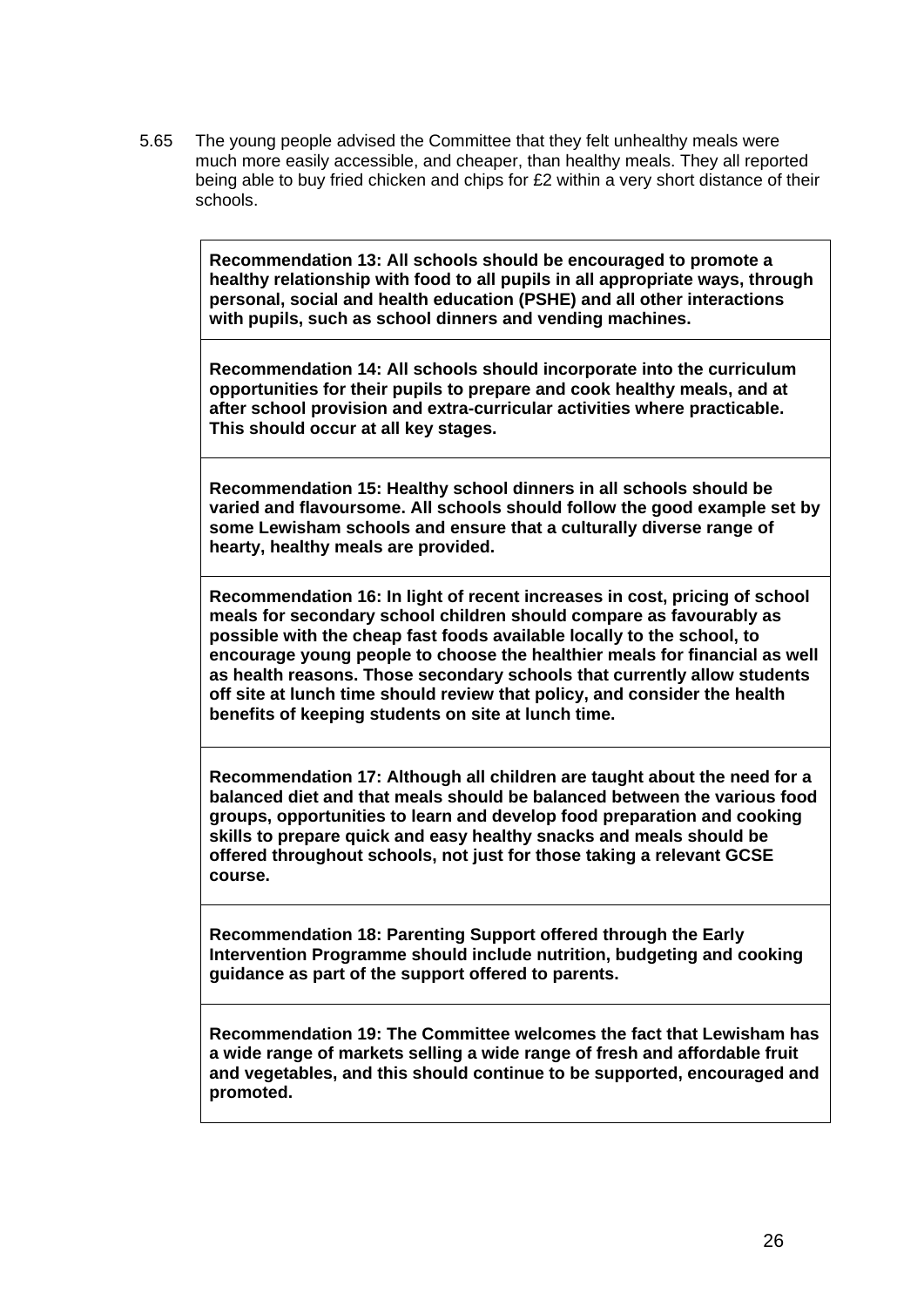#### **Work with fast food outlets.**

5.66 Lewisham is now part of the "Scores on the Doors scheme"<sup>23</sup>. Eating out has been found to account for an average 11% of an adult's energy intake. Several London boroughs are working with their local food businesses to increase the healthy food options available to customers e.g. Tower Hamlets Food for Health Awards, Barking and Dagenham 'Saturation Point' planning policy and fast food takeaways.

**Recommendation 20: The Committee notes the use of cumulative impact zones for alcohol, and asks officers to explore the possibility of developing a similar model in relation to fast food outlets, particularly around all Lewisham secondary schools, to develop and promote Lewisham as a healthy choices borough.** 

**Recommendation 21: The Council should explore developing explicitly, within the local development plan and in all relevant local planning policies, the encouragement of healthy food outlets, shops, businesses and facilities**

**Recommendation 37: A "Healthy Lewisham" promotion and awareness campaign, should be developed, building on the "Live well, live long in Lewisham" branding of this review. As part of this awareness campaign, the Council should explore developing a targeted poster campaign outside fast food shops, which outlines the consequences of eating fast food regularly.** 

#### **Lewisham Food Strategy**

- 5.67 The Lewisham Food Strategy was launched in 2006. The overall aim of the strategy is to increase the health and welfare of Lewisham people through improved access to nutritious and safe food from a more sustainable food chain. The Lewisham Food Strategy fits within the Mayor of London's Food Strategy which is overseen by the London Food Board. Work continues throughout the borough on the four themes:
	- 1. Food access to reduce economic, cultural and educational barriers
	- 2. Food, nutrition and health-to contribute to the reduction in nutrition related ill-health
	- 3. Food safety to ensure the safety of food produced, sold and consumed in Lewisham
	- 4. Food sustainability food produced, transported and sold in Lewisham
- 5.68 The key developments in recent years as a result of the strategy, were reported to the Committee as including:
	- The development of local food co-operatives, which as in part increased the sale of low cost high quality fruit and vegetables to local residents
	- Increased number of active community gardens across Lewisham

1

<sup>&</sup>lt;sup>23</sup> www.scoresonthedoors.org.uk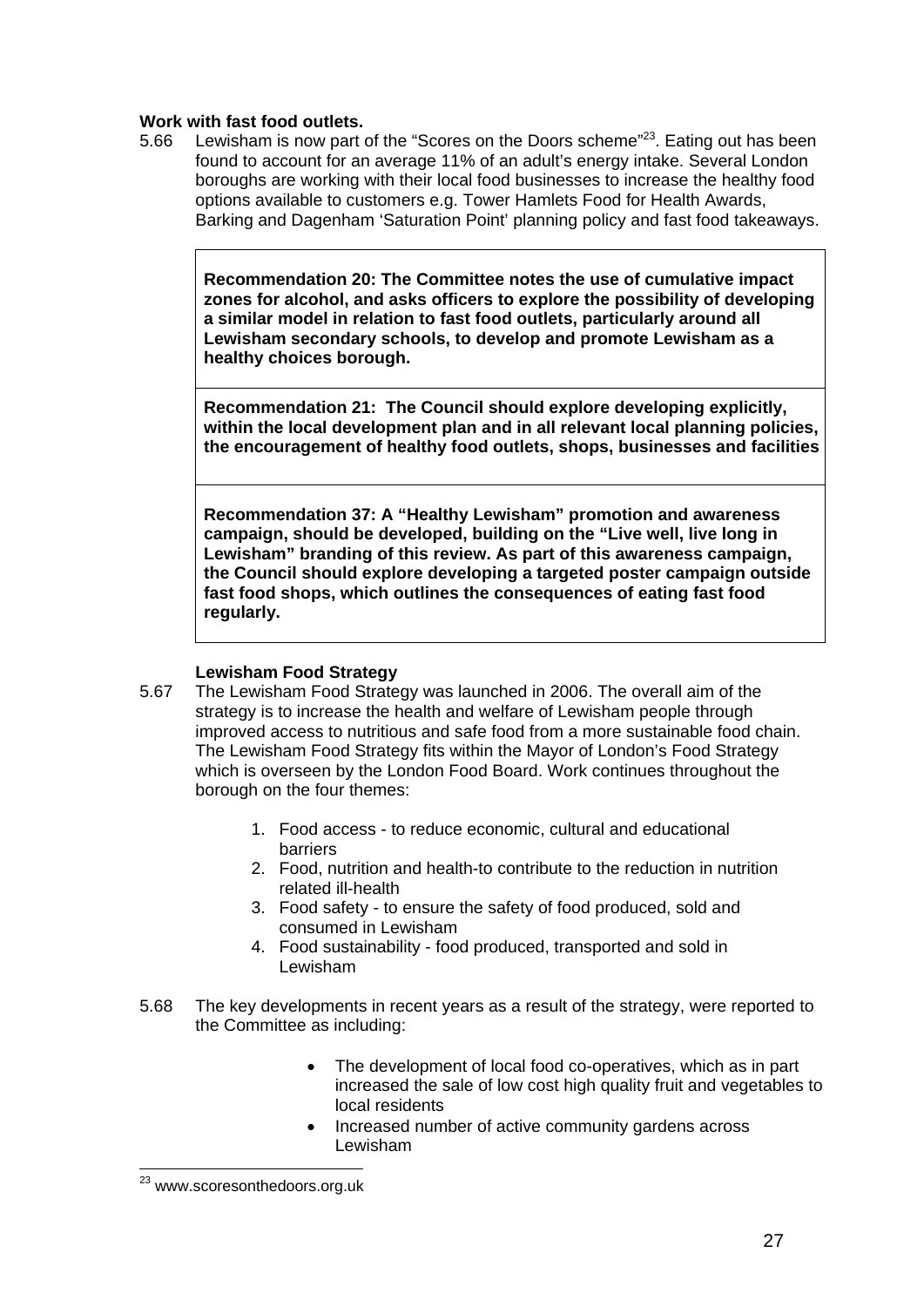- Providing professional nutrition support to community groups in north Lewisham
- The development and delivery of the Love Food Hate Waste campaign and events across the borough
- The funding of the Downham Nutrition project
- 5.69 The Committee heard from Sally Brothers and Gwenda Scott that a key part of local action to tackle obesity is the roll out of the National programme of Health checks locally. The NHS Health Check<sup>24</sup> is part of a new national scheme to help prevent the onset of heart disease, stroke, diabetes and kidney disease for adults aged 40-74. The objective is to offer screening for all those eligible, around 76,000 people in Lewisham within a five year period. All adults who attend will get personalised advice on how to lower their risk and maintain a healthy lifestyle.
- 5.70 About 2000 health checks have been carried out so far, which is about 30% of those invited for a health check, which can be carried out at a GP surgery or local participating pharmacy – the data from these is still to be analysed.
- 5.71 Additional support on weight management available through a new community weight management programme (Shape-Up) for overweight and obese adults (with a BMI between 25 & 35). Outcomes of the initial programmes were very positive with 80% registering a reduction in weight and reporting improvements in activity levels and emotional health.
- 5.72 A new dietetic weight management service for the NHS Health Checks is currently out to tender. This will enhance the primary care dietetic service currently available.

**Recommendation 22: Within the Borough's business awards, the Mayor should consider including an award for healthy businesses, those who encourage, promote and support healthy eating and living in their local community.** 

**Recommendation 23: The Health Checks programme should be more widely promoted, via the Council and partner websites, GP practices, within the voluntary sector and the LINk.** 

**Recommendation 24: Local pubs and restaurants should be encouraged to provide and promote healthy snacks and meals.** 

# **PHYSICAL ACTIVITY**

#### **Definition of physical activity**

5.73 Physical activity includes all forms of activity such as everyday walking and cycling to get from A to B, active play, work related activity, active recreation, dancing, gardening or playing active games as well as organised and competitive sport.

1

<sup>&</sup>lt;sup>24</sup> www.nhs.uk/nhshealthcheck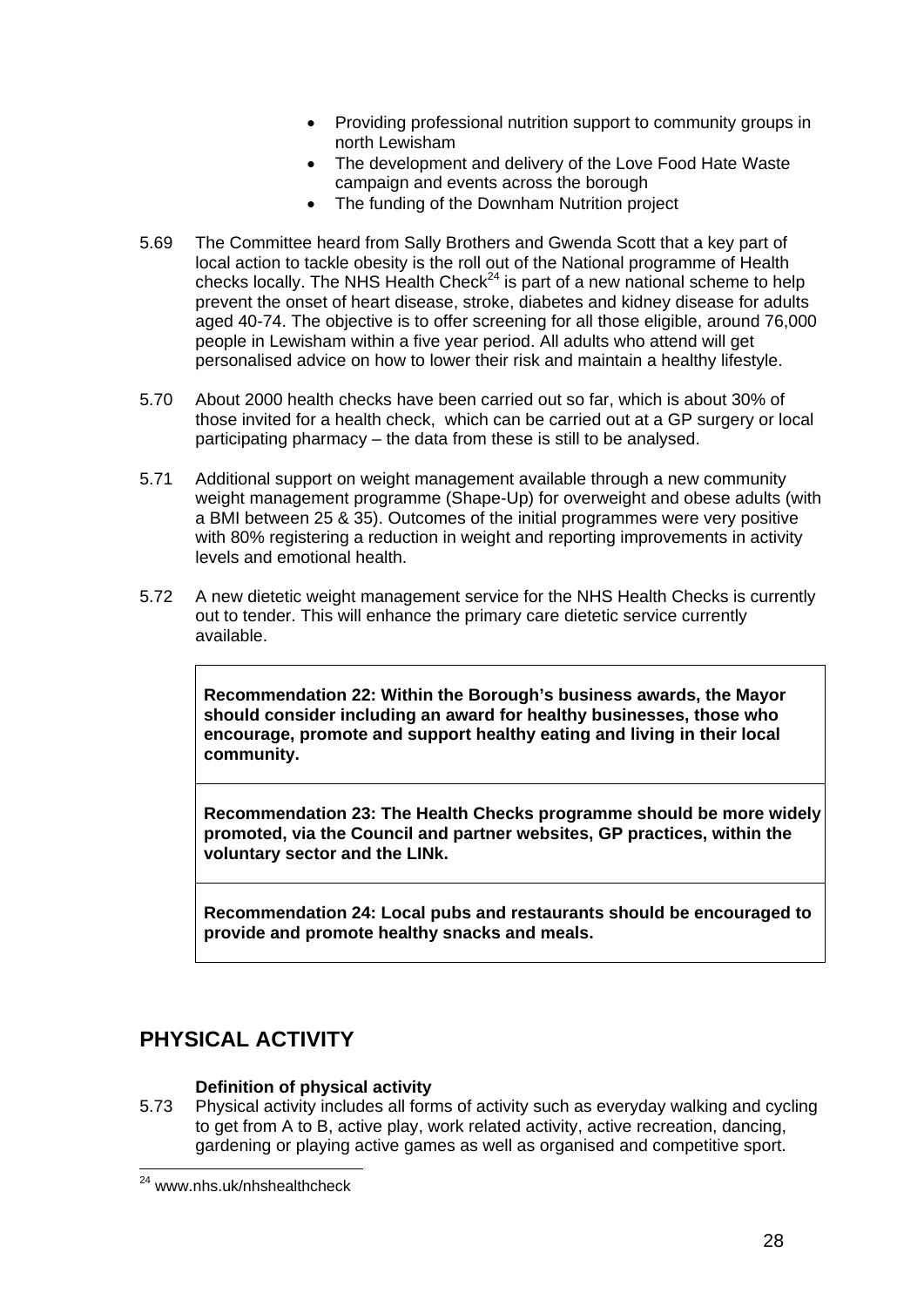Three aspects of physical activity are important when it comes to increasing fitness and reducing obesity: Duration, Intensity & Frequency.

- 5.74 Physical activity can reduce the likelihood of premature death by 20-30% and regular physical activity also reduces CVD risk by up to 50%. Physical activity increases good cholesterol, lowers bad cholesterol, reduces high blood pressure and reduces risk of stroke.
- 5.75 Start Active, Stay Active: The Chief Medical Officer guidance (April 2011) on physical activity levels emphasised the need for a life course approach and the need for physical activity at all ages, and issued guidance for levels of physical activity for Under 5's, 5-18years,19-64years and 65+. The guidance has a stronger recognition of the role of vigorous intensity activity and has a stronger emphasis on daily activity and limiting sedentary behaviour.
- 5.76 Adults (19-64) are advised to be active daily, doing moderate activity in 10 minutes spans to make 150 minutes per week or 30 minutes of activity 5 days a week, as well as muscle strengthening activity at least 2 days a week. All adults are advised to minimise sedentary behaviour.
- 5.77 At present, only 10% of adults in Lewisham achieve Chief Medical Officer targets of 30 minutes moderate physical activity, five times per week. An estimated 10,000 adults per year would need to get more active to reach 2020 targets of 70% doing 5 x 30mins. The current focus in Lewisham is to encourage more people to do what they already do in more active ways, with the primary focus on getting the inactive active.

#### **Increasing Physical activity in Lewisham**

- 5.78 The NHS and its partners have developed a Physical Activity Strategy which aims to increase the level of activity of inactive people. This strategy also has an annual action plan which is led by the Lewisham Physical Activity Partnership and aims to deliver the strategy. The action plan is monitored through the Physical activity partnership each quarter and evaluated annually
- 5.79 Various indicators are used to measure Physical Activity in adults via the Active People Survey (all are self reported).

|                | $2005 - 6$ | $2007 - 8$ | 2008-10 | 2009-11 |
|----------------|------------|------------|---------|---------|
| Lewisham       | 20.3%      | 20.8%      | 18.8%   | 20.7%   |
| <b>Bromley</b> | 21.7%      | 21.8%      | 21.0%   | 20.7%   |
| Greenwich      | 19.1%      | 19.1%      | 22.6%   | 19.7%   |
| Southwark      | 18.4%      | 22.1%      | 21.2%   | 20.9%   |
| London         | 21.5%      | 20.3%      | 20.8%   | 20.8%   |

**Table 8:** Active People Survey (Old NI8)

- 5.80 Levels of physical activity, as reported above, vary by Gender, Age, Ethnicity and Socio-economic Status. The Committee was advised that, based on the survey in 2010:
	- Males are more active than females
	- Young people more active than older people
	- Able bodied people more active than people with LTLI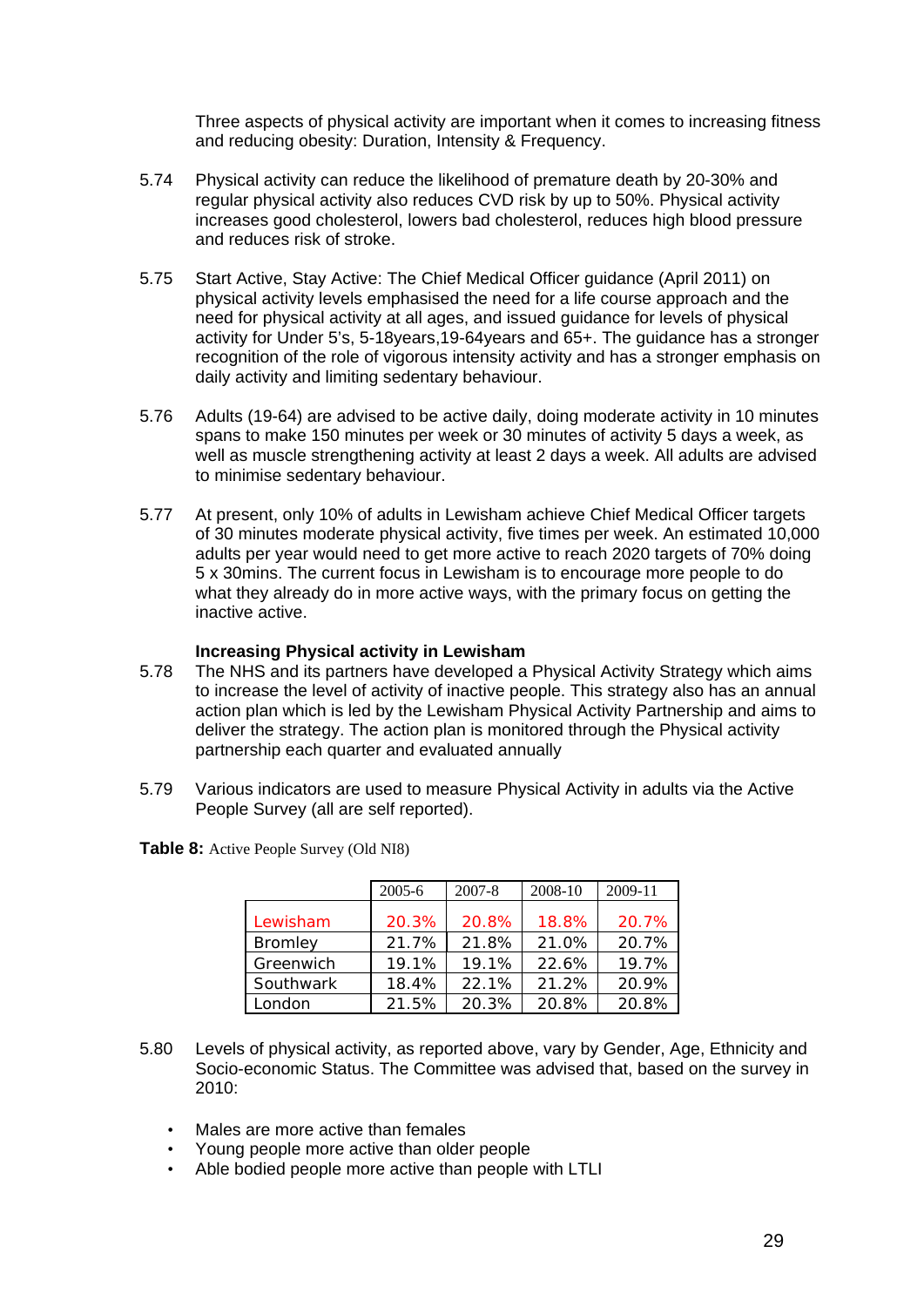- White people slightly more active than people who are not white
- Affluent people more active than those less affluent
- 5.81 The Committee heard much evidence about the wide range of efforts to encourage and enable people to increase their physical activity levels in Lewisham. The Committee was advised that the wide range of activities and support fall into three broad categories: Universal, Targeted and Specialist.
- 5.82 **Specialist,** are programmes of physical activity subject to strict regulation and protocol and currently include the Exercise on Referral Scheme which targets those with high BMI (body/mass index), and those with a range of health issues such as diabetes and asthma. This also includes the Active Heart programme where Lewisham Healthcare NHS Trust refers patients post cardiac events to lowlevel exercise with specially trained instructors.
- 5.83 The Committee heard from the Director of Public Health that, according to NICE (2006) Guidance, the only physical activity intervention based in a primary care setting that has an evidence base in successfully demonstrating long-term adherence to physical activity are those based on the principles of brief intervention.
- 5.84 The Committee visited the Downham Health and Leisure Centre, and its Members spoke to NHS, Council and centre management staff about the usage of the centre, and the partnership working between the various services and organisations operating out of the Centre. The Committee was impressed with the welcoming feel of the building and the extremely positive impact close working across organisations, particularly between the Council library staff and centre management, was evidently having on local young people.
- 5.85 Members of the Committee also spoke to the local GPs at the centre and the centre management about the direct links between the two services. The Committee heard that the pathway for GP referral to exercise was currently being reviewed to try and increase its effectiveness and the monitoring of take up, as both reported some issues in the take up and completion of the full course of activities.
- 5.86 The Committee heard from Lynn Wheeler, a patient representative of the South London Cardiac and Stroke Network, who advised that she has been referred to the Active Heart Programme in Bromley. Lynn told the Committee about her experiences of using the scheme, and how important she and the other people using the scheme found a regular supportive tutor, and how important timings and group dynamics were in encouraging people to maintain their participation in activities.
- 5.87 Lynn advised that, in her experience, activities held at a suitable time of day (e.g. evening for working people daytime for older people), were important in encouraging attendance. The "heart smart" exercise classes enable people with similar experiences and conditions to exercise together. Lynn also advised that a dedicated trainer to support nervous newcomers and make the activities welcoming and achievable was a key factor in encouraging attendance, and that the activities had to be made a social activity and fun to take part in to encourage people to want to continue to take part in physical activity.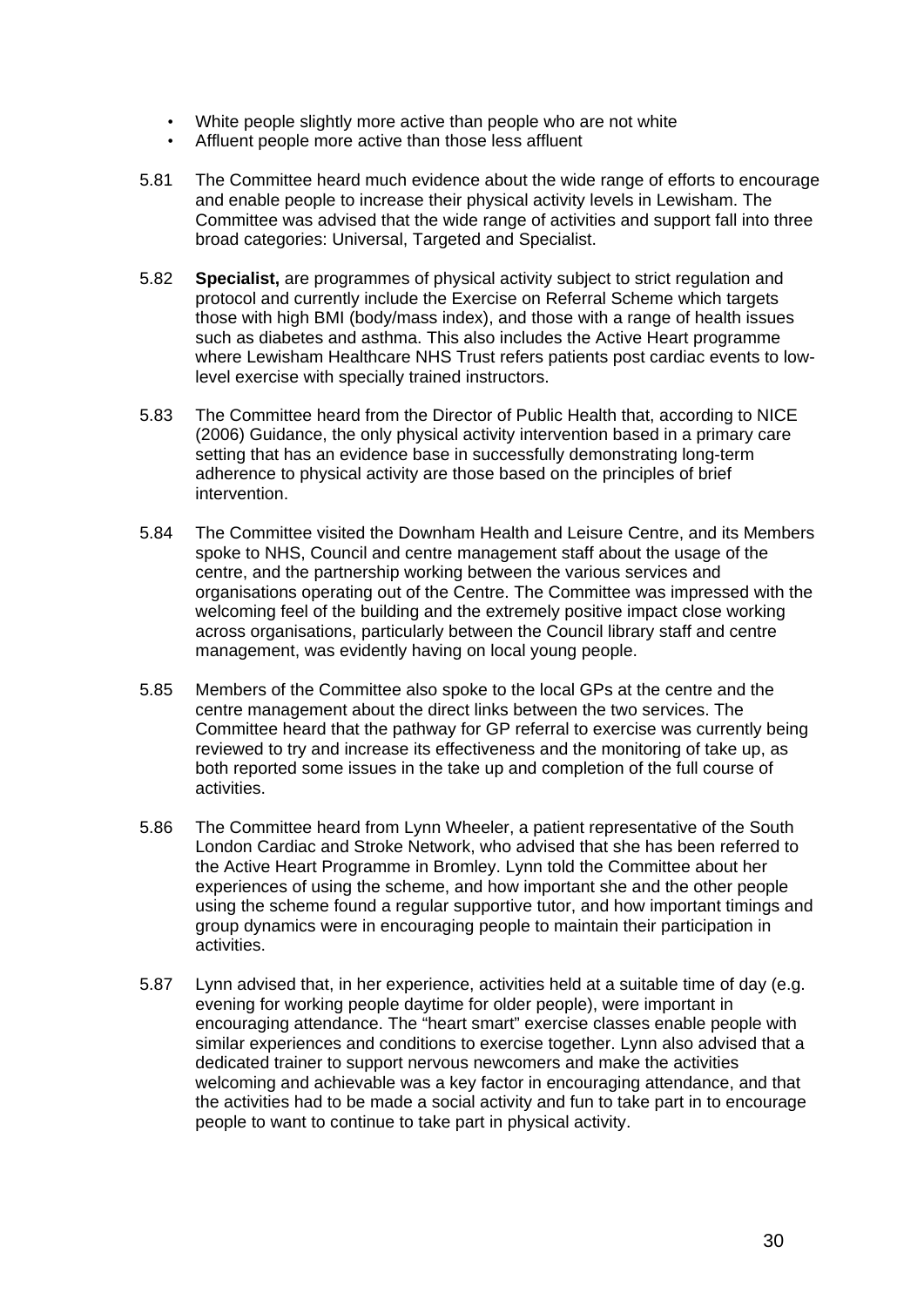**Recommendation 25: The GP referral scheme should be clearly monitored and reported, and the referring GP practice should monitor the uptake and outcomes for each patient they refer. GP practices should also help patients understand the value of the services to which they are being referred and promote uptake.** 

**Recommendation 26: Primary Care Staff should all implement and promote the Let's Get Moving Physical activity Care Pathway to patients with long term conditions** 

**Recommendation 27: Leisure providers providing the GP referral exercise service should ensure that people referred are given appropriate choices of timings, and that some sessions are organised around age groups and gender groups where preferred, so that cohorts of users can be developed and supported as a group. Support to complete the course, and reduced membership subscription incentives and signposting to more activities, once the course is completed, should be offered if possible.** 

**Recommendation 28: All people referred under the GP exercise referral scheme should be able to access the same range of activities across all borough localities.** 

**Recommendation 29: Fusion and all other contracted providers should be encouraged to ensure that a broad range of affordable, and, where appropriate, subsidised activities are provided and promoted. Planning and promoting those activities should, in part, take direct account of the views and input of the Positive Ageing Council and seek the input of the Young Mayor and Young advisors.** 

**Recommendation 30: Pricing information for all Lewisham Leisure centres and activities should be easily accessible on the Lewisham Council website.** 

5.88 **Targeted**, are programmes of physical activity aimed at those at risk of potentially developing health problems such as the NHS Health checks programme aimed at the 40-74 age range and the Healthy Walks programme. The health check aims to pick up those who may be at risk of CVD, and Type 2 Diabetes. Following a health check, residents can be offered these services to support any lifestyle changes they are recommended to make. Where people are unsure or ambivalent around change, a health motivator ("Change Coach") can talk them through their options and support them to increase their activity levels. The NHS Health Check is the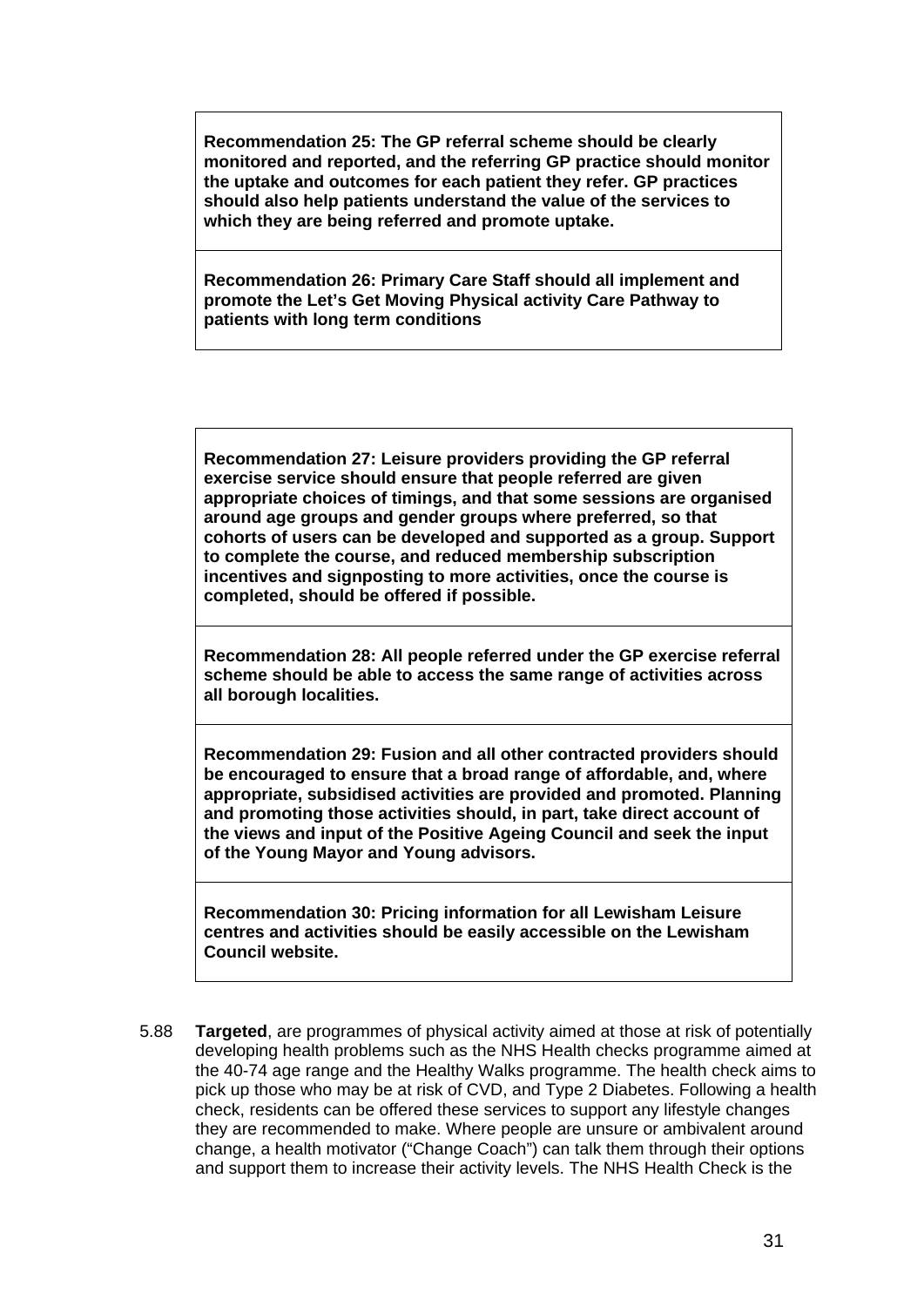only programme that currently measures the physical activity level of patients using the General Practitioner Physical Activity Questionnaire.

- 5.89 The Committee also heard from Joni Blackwood, an independent fitness instructor who delivers the "Get Active" and "Check and Change" Programmes. Joni advised the Committee that there are a number of programmes offered across the borough, some funded by the NHS and some by Sport England, providing the flexibility to offer a variety of services in a wide range of locations, including schools and community centres.
- 5.90 Joni advised that some programmes are 40 weeks long, some 10 weeks long, ranging from Pilates to Zumba, from walking to boxercise. "Shape Up" is an 8 week programme over a period of 8 workshops that helps clients identify the behaviours that can stop them from achieving their health and weight loss goals, or have caused them to give up or fail in the past. The programme addresses topics like portion sizes, food labels and internal and external triggers. The aim of the programme is for clients to leave with achievable goals and realistic lifestyle choices – the majority of clients have maintained their weight loss a year after the programme.
- 5.91 Joni gave the Committee three detailed, anonymised, case studies from programme participants who wanted the Committee to know about the positive impact the programmes have had on their lives.
- 5.92 **Universal** activities, are the broad range of activities for everybody in the borough, which include Everyday activities, Active recreation and Sport. In terms of the *'universal'* offer for general exercise and fitness, there are a variety of delivery agencies such as:
	- Leisure Centres (Council run)
	- Leisure centres (privately run)
	- Community sporting centres (voluntary and private sectors)
	- Parks (Council run)
	- Playing fields (school, Council, voluntary and private sectors)
	- School facilities (Council and privately run)
- 5.93 These all provide activities at a range of prices. The Lewisham Plus Card scheme, which is a leisure discount card, operates across Council facilities. The Lewisham Plus Card scheme enables a reduction in costs for people on low income. For people over 60 years of age and for disabled residents on benefits, and carers, several activities are free of charge.
- 5.94 The Committee was advised that the Lewisham Plus Card scheme is currently being reviewed with a view to a better offer from agencies (yoga, zumba, tai chi) and it should be re-launched in the new financial year. For residents with disabilities many of the leisure centres have adapted equipment as well as a target to increase usage by people with disabilities as part of their annual plans.

**Recommendation 31: The Committee welcomes the free swimming programme for under 16's and over 60's in the borough. The Committee considers the Lewisham Plus Card to be an excellent scheme that should be reviewed as planned, and then publicised and promoted widely.**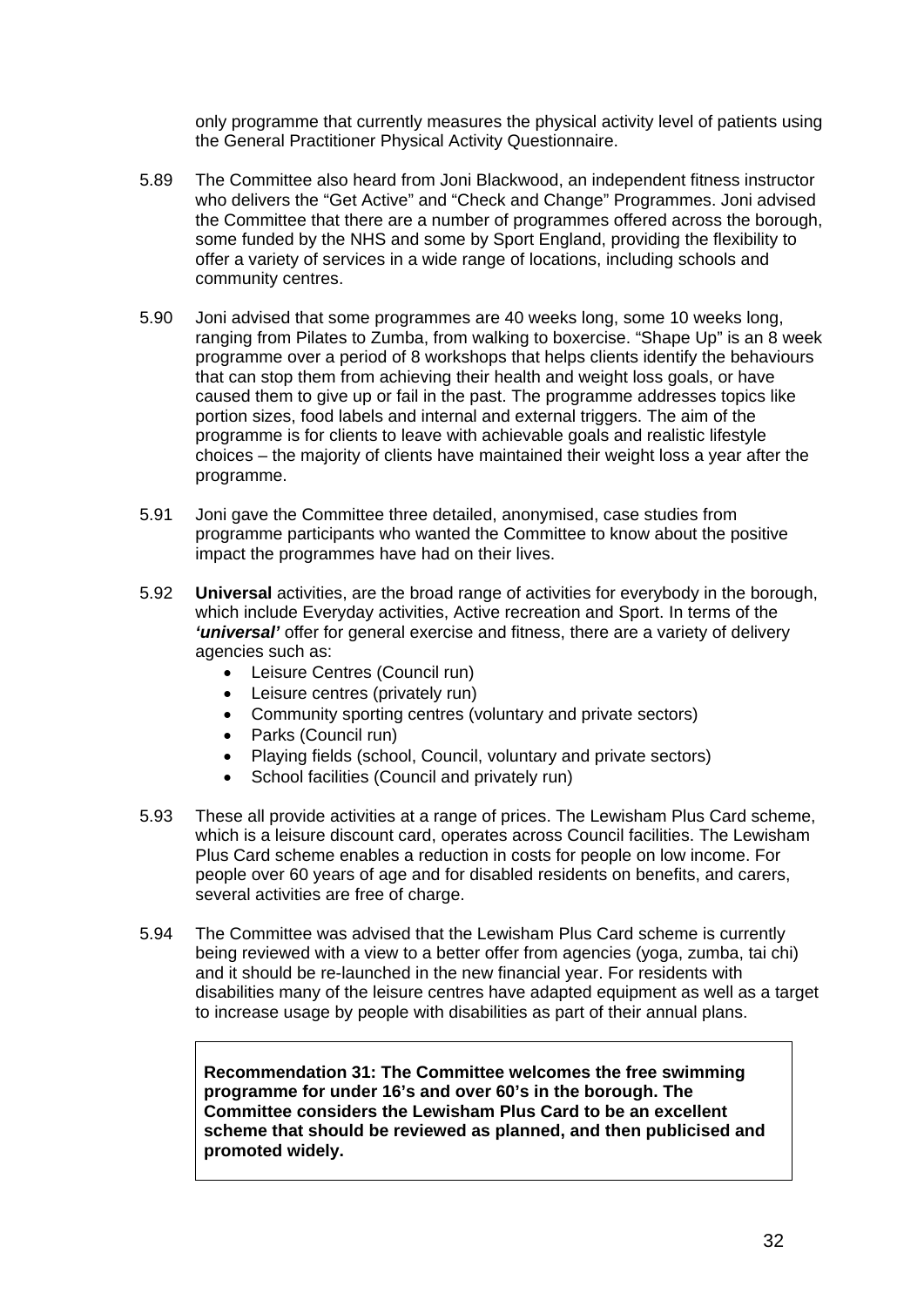- 5.95 Lewisham Council and NHS Lewisham are focusing, over the next two years, on developing industrial interventions in relation to 4 key activities in supporting more inactive people to become active. Industrial interventions are those that can impact on a large number of people, rather than targeted smaller localised initiatives and may sometimes be available through contractual arrangements with the different sectors. These are Swimming, Dance, Walking and Cycling. Sport for both young people and adults will also underpin this. Early intervention is key for future healthy lifestyles.
- 5.96 Some industrial interventions will be implemented through contractual arrangements with leisure companies. For example, in terms of Swimming, the Council has secured free swimming for children 16 and under, and people over 60 for a minimum of 15 years. This should, in time, show increased uptake in swimming, leading to improvements in health when allied to continued marketing and promotion. In addition, Top Up Swim has been promoted for the past two years and gives the opportunity at year 7 for young people who have not learnt to swim at primary school the chance to learn in a number of half term crash courses.

**Recommendation 32: The Council should carry out an audit of all sports facilities in the borough, looking at the operational status of all facilities, and the capacity and usage figures of all facilities, including schools, to enable a clear picture of capacity and usage to be developed and used to inform future provision planning and promotion.** 

**Recommendation 33: As part of the Olympics preparation, celebration and legacy, free "taster" sessions should be organised and publicised for a wide range of sports before during and after the Olympics and Paralympics. If these can link in directly with Olympic coverage, particularly on Blackheath with the big screen coverage, that would be welcomed.** 

- 5.97 **Walking** Walking has a fundamental role to play in achieving the objectives of Lewisham's Physical Activity Plan (2010-2013) and will become one of the four key themes from 2012. The Chief Medical Officer's physical activity guidelines (July 2011) reinforce the importance of walking, both as an effective form of physical activity in its own right and an entry point to more vigorous exercise. It offers increased opportunities for social interaction contributing to safer and more vibrant neighbourhoods, reducing traffic congestion and generating economic benefits.
- 5.98 A broad range of walking activities is available locally, including innovative programmes. Regeneration initiatives have created new opportunities for walking across the borough. There is minimal data on the numbers of residents that regularly walk in Lewisham and the Physical Activity Partnership will look at how this can be developed. A more strategic approach is planned from April 2012 with a distinct walking plan that will aim to achieve an 'industrial' level of engagement.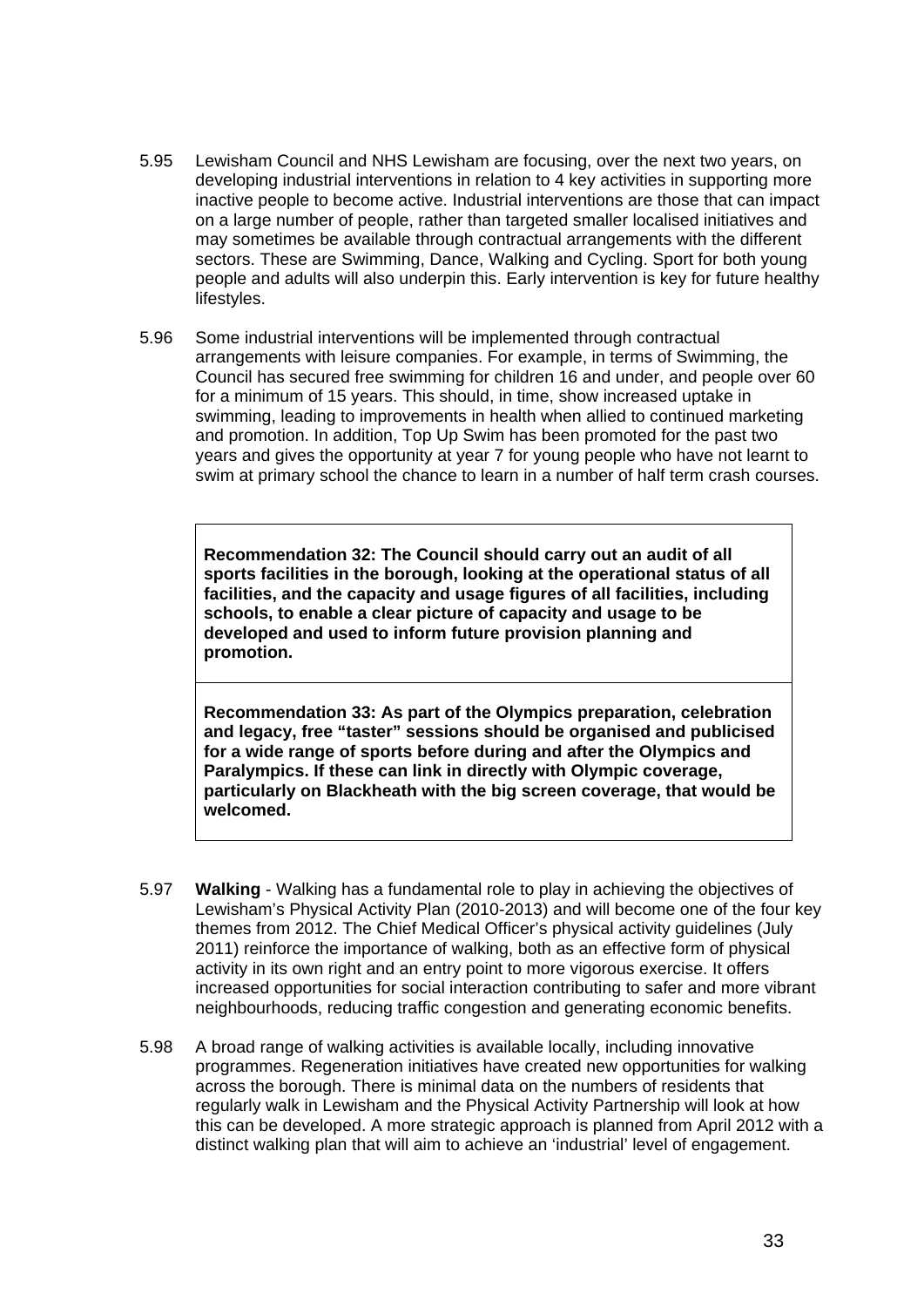- 5.99 There are also a range of organised group environmental activities that people enjoy being a part of such as Nature's Gym which started in June 2008 and has had over 200 different volunteers working on over 40 different sites. Other organisations, such as Friends of Park groups, also have activity days such as river clean ups or park projects. Gardening, of course, is a traditional activity and there has also been an upsurge of gardening projects like community gardens.
- 5.100 The Committee heard from Jenny Budd, Lewisham Healthy Walks Co-ordinator, and Lucreta Lapierre, a Healthy Walks volunteer, about how a programme of healthy walks have been developed across Lewisham over recent years. The programme was originally targeted at the over 50's to increase the amount of gentle to moderate activity done by older people, primarily focused on getting the inactive active but over the last few years the programme has been extended to include all ages. A range of walks, with a range of difficulty, has been developed across the borough, all led by volunteers.
- 5.101 The scheme has proved popular and approximately 160 people are currently regularly taking part in the programme. Between November 2010 and November 2011 there were 252 people registered with the programme, who attended a total of 4,906 sessions. There are a total of 526 walks a years, 74% of participants are women, 26% men. A programme of Nordic walking is being developed for those that want to now increase the intensity of their walking activities. Lucreta advised the Committee that, not only did the walks provide the opportunity for people to get fitter and enjoy their local green spaces, but they also provided a powerful opportunity for local people to get to know each other socially and assisted in developing community cohesion.

#### **Physical Activity and Young People**

- 5.102 Since the cessation of the School Sport Partnership Funding in August 2011, the school sports landscape has changed. With the introduction of the new 'School Games', funding has been secured for 2 School Games Organisers, working across the Borough. These posts are managed by Haberdashers' Aske's Knights Academy and Prendergast Ladywell Fields College.
- 5.103 This new infrastructure is working closely with schools, the Lewisham Secondary Sports Association and the Council Sport and Leisure Service to provide schools with the opportunities to be part of the School Games from a local intra-school level through to a Regional London level. Local sport clubs and team are increasingly cementing their links with schools to provide exit routes for young people. All schools are encouraged to register at www.yourschoolgames.com where they will then receive additional resources, support, access to funding and rewards.
- 5.104 Lewisham provides a variety of play spaces from large nature sites like Honor Oak Adventure Play Ground (APG), to more inner city sites such as Deptford APG to indoor sites such as Woodpecker Youth club or Ladywell Youth village. All of the current sites provide a quality service to young people from across the borough with sites open to the public 5 days a week, 50 weeks of the year after school, weekends and school holidays.
- 5.105 Activities offered differ from site to site although the service is always developing. These include robust, often physically demanding, play in safe supervised settings including a range of sports, both indoor & outdoor, arts & craft projects and games. The service also supports a wide variety of residential and day trips throughout the year which gives young people opportunities to experience different activities, environments and a chance to interact with their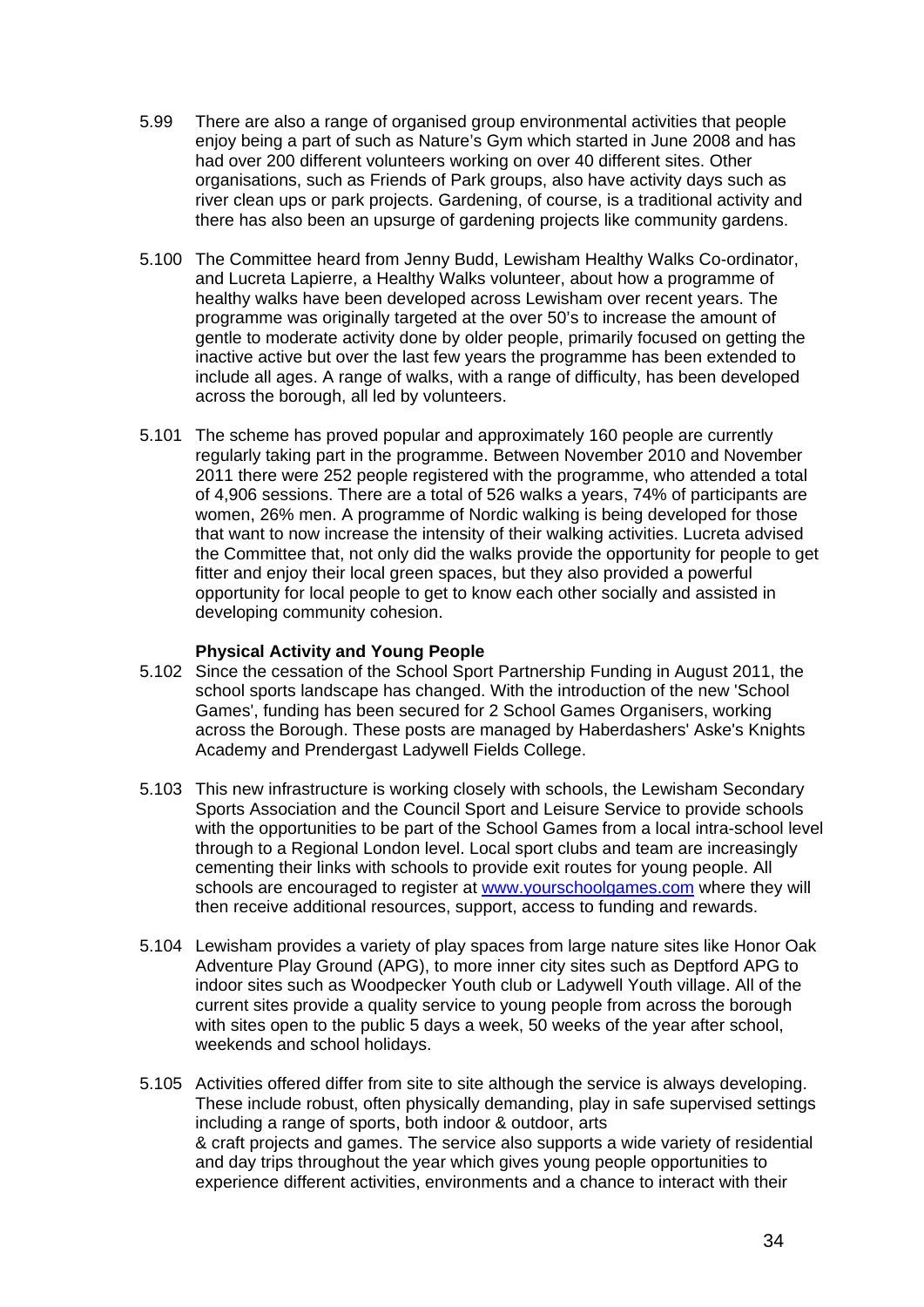peers without potential pressures placed upon them in their home and school environments.

- 5.106 The quality of these services is high. They are designed to be both fun as well as giving children and young people a chance to experience new skills. The range of activities attracts large numbers of young people who appreciate the nonprescriptive approach. Over Summer 2011 around.3,000 young people attended youth facilities with the APGs averaging over 60 users per day. The service utilises this access to young people to provide outreach specialist programmes including work around sexual health, drugs awareness and adolescent mental health.
- 5.107 The Committee heard from the Young Mayor and Young Advisors that not many of them were aware of the wide range of physical activity and sporting activities that were available for them to take part in across the borough. The Committee was concerned that, as a group of highly engaged young people, it was worrying that they were not very aware of any activities on offer at affordable prices.
- 5.108 The Committee also heard that enjoyment of physical activity in school was varied, with differing levels of participation, interest and not enough always done to encourage and engage young people in participation in the core requirements of the curriculum, let along to encourage them to develop wider sporting interests and hobbies.

**Recommendation 34: All schools should be strongly encouraged to make their sports and leisure facilities available for the local community and local sport and activity groups to use outside school hours, and actively promote any groups/classes/activities happening at the school to local parents and pupils.** 

**Recommendation 35: Schools should strive to provide more than the bare minimum requirements of physical activity for children and young people, both within the curriculum and with a wide range of extracurricular sporting activities** 

**Recommendation 36: Physical activity within schools should harness young peoples' interests, so ways of providing opportunities to develop street dance, basket ball and skating clubs alongside more "traditional" sports, within schools should be explored.** 

#### **Healthy Living in Lewisham**

5.109 The Committee heard repeatedly, at every evidence session and on every visit, that the themes of smoking, healthy eating and physical activity were all linked, both in the people and communities for which they are a primary problem , the illnesses they cause and in the efforts to target and encourage people to lose weight and be active. Tackling obesity and the health problems it causes effectively requires healthy eating and exercise to become more widespread across the borough, with people better informed and supported to develop healthier lifestyles in Lewisham.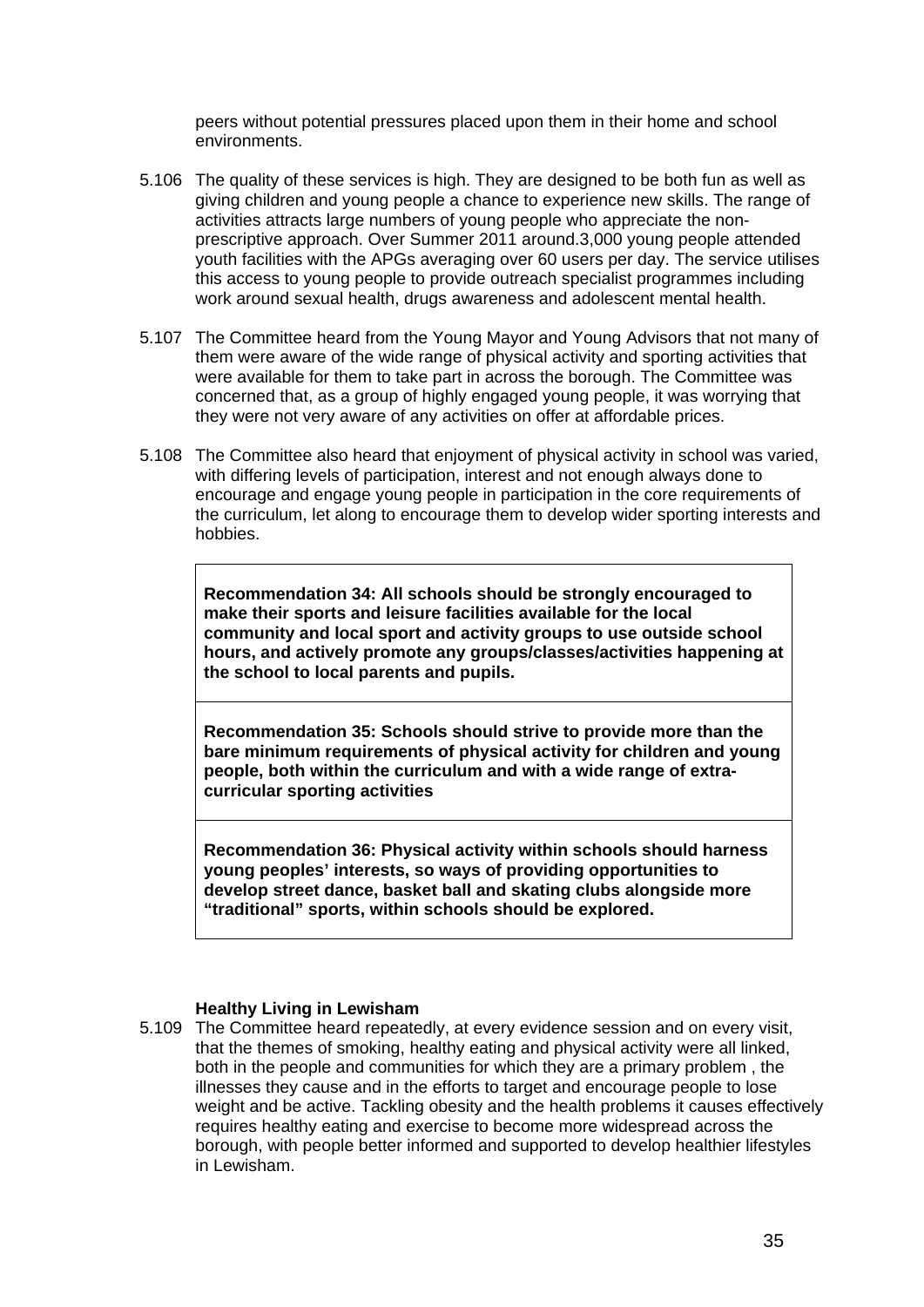- 5.110 Where voluntary/community sector groups are engaged in delivering health improvement projects or initiatives, there should be support supplied by the Council to ensure awareness of project funding cycles. Where funding for a project is finite, advice and support or signposting should be provided/available to project leaders so that alternative funding to allow the project to continue can be effectively sought.
- 5.111 The Committee considers that the Council should take a lead in promoting Lewisham as a healthy place to live, work and learn by developing a workplace health scheme for Council employees, as the Director of Public Health informs the Committee that there is evidence that employers can help their employees improve their general health by taking certain effective measures and offering support programmes.
- 5.112 The Committee understands the need for a targeted approach to specific areas such as smoking. It considers that the overall approach to achieving the Sustainable Communities Priority for Lewisham of "Healthy, active, enjoyable": where people can actively participate in maintaining and improving their health and well-being, requires the further development of a high profile joined up strategic approach to developing and promoting Lewisham as a healthy place to live, work and learn. Therefore the Committee makes the following recommendations:

**Recommendation 37: A "Healthy Lewisham" promotion and awareness campaign, should be developed, building on the "Live well, live long in Lewisham" branding of this review. As part of this awareness campaign, the Council should explore developing a targeted poster campaign outside fast food shops, which outlines the consequences of eating fast food regularly.** 

**Recommendation 38: The Healthy Lewisham campaign should include targeted information targeted at key life events where changes in peoples eating habits and physical activity levels are known to often occur. These include maternity, leaving school, retiring, starting a family and moving to a new home.** 

**Recommendation 39: The Shadow Health and Wellbeing Board, and the successor Health and Wellbeing Board, should take a strategic lead in developing Lewisham as a healthy place to live work and learn. This approach should include setting clear targets in relation to reducing smoking (and the commencement of smoking), reducing levels of obesity, increasing levels of physical activity and increasing access to and consumption of healthy food across the borough.** 

**Recommendation 40: The numerous relevant plans and strategies overseen by various working groups and action groups should be better co-ordinated and brought together clearly under the direct stewardship of the Shadow Health and Wellbeing Board and the successor Health and Wellbeing Board, and co-ordinated into a clear "Healthy Lewisham plan". The targets, planned actions, outcomes and responsibility should be clear to, and easily accessible by, the public.**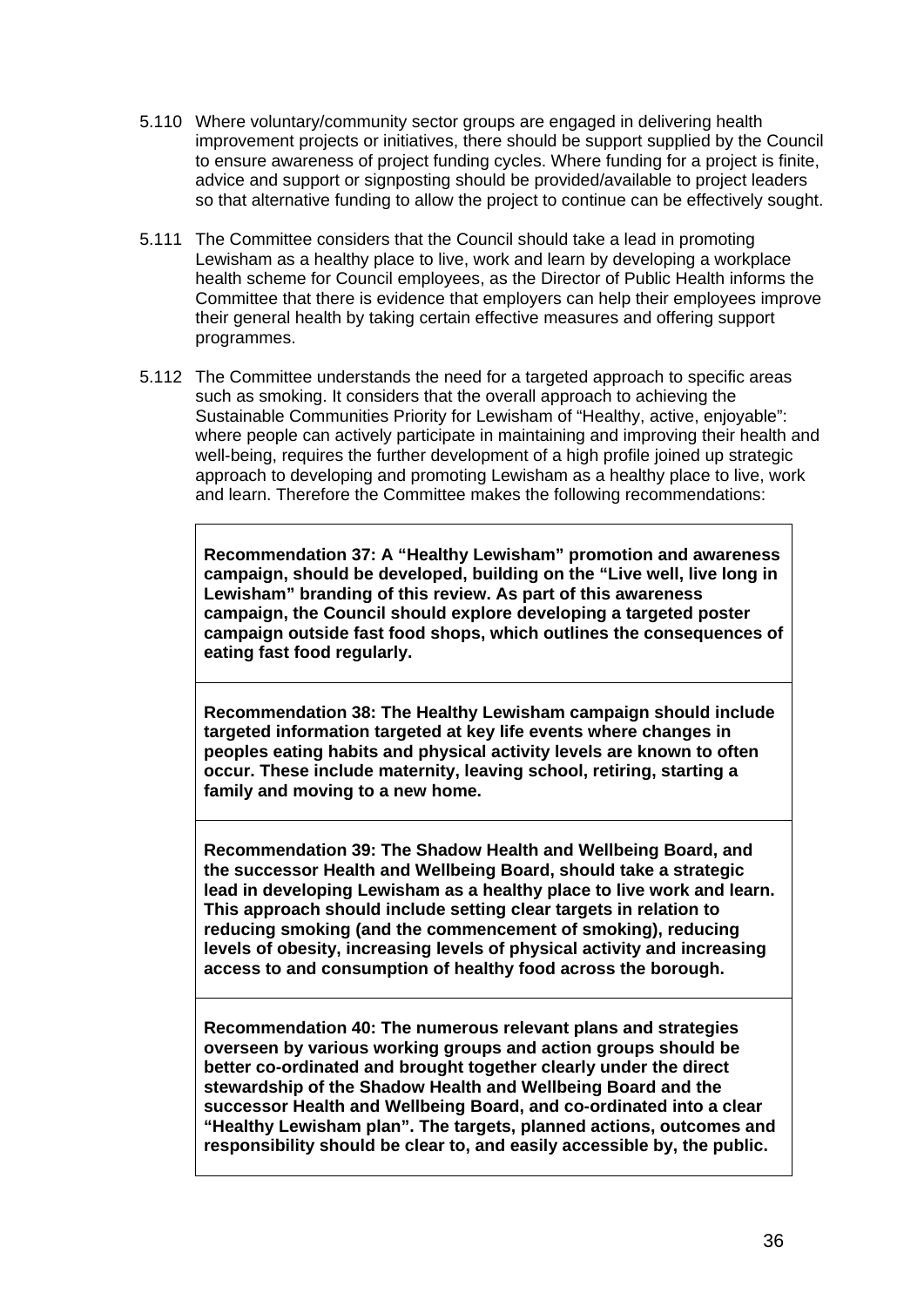**Recommendation 41: There should be improved access to information regarding healthy living in Lewisham. In particular, the information on the Council website in relation to sport and physical activity should be reviewed so that it is comprehensive, engaging, searchable and up-todate. All web pages, plans and information should be fully printable in a readable format from the website.** 

**Recommendation 42: Once the website and available information has been reviewed and updated, a physical activity promotion campaign targeted at young people should be carried out, to raise awareness of and participation in the wide range of sporting activities available for young people. Such a campaign should include all available social media approaches of engaging young people, in addition to tradition promotion routes.** 

**Recommendation 43: A brief update on the relevant recommendations (listed at appendix A) from three related previous scrutiny reviews must be included in any response to this review and, where deemed relevant by the Committee, any future update on the outcomes of this review may require a further update on those previous scrutiny review recommendations. This premature mortality review builds on the foundations of previous scrutiny work, and by bringing these previous review recommendations together with the premature mortality review, the Healthier Communities Select Committee will be able to monitor progress effectively in reducing premature mortality in Lewisham.**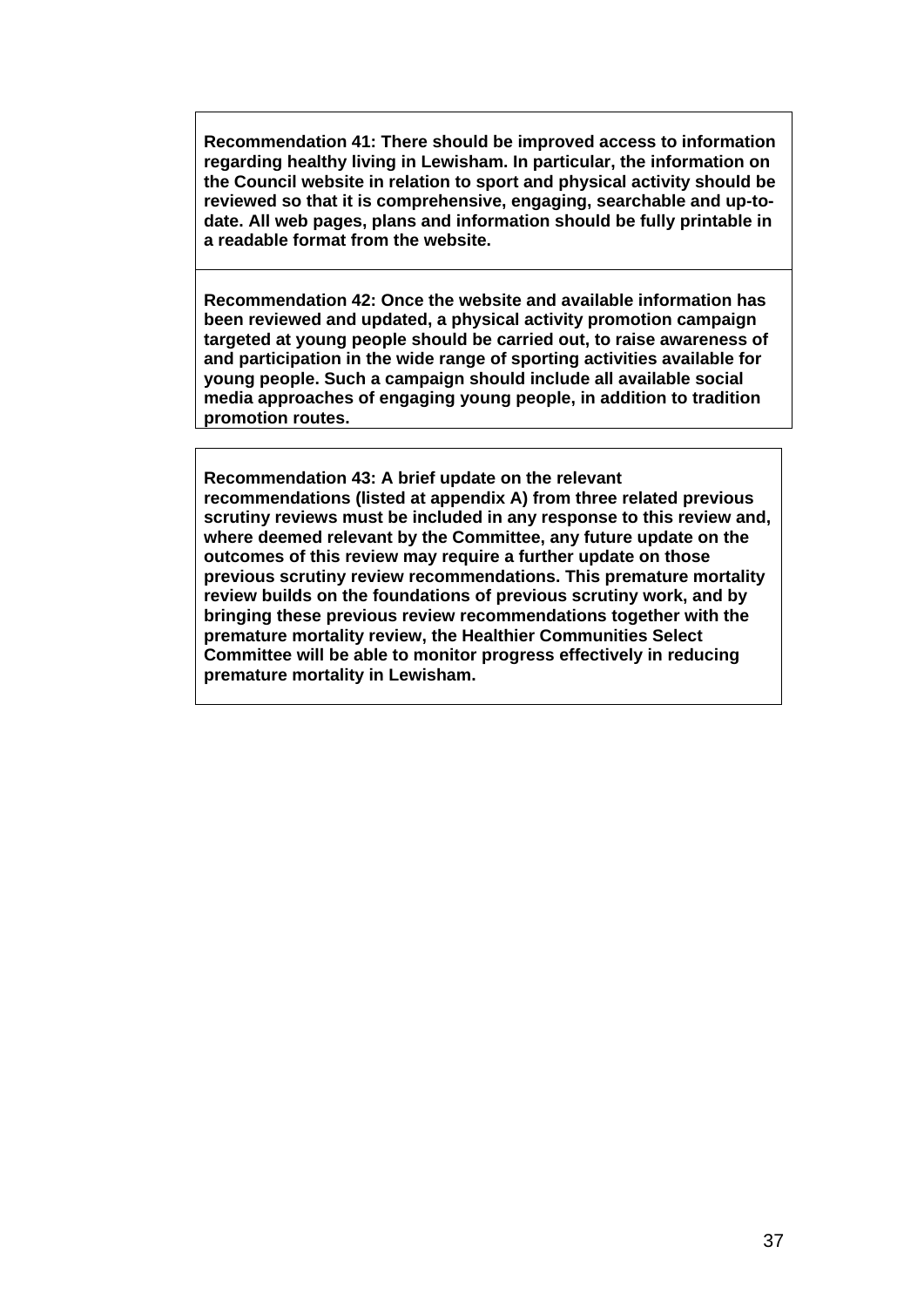### **6. Recommendations**

6.1 The Committee makes the following recommendations:

#### **Smoking**

- 1. All GP practices should be encouraged to offer a Stop Smoking Service, either alone or in partnership with neighbouring practices. If this is not possible for an individual practice, the GP should actively refer patients who smoke to the Stop Smoking Service.
- 2. The Stop Smoking Service should continue to extend its services to reach more people in more non-medical venues.
- 3. The Stop Smoking Service should undertake more targeted work focusing on community groups, particularly those that are currently under-represented in the service's usage figures such as South-East Asian communities and Eastern & Central European communities.
- 4. The Stop Smoking Service should look at developing its promotion and outreach work, to include publicising the service with posters and leaflets in relevant languages, in a wider range of locations, such as specialist food shops, betting shops, pubs and mini-cab offices.
- 5. The Council and Public Health in Lewisham should ensure they monitor the impact of the *Tobacco Advertising and Promotion (Display and Specialist Tobacconists) (England) (Amendment) Regulations 2011* and the '*Protection from Tobacco (Sales from Vending Machines) England Regulations 2010'.*
- 6. The Council should ensure that Trading Standards continues its work to monitor and address all illegal sales of tobacco, including under-age sales, and any breach of the new regulations.
- 7. Children should be taught about the consequences of smoking from a suitable age in primary school.
- 8. Teaching children about the dangers of smoking should not be done just once, but repeated at appropriate times throughout their school life, with ageappropriate levels of information about the consequences given, so that the message is re-iterated regularly and appropriately.
- 9. With older children, the messages about smoking should be delivered in the same way as those about illegal drugs; to ensure that the addictive nature and harmful effects of smoking are clear, graphic and shockingly laid out to young people. Any anti-smoking campaign targeted at young people should also use modern technology and social media to consolidate the message and increase the reach of the campaign.

#### **Obesity**

10. Maternal obesity is a growing problem in Lewisham, and a targeted approach with mothers to be and young families should be developed and delivered via midwifes and ante-natal services.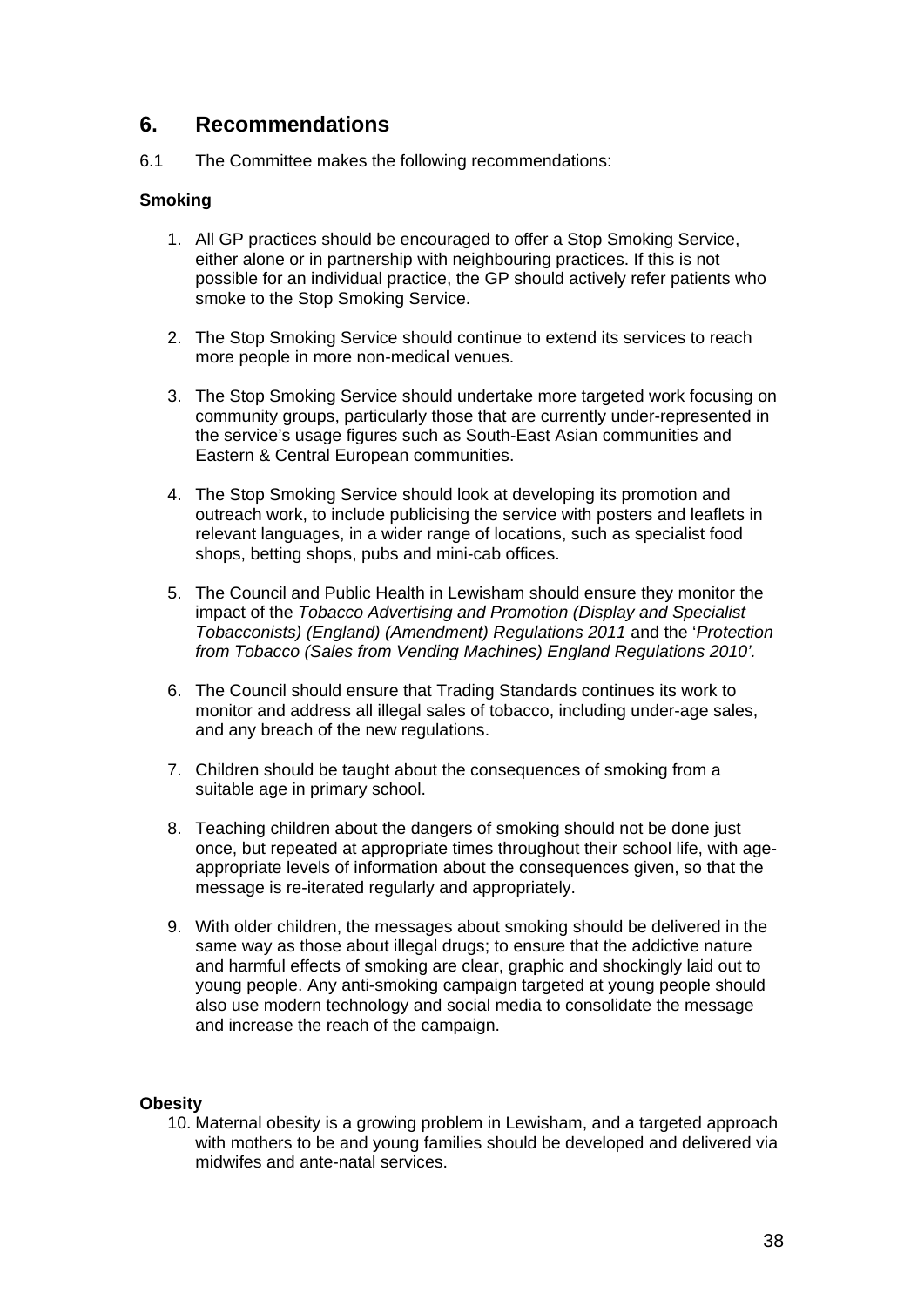- 11. The Downham Nutrition Partnership Model should be rolled out more widely across the Borough.
- 12. The MEND programme, or similar evidence based programmes, should be rolled out as widely as possible across the borough.
- 13. All schools should be encouraged to promote a healthy relationship with food to all pupils in all appropriate ways, through personal, social and health education (PSHE) and all other interactions with pupils, such as school dinners and vending machines.
- 14. All schools should incorporate into the curriculum opportunities for their pupils to prepare and cook healthy meals, and at after school provision and extracurricular activities where practicable. This should occur at all key stages.
- 15. Healthy school dinners in all schools should be varied and flavoursome. All schools should follow the good example set by some Lewisham schools and ensure that a culturally diverse range of hearty, healthy meals are provided.
- 16. In light of recent increases in cost, pricing of school meals for secondary school children should compare as favourably as possible with the cheap fast foods available locally to the school, to encourage young people to choose the healthier meals for financial as well as health reasons. Those secondary schools that currently allow students off site at lunch time should review that policy, and consider the health benefits of keeping students on site at lunch time.
- 17. Although all children are taught about the need for a balanced diet and that meals should be balanced between the various food groups, opportunities to learn and develop food preparation and cooking skills to prepare quick and easy healthy snacks and meals should be offered throughout schools, not just for those taking a relevant GCSE course.
- 18. Parenting Support offered through the Early Intervention Programme should include nutrition, budgeting and cooking guidance as part of the support offered to parents.
- 19. The Committee welcomes the fact that Lewisham has a wide range of markets selling a wide range of fresh and affordable fruit and vegetables, and this should continue to be supported, encouraged and promoted.
- 20. The Committee notes the use of cumulative impact zones for alcohol, and asks officers to explore the possibility of developing a similar model in relation to fast food outlets, particularly around all Lewisham secondary schools, to develop and promote Lewisham as a healthy choices borough.
- 21. The Council should explore developing explicitly within the local development plan and in all relevant local planning policies, the encouragement of healthy food outlets, shops, businesses and facilities.
- 22. Within the Borough's business awards, the Mayor should consider including an award for healthy businesses, those who encourage, promote and support healthy eating and living in their local community.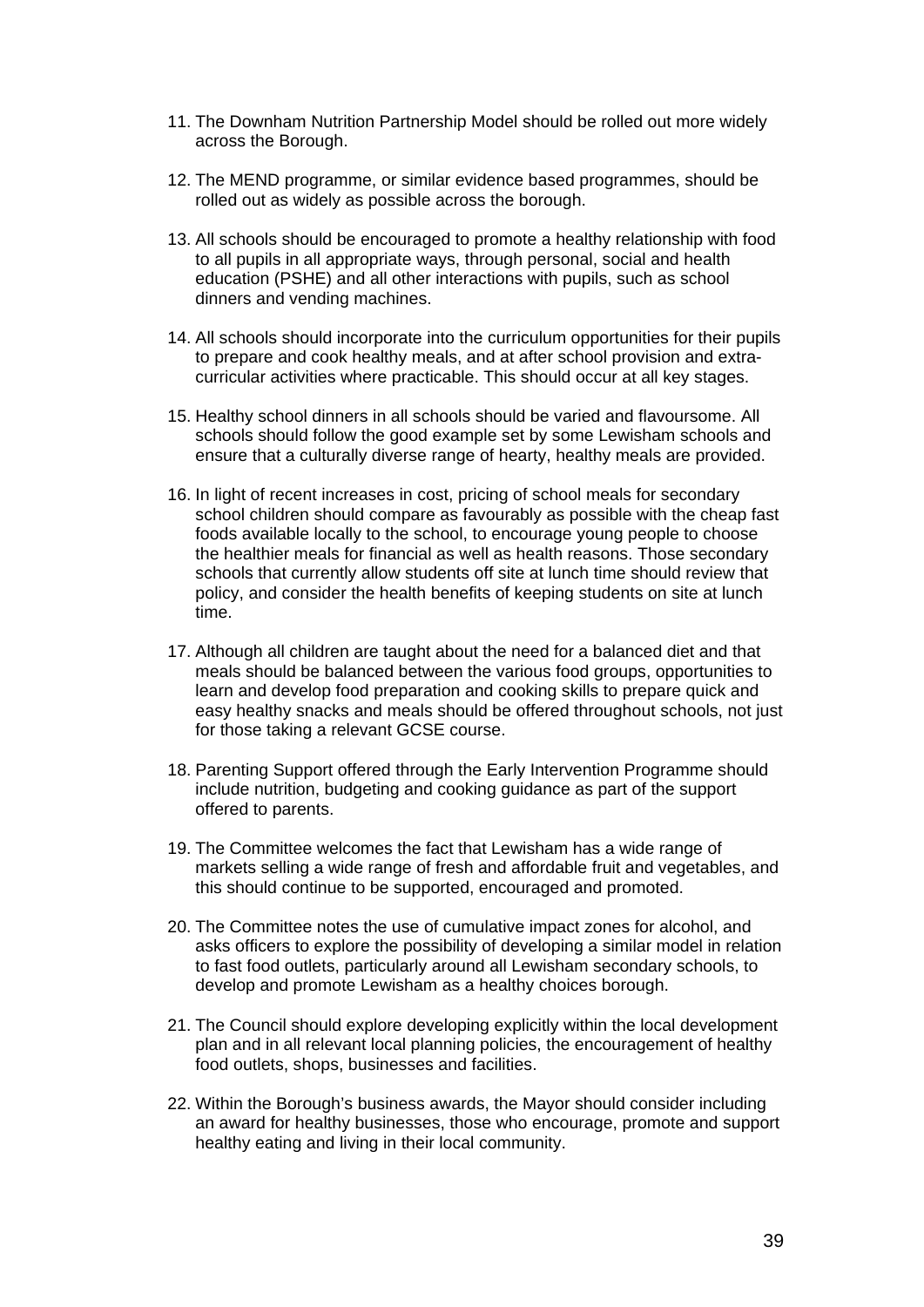- 23. The Health Checks programme should be more widely promoted, via the Council and partner websites, GP practices, within the voluntary sector and the LINk.
- 24. Local Pubs and restaurants should be encouraged to provide and promote healthy snacks and meals.

#### **Physical Activity**

- 25. The GP referral scheme should be clearly monitored and reported, and the referring GP practice should monitor the uptake and outcomes for each patient they refer. GP practices should also help patients understand the value of the services to which they are being referred and promote uptake.
- 26. Primary Care Staff should all implement and promote the Let's Get Moving Physical activity Care Pathway to patients with long term conditions
- 27. Leisure providers providing the GP referral exercise service should ensure that people referred are given appropriate choices of timings, and that some sessions are organised around age groups and gender groups where preferred, so that cohorts of users can be developed and supported as a group. Support to complete the course, and reduced membership subscription incentives and signposting to more activities, once the course is completed, should be offered if possible.
- 28. All people referred under the GP exercise referral scheme should be able to access the same range of activities across all borough localities.
- 29. Fusion and all other contracted providers should be encouraged to ensure that a broad range of affordable, and, where appropriate, subsidised activities are provided and promoted. Planning and promoting those activities should, in part, take direct account of the views and input of the Positive Ageing Council and seek the input of the Young Mayor and Young advisors.
- 30. Pricing information for all Lewisham Leisure centres and activities should be easily accessible on the Lewisham Council website.
- 31. The Committee welcomes the free swimming programme for under 16's and over 60's in the borough. The Committee considers the Lewisham Plus Card to be an excellent scheme that should be reviewed as planned, and then publicised and promoted widely.
- 32. The Council should carry out an audit of all sports facilities in the borough, looking at the operational status of all facilities, and the capacity and usage figures of all facilities, including schools, to enable a clear picture of capacity and usage to be developed and used to inform future provision planning and promotion.
- 33. As part of the Olympics preparation, celebration and legacy, free "taster" sessions should be organised and publicised for a wide range of sports before during and after the Olympics and Paralympics. If these can link in directly with Olympic coverage, particularly on Blackheath with the big screen coverage, that would be welcomed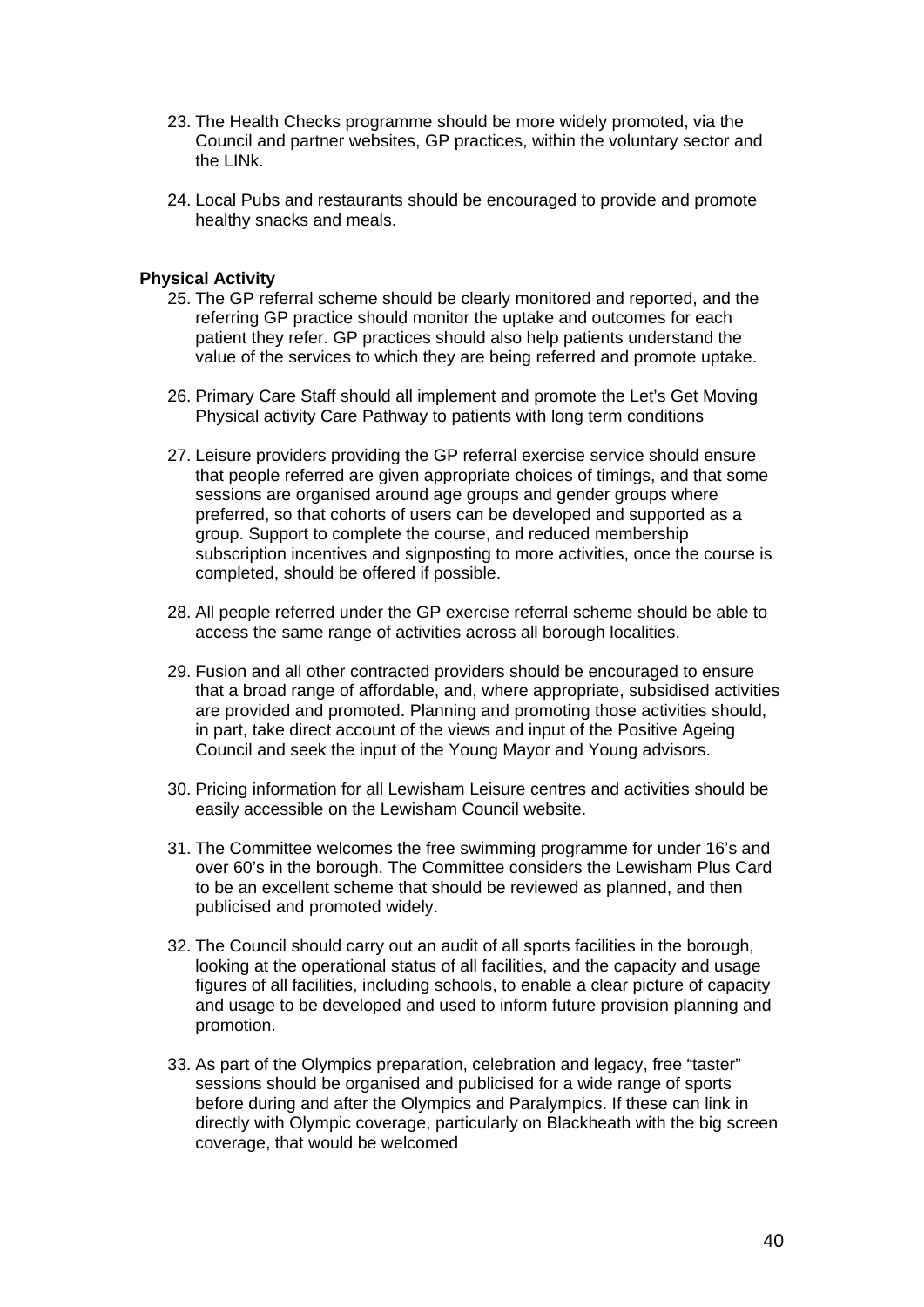- 34. All schools should be strongly encouraged to make their sports and leisure facilities available for the local community and local sport and activity groups to use outside school hours, and actively promote any groups/classes/activities happening at the school to local parents and pupils.
- 35. Schools should strive to provide more than the bare minimum requirements of physical activity for children and young people, both within the curriculum and with a wide range of extra-curricular sporting activities
- 36. Physical activity within schools should harness young peoples' interests, so ways of providing opportunities to develop street dance, basket ball and skating clubs alongside more "traditional" sports, within schools should be explored.

#### **General Recommendations**

- 37. A "Healthy Lewisham" promotion and awareness campaign, should be developed, building on the "Live well, live long in Lewisham" branding of this review. As part of this awareness campaign, the Council should explore developing a targeted poster campaign outside fast food shops, which outlines the consequences of eating fast food regularly.
- 38. The Healthy Lewisham campaign should include targeted information targeted at key life events where changes in peoples eating habits and physical activity levels are known to often occur. These include maternity, leaving school, retiring, starting a family and moving to a new home.
- 39. The Shadow Health and Wellbeing Board and the successor Health and Wellbeing Board should take a strategic lead in developing Lewisham as a healthy place to live work and learn. This approach should include setting clear targets in relation to reducing smoking (and the commencement of smoking), reducing levels of obesity, increasing levels of physical activity and increasing access to and consumption of healthy food across the borough.
- 40. The numerous relevant plans and strategies overseen by various working groups and action groups should be better co-ordinated and brought together clearly under the direct stewardship of the Shadow Health and Wellbeing Board and the successor Health and Wellbeing Board, and co-ordinated into a clear "Healthy Lewisham plan". The targets, planned actions, outcomes and responsibility should be clear to, and easily accessible by, the public.
- 41. There should be improved access to information regarding healthy living in Lewisham. In particular, the information on the Council website in relation to sport and physical activity should be reviewed so that it is comprehensive, engaging, searchable and up-to-date. All web pages, plans and information should be fully printable in a readable format from the website.
- 42. Once the website and available information has been reviewed and updated, a physical activity promotion campaign targeted at young people should be carried out, to raise awareness of and participation in the wide range of sporting activities available for young people. Such a campaign should include all available social media approaches of engaging young people, in addition to tradition promotion routes.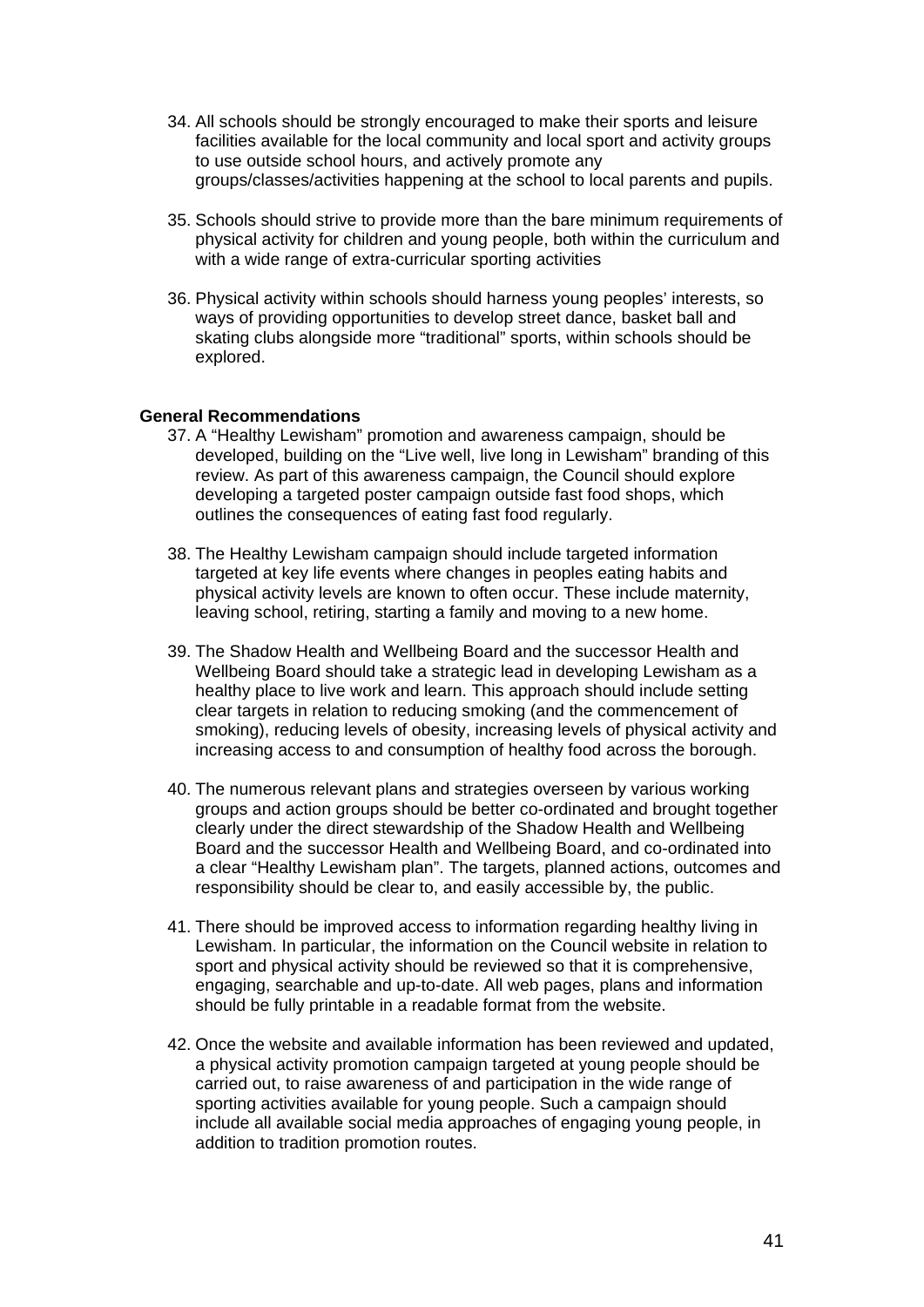43. A brief update on the relevant recommendations (listed at appendix A) from three related previous scrutiny reviews must be included in any response to this review and, where deemed relevant by the Committee, any future update on the outcomes of this review may require a further update on those previous scrutiny review recommendations. This premature mortality review builds on the foundations of previous scrutiny work, and by bringing these previous review recommendations together with the premature mortality review, the Healthier Communities Select Committee will be able to monitor progress effectively in reducing premature mortality in Lewisham.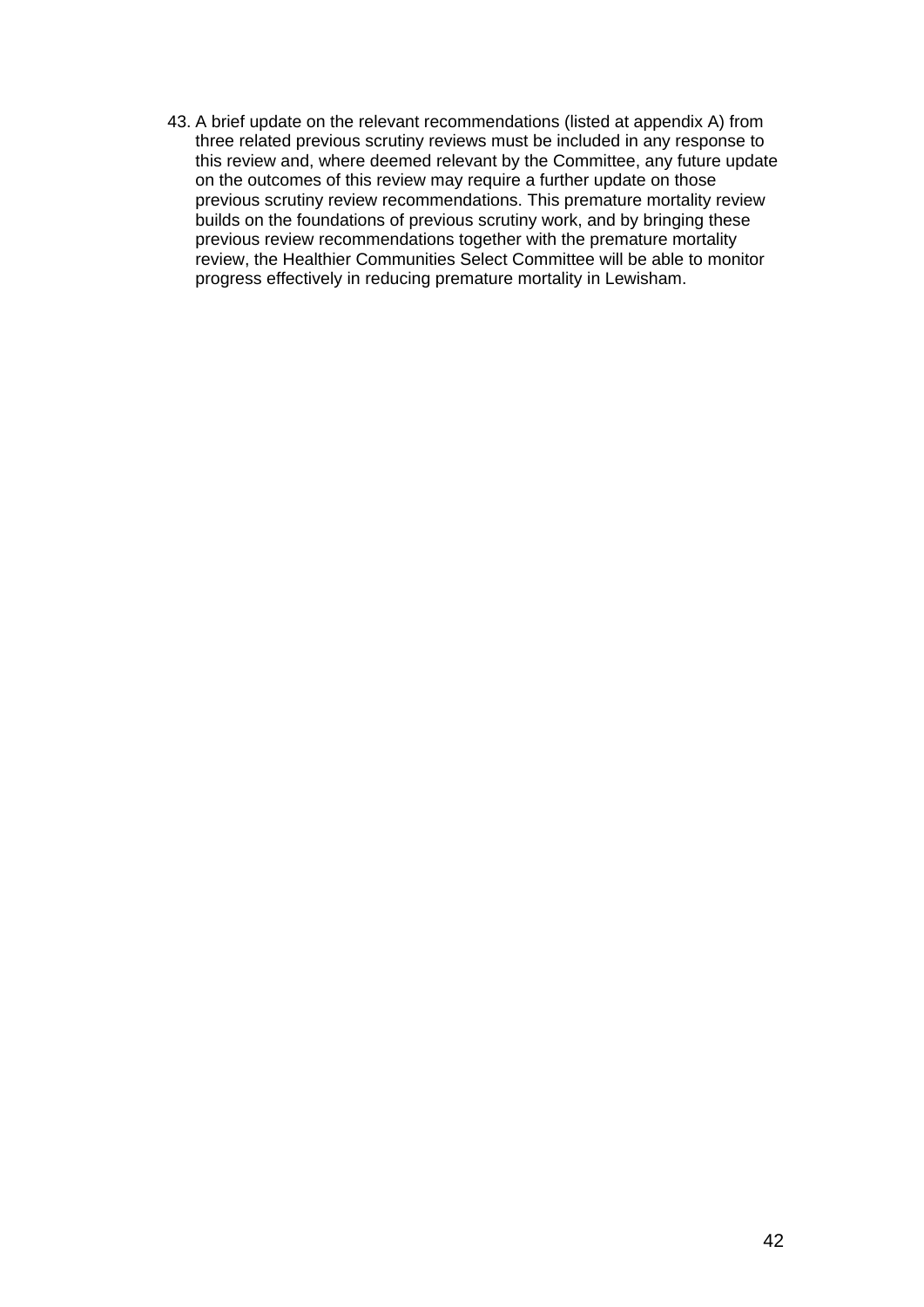**List of previous, relevant, scrutiny recommendations related to this review that the Committee would like an update on:** 

#### **Men's health in Lewisham – HCSC in depth review 2006/07**

#### **Smoking cessation**

**4** It is recommended that a question on smoking is included in the next survey of residents to record smoking prevalence and to better target stop smoking services on an ongoing basis.

**5** It is recommended that the Council strengthens its role and responsibility in terms of general well-being and promotes the benefits of smoke-free environments and stop smoking services to staff, service users, clients and contractors. In particular, both the Council and local NHS bodies should use their contractual powers to the fullest to influence other organisations to implement a no smoking policy on all Council and NHS sites to reinforce good practice and raise public awareness.

**6** With the stop smoking services expanding their work, there is a need to raise the profile and visibility of these services in Lewisham and to focus on tackling the discrepancy in the number of men to women who are quitting via the smoking cessation services. It is recommended that targeted promotion to men and social marketing of smoking cessation services are developed and implemented.

#### **Physical exercise**

**7** It is recommended that further work is carried out to assess the appropriateness of the choice and image of the exercise sessions on offer via referral from GPs so that they appeal more to men, to ensure men are being offered the services and that the benefits of taking part are promoted.

**8** It is recommended that when follow-up scrutiny is carried out, council officers are asked to report back to the scrutiny body on the outcomes of visits to pubs and workplaces in Lewisham to promote physical activity and the benefits of taking part in exercise for men in relation to health promotion.

**9** Only 55% of boys and 39% of girls were reaching the recommended level of physical activity, and the Council needs to do more to increase the numbers of boys and girls reaching the recommended level.

**10** The Review Group welcomes the proposed establishment of a Lewisham Sports Council and recommends that the Council and PCT give their support to its successful formation.

**11** It is recommended that the Council and PCT, when marketing physical activity, highlight the benefits of everyday activities such as walking and cleaning as identified in the promotion leaflet 'A bit of what you fancy'.

#### **Diet and nutrition**

**12** It is recommended that, as part of the implementation of the government white paper, the promotion of healthy eating should be considered through local planning and licensing decisions. When responding to consultation on the enhanced role of the councillor and corporate councillor as part of the new government white paper, the Council could include the requirement that local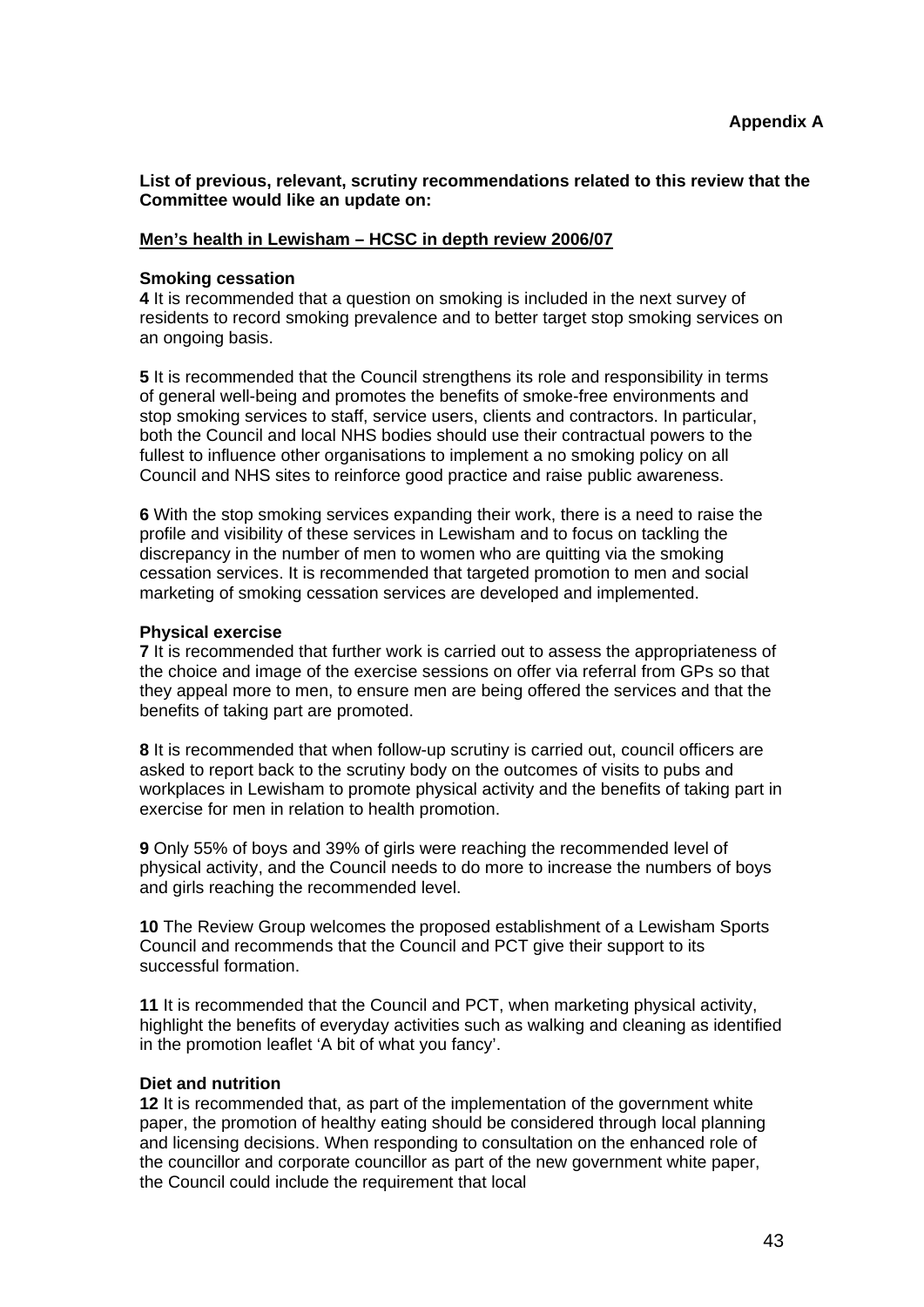authorities should have a greater influence over planning and licensing policy and that decisions should include consideration of health implications, for example in relation to planning and licensing applications for food outlets to encourage healthy foods.

**13** It is recommended that choice in school dinners should be directed at helping to encourage children and young people to eat healthily. The Review Group welcomed schools becoming more active in their involvement with the food choices that pupils bring to school as part of their lunch boxes.

**14** In terms of the Healthier schools initiative, greater efforts need to be made to help encourage all schools in Lewisham to participate in the Healthy Schools initiative.

#### **Women's Health inequalities – HCSC in depth review 2008/09**

#### **Social and Economic Determinants of Health Amongst Women in Lewisham**

**1.** The Children and Young People Select Committee monitor how the 'Healthy Eating' initiative in schools are being delivered to help improve young women's health for the future.

**2.** The Healthier Communities Select Committee monitor progress of the social marketing work taking place in Evelyn Ward by Lewisham PCT in respect of smoking cessation and investigate the use of social marketing for alcohol cessation.

#### **Cardiovascular Disease**

**3.** The Healthier Communities Select Committee monitor the North Lewisham Plan to ensure that it delivers on its key targets, particularly in the areas of premature mortality in respect of cardiovascular disease which is a particular issue for women in the borough.

**4.** Lewisham PCT develop ways to improve follow-up procedures for women who have received Health Checks for early identification of those at risk of cardiovascular disease in North Lewisham.

**6.** Lewisham PCT should recruit cardiac instructors to ensure delivery of the Active Heart Programme.

#### **Cancer**

**20.** The Healthier Communities Select Committee should monitor the Council and health partners' tobacco control 'smokefree' agenda to ensure that it is effective in stopping men and women of all ages from starting to smoke, as well as an effective 'stop smoking' service.

### **Tackling Childhood Obesity - CYP Select Committee in depth review 2006/07**

#### **Nutrition**

• There should be a hard hitting campaign initiated by the Council and PCT working together to promote health eating for families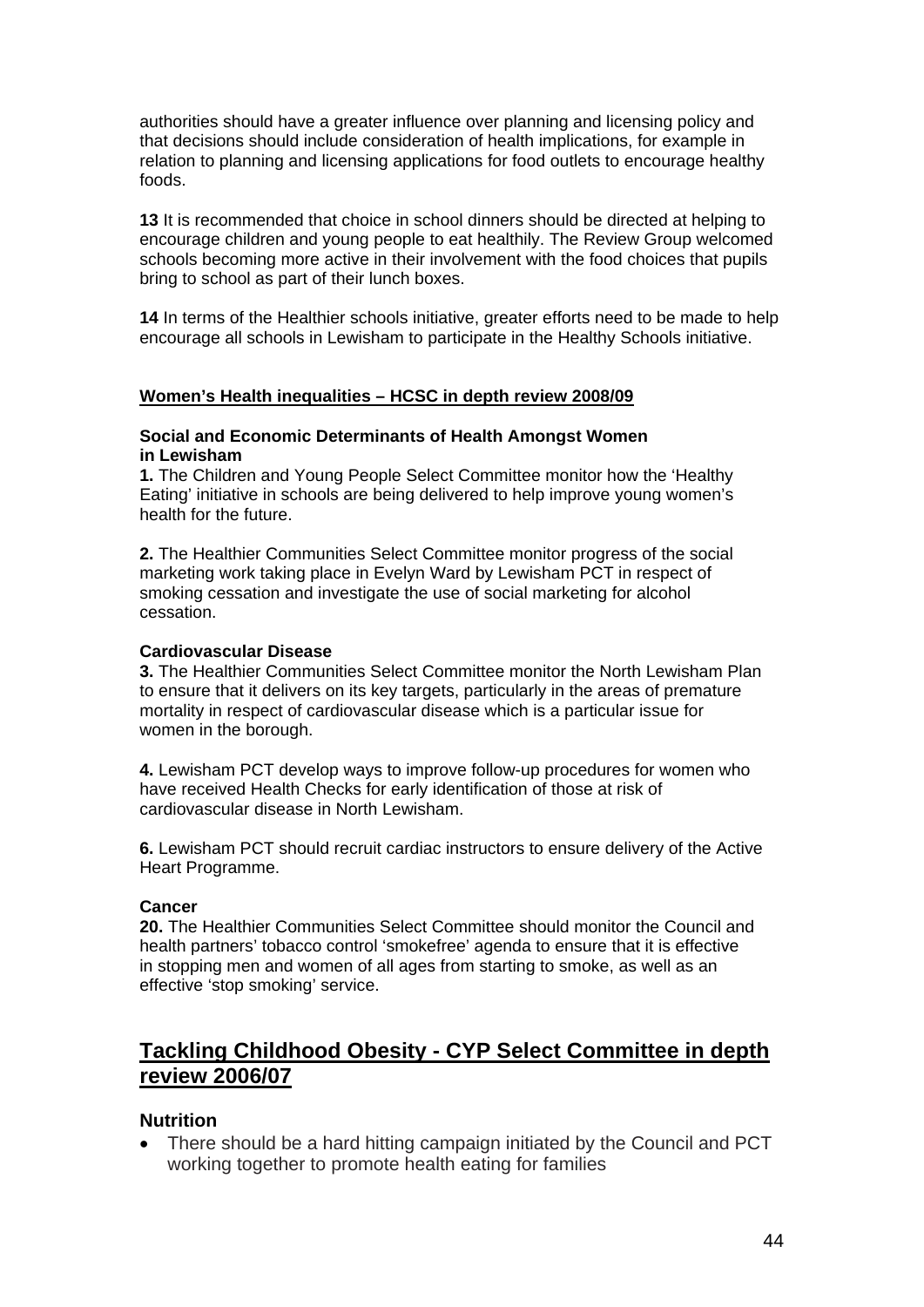- Schools should help to educate parents about the benefits of healthy food for their children and the dangers of junk food.
- Parents should be encouraged to sign their children up for school meals rather than providing packed lunch boxes.
- The extended schools agenda presents opportunities to teach children about healthy eating and cooking.
- The PCT should look at the scope to recruit more nutritionists to promote healthy eating in the borough (funds permitting).
- Evaluations of projects should be completed in order to assess, as far as possible, the impact of individual community health promotion campaigns.
- Vending machines in council buildings (including schools, leisure centres and community halls) should only serve healthy products. This stipulation should be included in any new contracts entered into with companies providing such services for the Council.

#### **Sports activities**

- Schools should be encouraged to meet the two-hour weekly minimum physical activity requirement as set by central government. Particular emphasis should be placed on Key Stage 1.
- It is essential that new school sports facilities provided under the Building Schools for the Future Programme, are made available for out-of-hours use for the community, and that this is promoted.
- The extended schools agenda should be used to provide additional opportunities for physical activities.
- Promote the large range of activities throughout the borough and in neighbouring boroughs - Make the information easily accessible to all.
- If possible, offer greater discounts to children and young people to use leisure facilities.
- Look at staff and resources and quality and training of staff to support and run facilities and activities.
- Establish strong links with the voluntary sector and London Thames Gateway.
- Encourage all schools to engage in inter-school competitions.
- Encourage each school to send one promising young person to the London Olympics.
- Focus on the bid for the Olympics and increase opportunities to children and young people in line with this.
- Look at providing bursaries to sponsor promising candidates.
- Organise mini-Olympics for schools including Paralympics.
- Encourage other forms of activity for those who have less interest in sport, e.g. dance and family-friendly walks or nature trails in local parks.